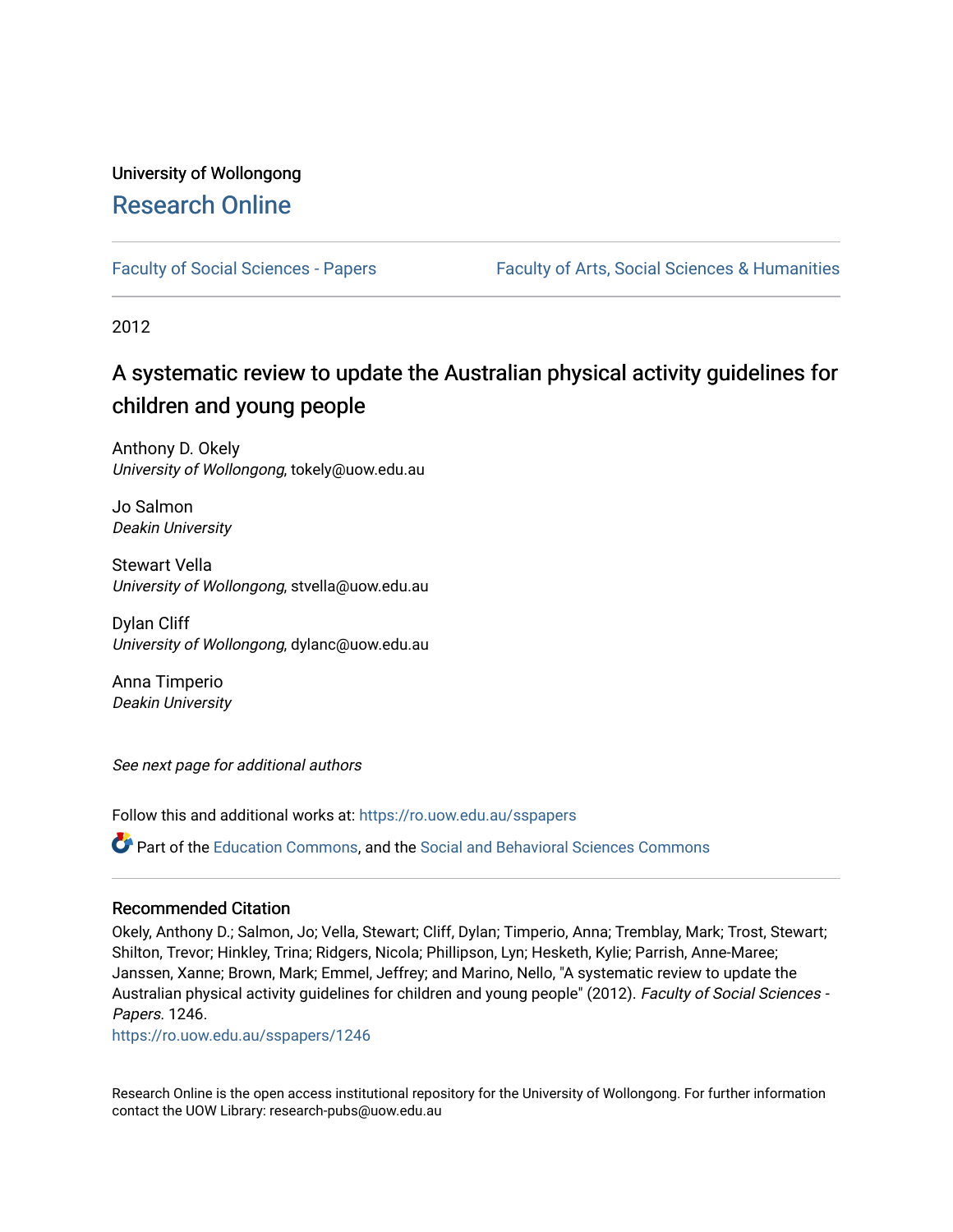# A systematic review to update the Australian physical activity guidelines for children and young people

#### Abstract

The objective of this review is to inform Australian Government policy on the relationship between physical activity (including the amount, frequency, intensity, duration, and type) and health outcome indicators, including the risk and prevention of chronic disease and unhealthy weight gain/obesity, and to provide information to guide evidence-based recommendations that can be used to encourage healthy, active living in apparently healthy children and young people aged 5-17 years, and as a basis for monitoring physical activity on a population level.

#### Keywords

people, young, children, systematic, review, guidelines, activity, physical, australian, update

#### **Disciplines**

Education | Social and Behavioral Sciences

#### Publication Details

Okely, T., Salmon, J., Vella, S., Cliff, D., Timperio, A., Tremblay, M., Trost, S., Shilton, T., Hinkley, T., Ridgers, N., Phillipson, L., Hesketh, K., Parrish, A., Janssen, X., Brown, M., Emmel, J. & Marino, N. (2012). A systematic review to update the Australian physical activity guidelines for children and young people. Canberra, Australia: Commonwealth of Australia.

#### Authors

Anthony D. Okely, Jo Salmon, Stewart Vella, Dylan Cliff, Anna Timperio, Mark Tremblay, Stewart Trost, Trevor Shilton, Trina Hinkley, Nicola Ridgers, Lyn Phillipson, Kylie Hesketh, Anne-Maree Parrish, Xanne Janssen, Mark Brown, Jeffrey Emmel, and Nello Marino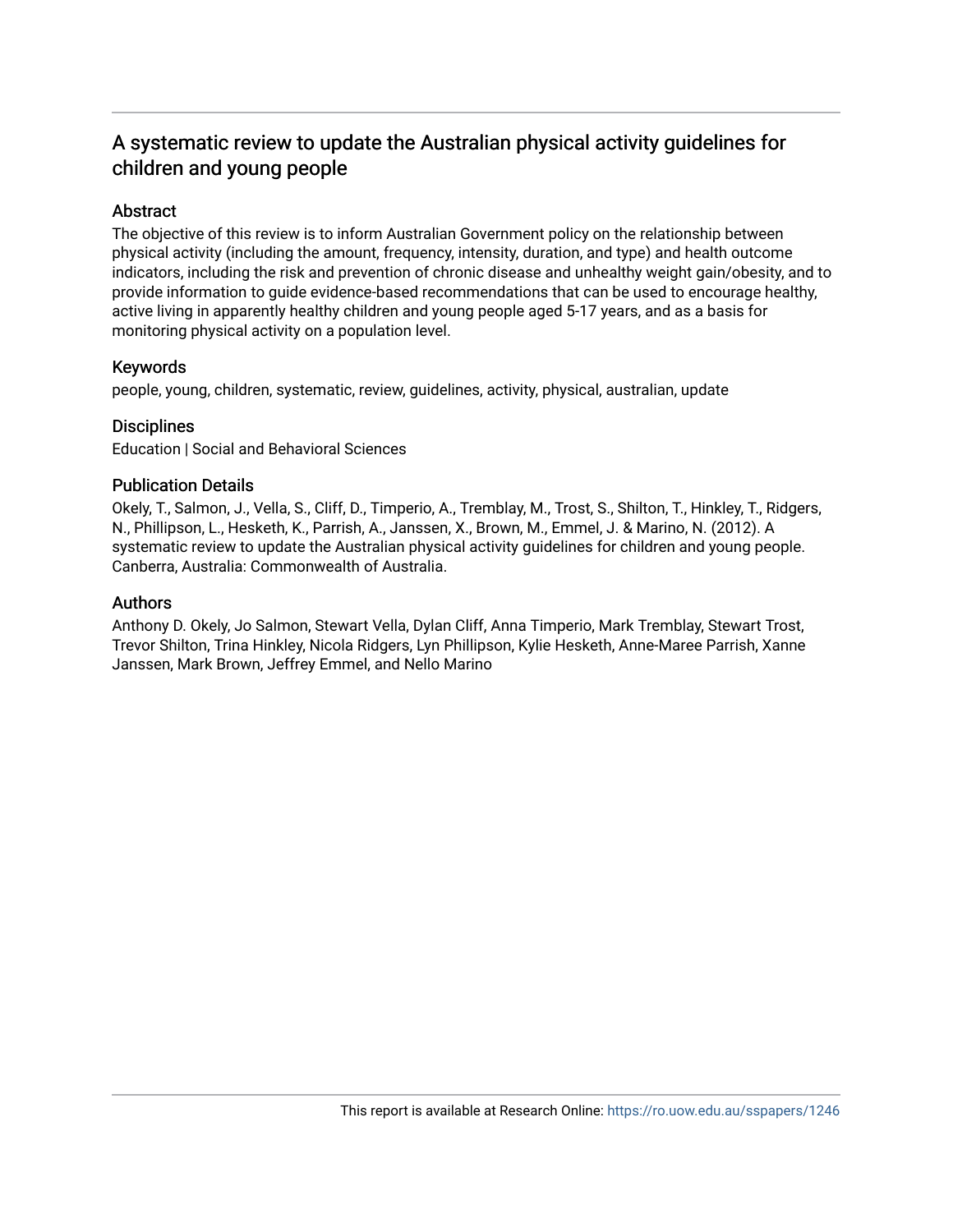# **A SYSTEMATIC REVIEW TO UPDATE THE AUSTRALIAN PHYSICAL ACTIVITY GUIDELINES FOR CHILDREN AND YOUNG PEOPLE**

### **Prepared for the Australian Government Department of Health by:**

Prof. Tony Okely, Prof. Jo Salmon, Dr Stewart Vella, Dr Dylan Cliff, Dr Anna Timperio, Prof. Mark Tremblay, A/Prof. Stewart Trost, Trevor Shilton, Dr Trina Hinkley, Dr Nicky Ridgers, Lyn Phillipson, Dr Kylie Hesketh, Dr Anne-Maree Parrish, Xanne Janssen, Mark Brown, Jeffrey Emmel, and Nello Marino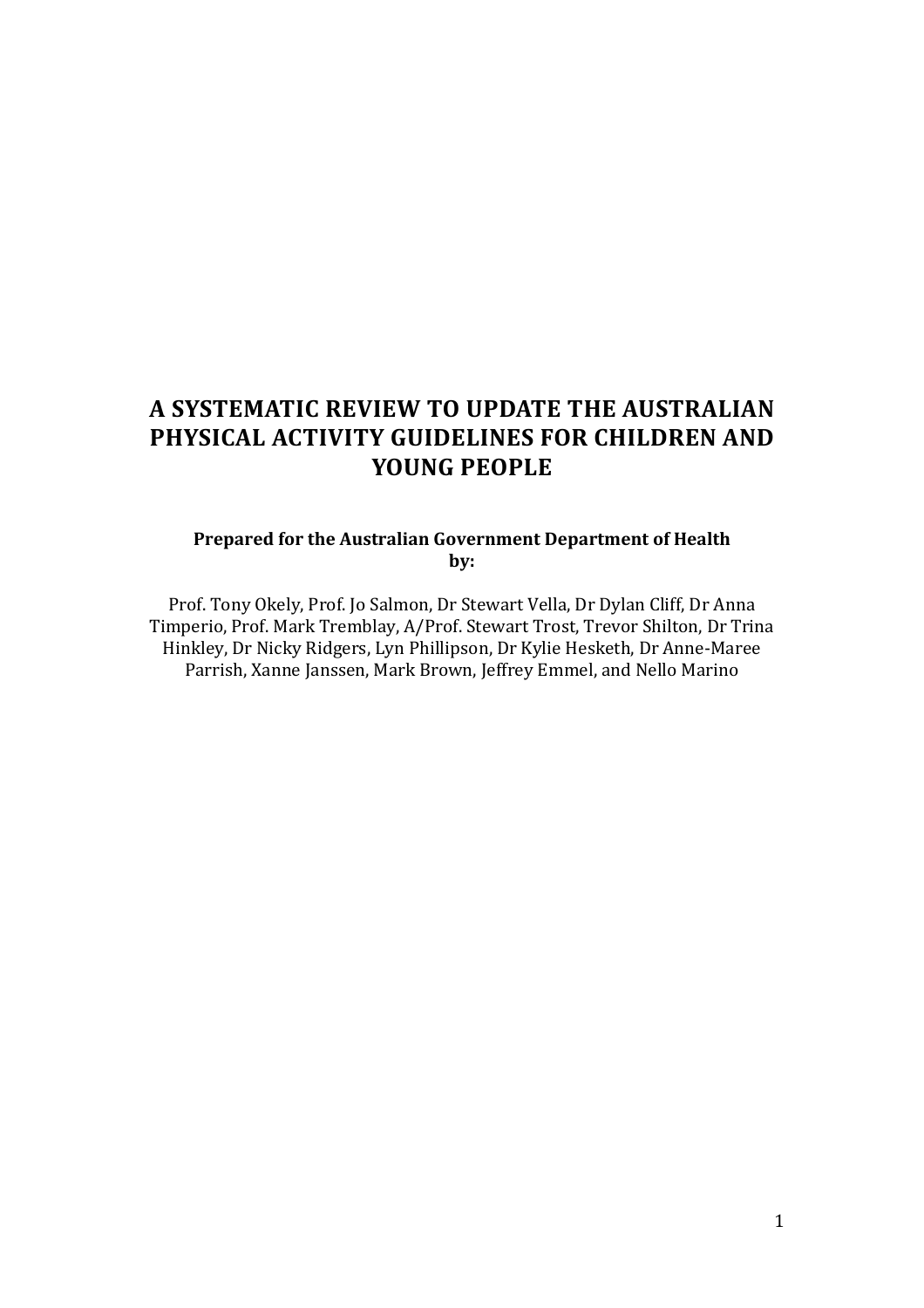### **A Systematic Review to Inform the Australian Sedentary Behaviour Guidelines for Children and Young People**

Print ISBN: 978-1-74186-067-2 Online ISBN: 978-1-74186-068-9 Publications approval number: 10514

© Commonwealth of Australia 2013

This work is copyright. You may reproduce the whole or part of this work in unaltered form for your own personal use or, if you are part of an organisation, for internal use within your organisation, but only if you or your organisation do not use the reproduction for any commercial purpose and retain this copyright notice and all disclaimer notices as part of that reproduction. Apart from rights to use as permitted by the *Copyright Act 1968* or allowed by this copyright notice*,*  all other rights are reserved and you are not allowed to reproduce the whole or any part of this work in any way (electronic or otherwise) without first being given the specific written permission from the Commonwealth to do so. Requests and inquiries concerning reproduction and rights are to be sent to the Online, Services and External Relations Branch, Department of Health, GPO Box 9848, Canberra ACT 2601, or via e-mail to copyright@health.gov.au.

Suggested citation: Okely AD, Salmon J, Vella SA, Cliff D, Timperio A, Tremblay M, Trost SG, Shilton T, Hinkley T, Ridgers N, Phillipson L, Hesketh K, Parrish A-M, Janssen X, Brown M, Emmel J, Marino N. A Systematic Review to update the Australian Physical Activity Guidelines for Children and Young People. Report prepared for the Australian Government Department of Health, June 2012.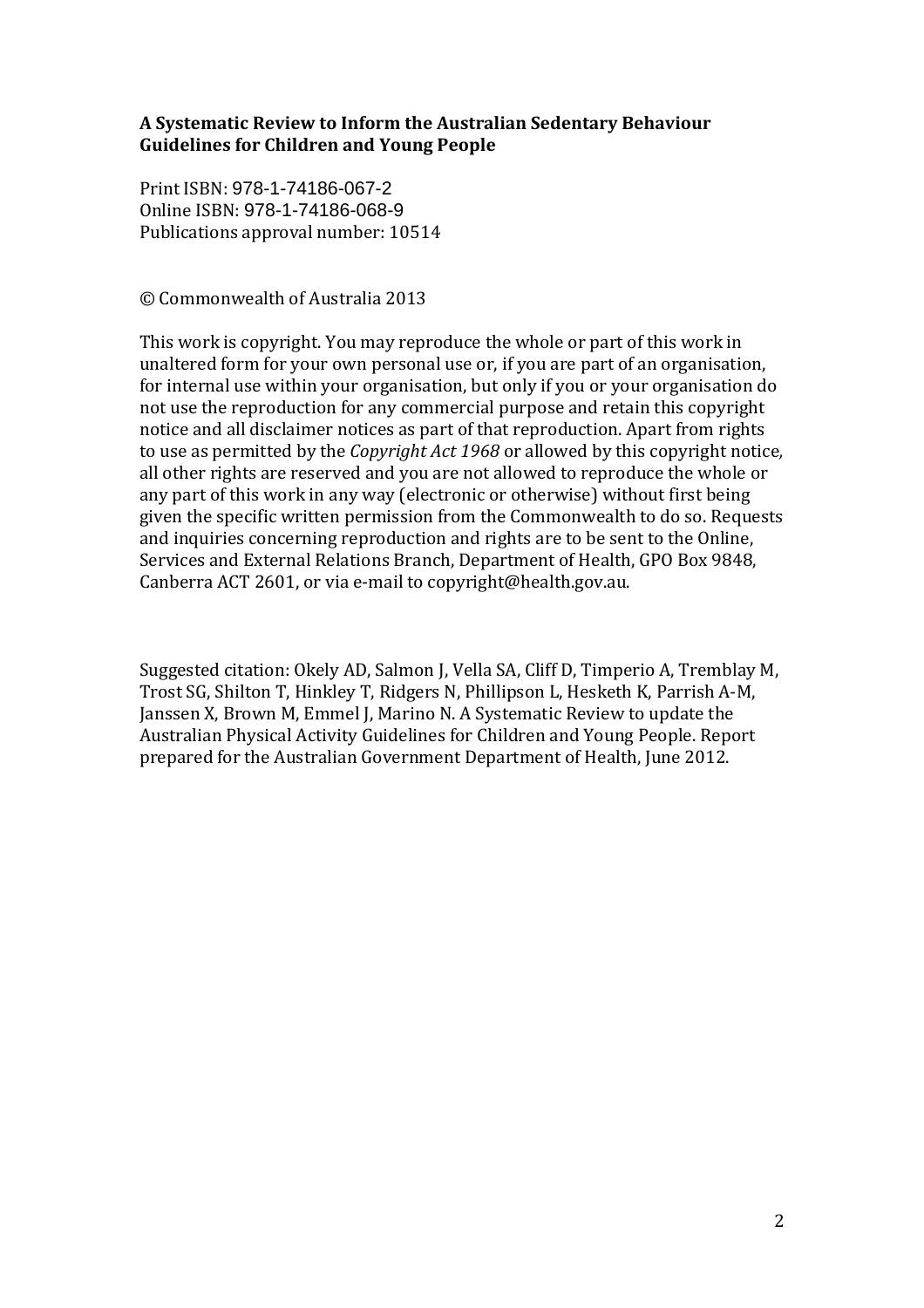#### **Objective:**

The objective of this review is to inform Australian Government policy on the relationship between physical activity (including the amount, frequency, intensity, duration, and type) and health outcome indicators, including the risk and prevention of chronic disease and unhealthy weight gain/obesity, and to provide information to guide evidence-based recommendations that can be used to encourage healthy, active living in apparently healthy children and young people aged 5-17 years, and as a basis for monitoring physical activity on a population level.

#### **Overview of the Guideline Development Process:**

The quality of practice guidelines depends upon the methodologies and strategies used in the guideline development process[1]. To limit the variability in guideline quality, the Appraisal of Guidelines for Research & Evaluation (AGREE) Instrument was developed. The AGREE instrument was designed to assess guideline quality and direct guideline development and reporting.[2] In 2010, the AGREE instrument was revised and refined resulting in the AGREE II instrument. This tool has been used in the development of the proposed guidelines. The AGREE II instrument is a 23-item tool with six quality domains. The development process for the proposed guidelines using each domain is briefly discussed in the following paragraphs [3-4].

The *Scope and Purpose* domain describes the target population, specific overall objectives and health questions addressed by the guideline. The guidelines apply to healthy children aged 5-17 years old. The objective of these guidelines was to inform Australian Government policy regarding the relationship between physical activity (including the amount, frequency, intensity and type of physical activity) and health outcome indicators (including: risk and prevention of chronic disease, unhealthy weight gain, and mental health and wellbeing); and to provide information to guide evidence-based recommendations that can be used to encourage healthy, active living in children and young people aged 5-17 years. The specific research questions are stated below.

The *Stakeholder Involvement* domain identifies stakeholders involved in the development process and indicates whether the views and preferences of targeted populations have been sought. The Guideline Development Committee included exercise physiologists, methodologists, behavioural scientists, and social marketing experts. Representatives from major Australian stakeholders, including the National Heart Foundation of Australia, the Australian Government Department of Health and Ageing, Sports Medicine Australia, and the Australian Council for Health, Physical Education and Recreation were involved. In addition, physical activity experts from the United States, Canada and Australia shared their ideas and previous experiences. The Guidelines provide recommendations for children and youth, parents, educators, public health and health care providers who are the proposed end users of the recommendations.

The *Rigour of Development* domain assesses how the evidence was gathered and synthesised. It outlines the current development and future development initiatives to update the recommendations. The methods used in the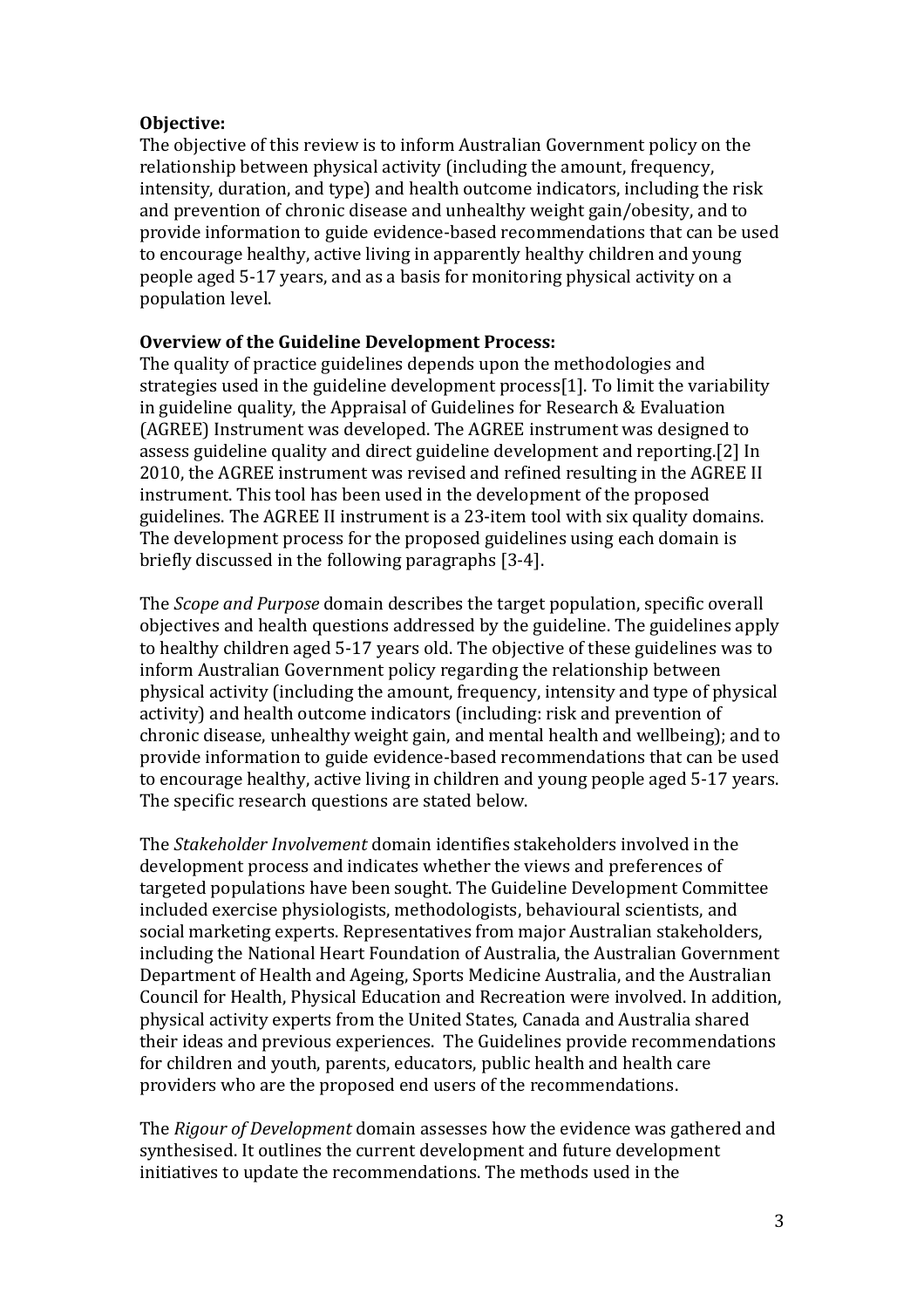development of the guidelines, including the search terms, time periods and inclusion/exclusion criteria are clearly described in the systematic review. Seven members of the Guideline Development Committee were assigned to review individual studies. The reviewers critically appraised individual studies and reflected on the body of evidence, considering the scientific validity of the studies. One reviewer appraised each study. The Guideline Development Committee met in Canberra, Australia, in May 2012 to develop a draft of the guidelines based on the evidence provided within this review, as well as that provided by previous systematic reviews. The Committee worked until they achieved consensus on the draft Preamble and Guidelines. The Committee circulated the guidelines to national and international physical activity experts for comment including experts involved in the development of previous guidelines. This also included physical activity experts from non-government organizations (NGOs; e.g. National Physical Activity Program Committee for the NHFA, ACHPER), as well as Australian State and Territory Government representatives. The Guideline Development Committee recommend that the Australian Physical Activity Guidelines for Children and Young People be updated every 5 years [5-6].

The *Clarity of Presentation* deals with the language, structure and format of the guidelines. The recommendations and their rationale are clearly described in the systematic review. The guidelines address the targeted population, key recommendations and specific goals.

The *Applicability* domain focuses on advice for implementing recommendations, resource implications, and monitoring strategies. The Guideline Development Committee recommended that these guidelines be integrated into all relevant Government policies and programs. However, the implementation of these guidelines is beyond the scope of the current development process. Specific goals were included in the recommendations for monitoring purposes (e.g., engage in 60 minutes of moderate-to-vigorous physical activity each day).

The *Editorial Independence* domain examines the potential biases in guideline recommendations with competing interests due to funding or guideline panel conflicts of interests. The development of these guidelines was funded by the Australian Department of Health and Ageing. The Department had no influence on the evidence accumulation or synthesis. However, Department of Health and Ageing staff provided feedback on the draft guidelines. Suggested changes were considered by full consensus among the Guideline Development Committee.

An overview of the guideline development process employed appears in Appendix B.

#### **Systematic Review Methodology**

#### **Evidence included in the systematic review:**

Any experimental or longitudinal study that used a valid and reliable measure of physical activity, either objective (e.g., wearable motion sensors, or direct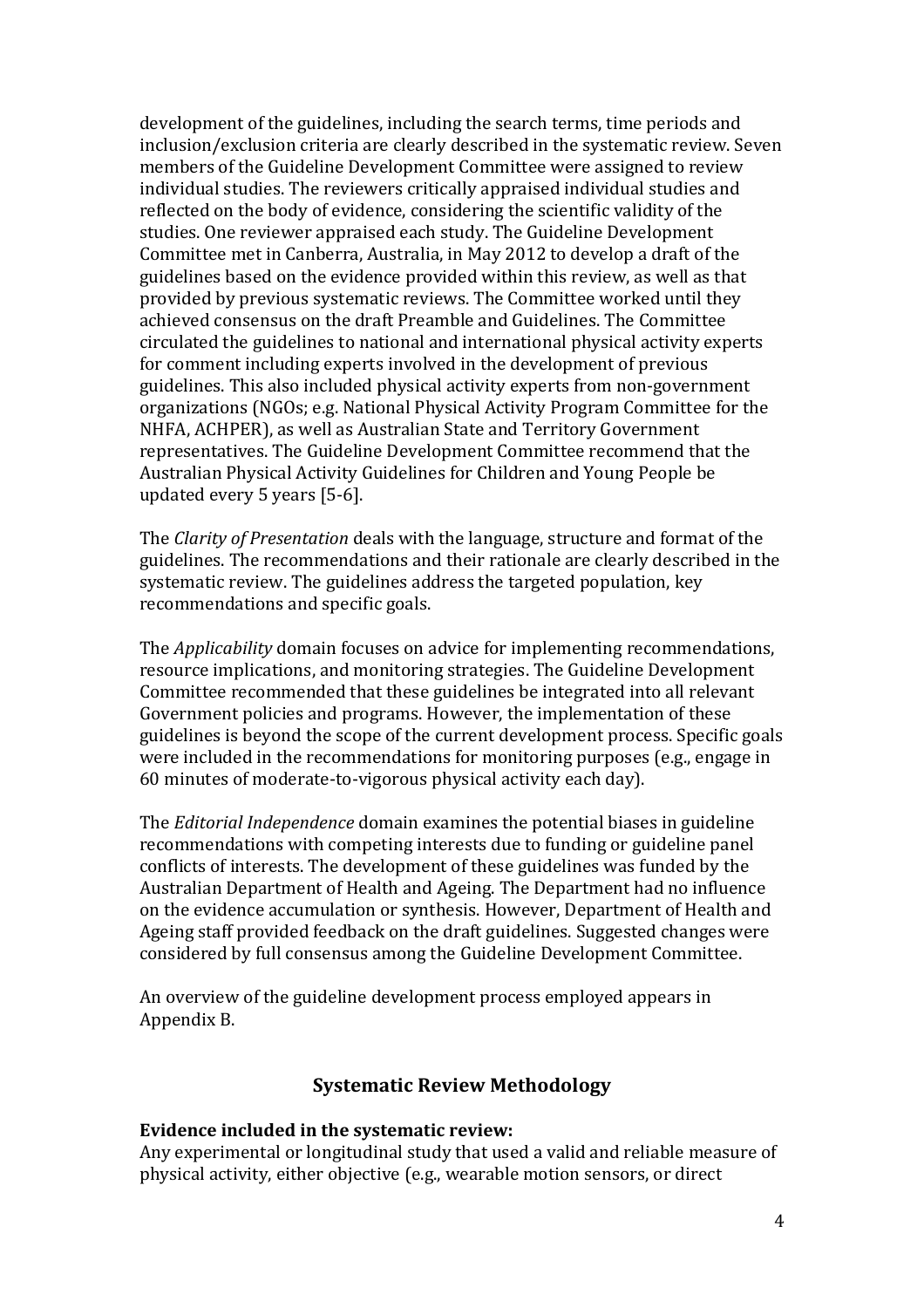observation) or subjective (e.g., self-report questionnaire, or proxy-report questionnaire), was eligible for inclusion in the systematic review. Each study was required to provide sufficient information to ascertain the duration, intensity and/or frequency of physical activity, and include at least one measure of a specified health indicator.

## **Comparator required**:

At least one baseline measure of physical activity was required for longitudinal studies. A control group was required for all experimental studies.

## **Outcomes of interest:**

Cardiometabolic health, adiposity (including the prevention of unhealthy weight gain), musculoskeletal health, mental health, negative health outcomes, high-risk behaviours (such as illicit drug use, smoking), academic achievement and cognitive development, conduct behaviour/pro-social behaviour, motor development, cardiorespiratory fitness, and respiratory health.

These outcomes were chosen as they represent the broad spectrum of health outcomes known to be associated with physical activity in school-aged children and adolescents, are consistent with the latest systematic reviews of evidence in this area, are consistent with the previous review undertaken to inform the existing Australia's Physical Activity Recommendations for Children and Adolescents, or were areas of emerging interest identified by the Guideline Development Committee. Specifically, cardiometabolic risk, adiposity, mental health, cardiorespiratory fitness, academic achievement, and prosocial behaviour were included in a recent systematic review of the evidence to inform the Canadian Physical Activity Guidelines for Children and Youth [7]. The expert panel that comprised the Guideline Development Committee also reached consensus on the following emerging areas of interest that were to be included in the review: musculoskeletal health; negative health outcomes; high risk behaviours; pro-social/conduct behaviour; motor development; and, respiratory health.

A definition of all outcomes of interest can be found in Appendix A.

| <b>Health Indicator</b>            | <b>Children</b><br>$(5-12 \text{ yrs})$ | <b>Adolescents</b><br>$(13-18 \,\text{yrs})$ |
|------------------------------------|-----------------------------------------|----------------------------------------------|
| Cardiometabolic health             | Critical                                | Critical                                     |
| Adiposity                          | Critical                                | Critical                                     |
| Musculoskeletal health             | Critical                                | Critical                                     |
| Mental health                      | Critical                                | Critical                                     |
| Negative health outcomes           | Important                               | Important                                    |
| High risk behaviours               | Important                               | Important                                    |
| Academic achievement and cognitive | Critical                                | Critical                                     |

#### *A priori* **consensus rankings for each indicator by age group**

In order to assist with decision-making, all outcomes of interest were ranked according to their importance. This was undertaken prior to the literature search.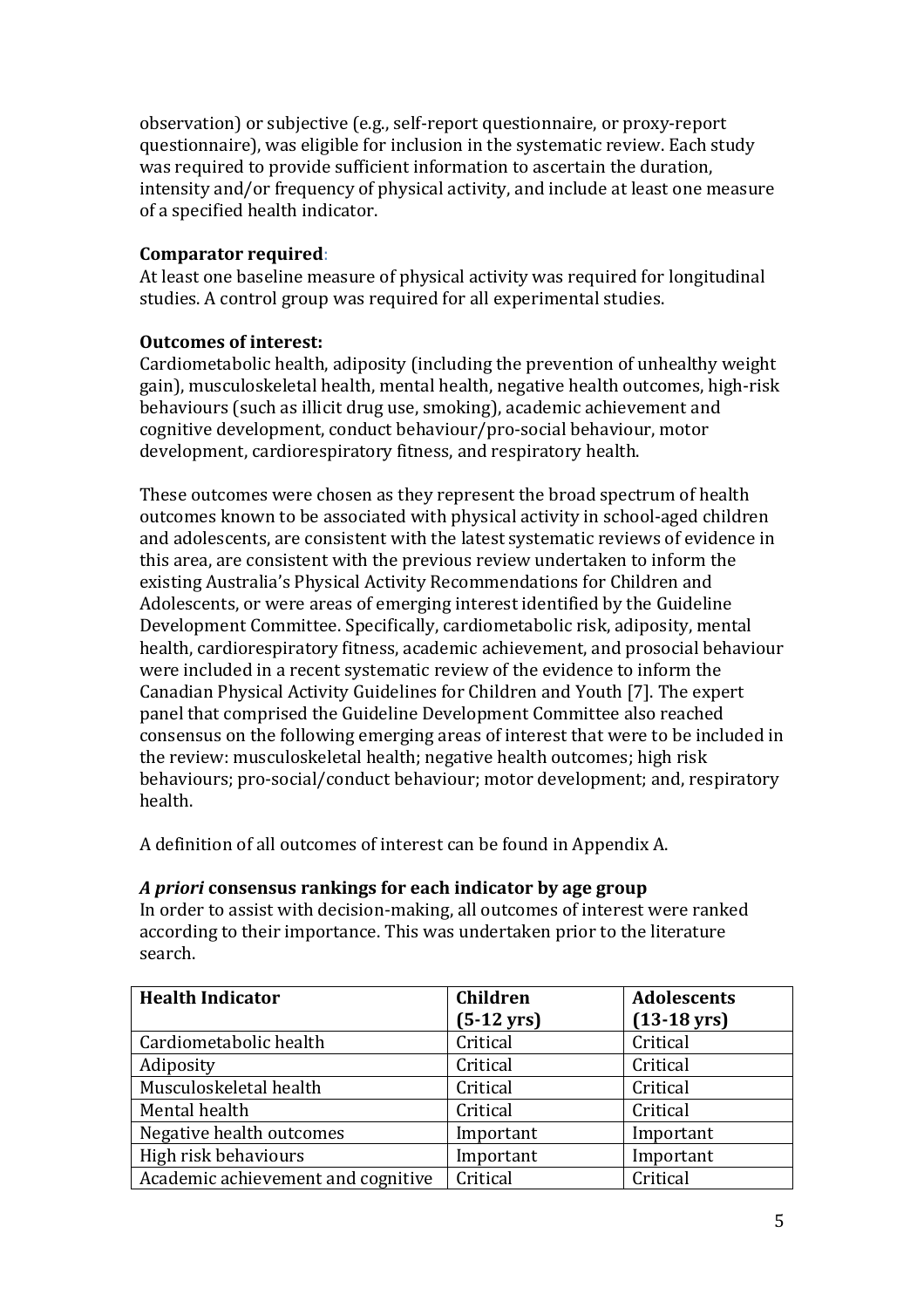| development                    |           |           |
|--------------------------------|-----------|-----------|
| Conduct behaviour / pro-social | Critical  | Critical  |
| behaviour                      |           |           |
| Motor development              | Important | Important |
| Cardiorespiratory fitness      | Important | Important |
| Respiratory health             | Important | Important |

**Note:** Health indicators were ranked based on whether they were critical for decision-making, important but not critical, or of low importance for decisionmaking. The focus when searching and summarising the evidence was on indicators that were important or critical. Rankings were based on the GRADE framework [8], and were made by consensus by the Guideline Development Committee.

#### **Research Questions:**

*a) What is the relationship between physical activity and the biopsychosocial indicators of health and healthy development (as above) in children and adolescents aged 5-18 years?*

The primary aim of this research question was to consider whether evidence existed on the relationship between physical activity and each health outcome at a sufficiently high level as to inform the development of Australian Physical Activity Guidelines. For those outcomes that were included in previous reviews, and therefore have a substantial base of evidence, this research question aimed to update the evidence on this relationship by providing a summary of the evidence published since the previous two reviews [7, 10]. For novel outcomes, such as motor development, the primary aim was to examine whether a relationship exists with physical activity at a level sufficient to inform Guideline development.

*b) How much physical activity (frequency, intensity, duration) is needed for minimal and optimal health benefits (including weight management) in children and adolescents (i.e. does this increase in a dose-response manner)?*

The particular emphasis of this research question was to examine whether a dose-response relationship exists between the frequency and intensity of physical activity and health benefits for each outcome of interest. Specifically, was the most recent evidence consistent with a dose-response relationship with the frequency and/or intensity of physical activity, and was this consistent with the evidence of previous reviews (for example, the systematic review that was used to inform the Canadian Physical Activity Guidelines for Children and Youth [7], and the review that informed the previous Australian Physical Activity Guidelines [10])?

*c) What types of physical activity are needed to produce health benefits?* Physical Activity Guidelines that relate to children and adolescents worldwide are consistent in prescribing 60 minutes of moderate- to vigorous-intensity physical activity daily. However, there is less consensus on the evidence to inform the types of activity that are necessary to produce health benefits. This research question addressed, in particular, the evidence that existed to inform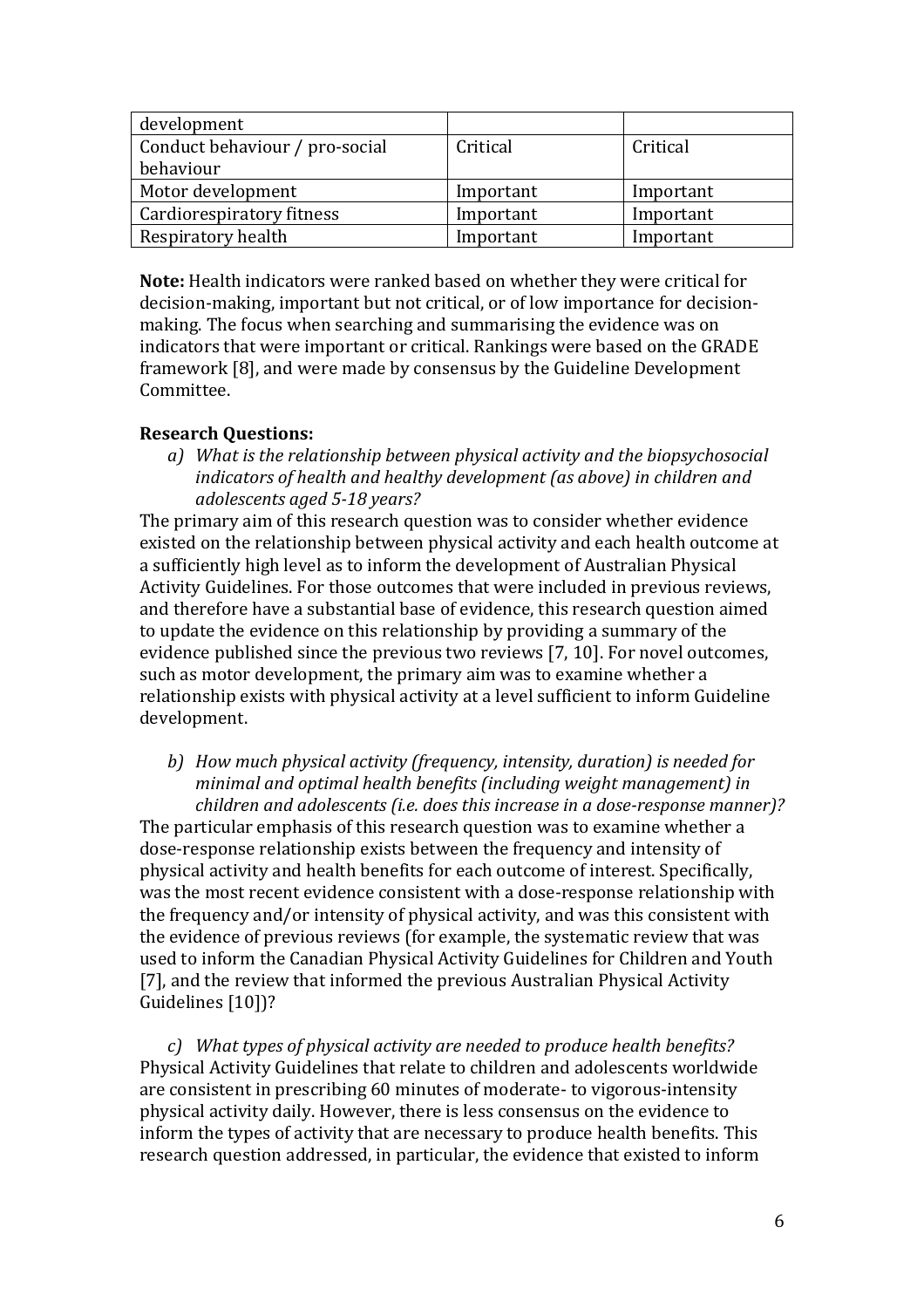guidelines pertaining to the types of activities that strengthen muscle and bone, as well as the types of activities identified as of a vigorous-intensity.

*d) Do the effects of physical activity on health and healthy development in children and adolescents vary by sex and/or age?*

Existing Australian Physical Activity Guidelines have been published separately for those 5-12 and 12-18 years of age. This research question addresses the issue of whether the most recent evidence justified separate Physical Activity Guidelines for these age groups. In addition the Guideline Development Committee resolved that potential differences in the evidence by sex should also be investigated.

# **Inclusion/Exclusion criteria for systematic review:**

- a) Cross-sectional designs were excluded.
- b) Population-based studies (longitudinal studies, retrospective studies) were required to have a minimum sample size of 300 participants.
- c) Randomised controlled trials and other controlled trials were required to have a minimum of 30 participants.
- d) Longitudinal studies were included if there was at least one measure of physical activity between the ages of 5 and 18 years that was explicitly linked to a health outcome of interest.
- e) Studies conducted in special populations (for example: sporting groups; populations with clinical diagnoses, and; exclusively obese participants) were excluded.

These decisions were made by the Guideline Development Committee for the following four reasons: 1) To ensure that a high level of evidence was obtained by excluding cross-sectional evidence, as well as longitudinal and controlled trial studies with small sample sizes; 2) To ensure that the number of articles included in the review was manageable to ensure timely completion of the project; 3) To maintain consistency across studies in the information that was reported, that would allow a meaningful and viable summation of the evidence, and; 4) To maintain consistency with previous reviews [7] that followed the AGREE methodology [9].

| Batto Ior bybtematic review beartness |                                   |                             |  |  |  |  |
|---------------------------------------|-----------------------------------|-----------------------------|--|--|--|--|
| <b>Outcome</b>                        | <b>End Date of last search</b>    | <b>Current search start</b> |  |  |  |  |
|                                       |                                   | date                        |  |  |  |  |
| Cardiometabolic health                | anuary 2008 (CPAG)                | February 2008               |  |  |  |  |
| Adiposity                             | [anuary 2008 (CPAG)               | February 2008               |  |  |  |  |
| Musculoskeletal health                | January 2008 (CPAG) <sup>1</sup>  | Skeletal: Feb 2008          |  |  |  |  |
|                                       | February 2002 (APAG)              | Muscular: March 2002        |  |  |  |  |
| Mental health                         | January 2008 (CPAG) <sup>2</sup>  | Depression: Feb 2008        |  |  |  |  |
|                                       | February 2002 (APAG) <sup>3</sup> | Psychosocial: March 2002    |  |  |  |  |
|                                       |                                   | Others <sup>6</sup> : Open  |  |  |  |  |
| Negative health outcomes              | January 2008 (CPAG) $4$           | Injuries: Feb 2008          |  |  |  |  |
|                                       | February 2002 (APAG)              | Others: March 2002          |  |  |  |  |
| High risk behaviours                  | Nil                               | <b>Open</b>                 |  |  |  |  |
| Academic achievement and              | February 2002 (APAG) <sup>5</sup> | Academic achievement:       |  |  |  |  |

#### **Dates for systematic review searches:**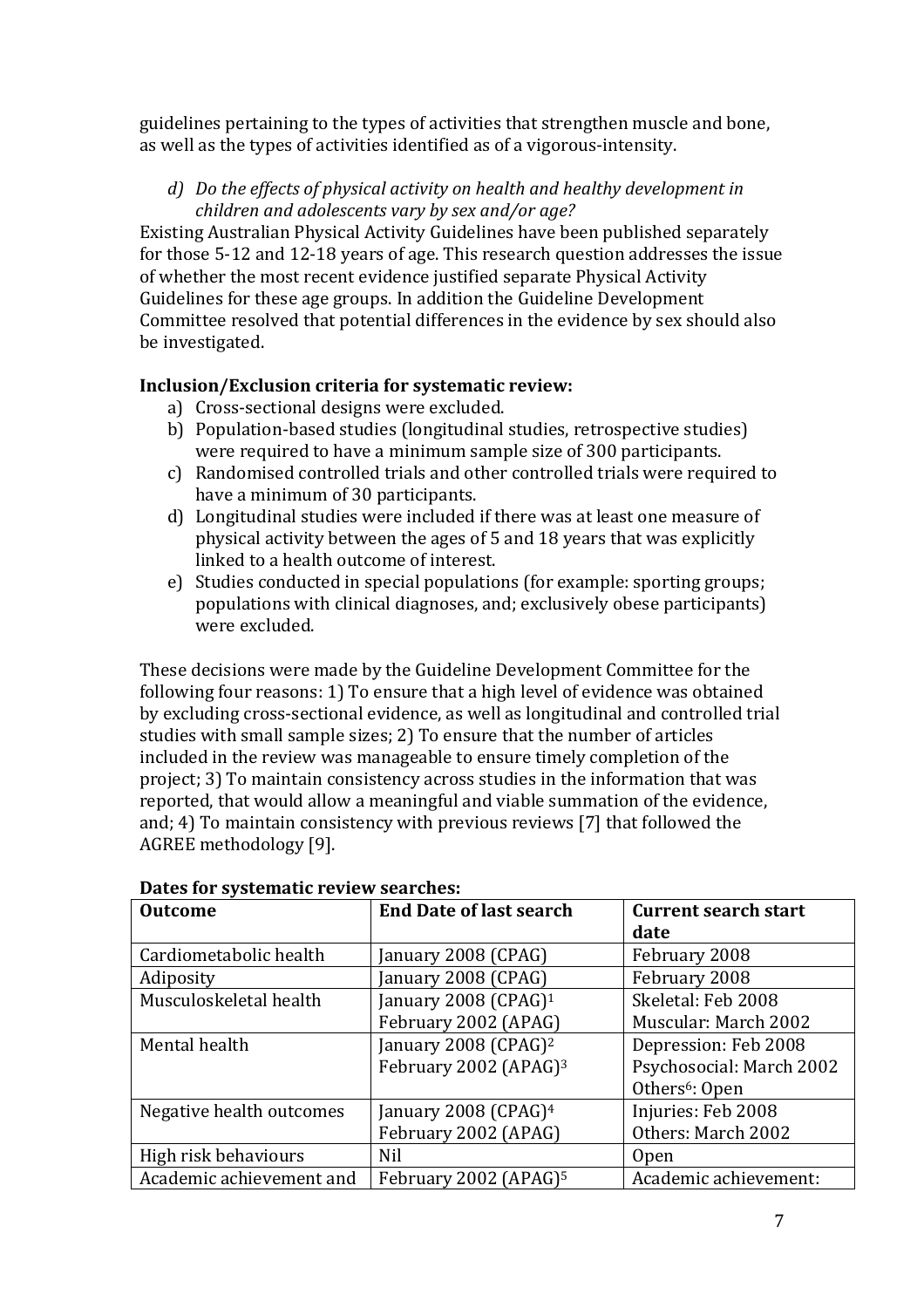| cognitive development     |                      | March 2002                 |
|---------------------------|----------------------|----------------------------|
|                           |                      | Others <sup>7</sup> : Open |
| Conduct behaviour / pro-  | Nil                  | <b>Open</b>                |
| social behaviour          |                      |                            |
| Motor development         | <b>Nil</b>           | Open                       |
| Cardiorespiratory fitness | February 2002 (APAG) | March 2002                 |
| Respiratory health        | Nil                  | <b>Open</b>                |

**\* Note.** CPAG = Canadian Physical Activity Guidelines; APAG = Existing Australian Physical Activity Guidelines.

1Skeletal health only.

2Depression only.

3Social-psychological factors only.

4Injuries only.

5Academic achievement only.

6Self esteem, wellbeing, anxiety, mental illness, social isolation, social discrimination.

7Cognitive development, attention, concentration.

# **Databases searched:**

MEDLINE, SportsDISCUS, EMBASE, PsycINFO, PUBMED, Scopus, ERIC.

# **Grey Literature Search:**

The grey literature search occurred through contact with key informants, knowledge users, and content experts. This literature included unpublished work, but did not include masters or doctoral theses, or conference abstracts. This was to minimise potential duplication of evidence should these theses or abstracts be published in peer-reviewed journals. Background documents from alternate guidelines/suggested readings were also obtained.

# **Search Strategy (all databases followed an identical search strategy):**

The terms used in literature search were negotiated between the Guideline Development Committee and a librarian with expertise in conducting systematic reviews. In particular, the terms encompassed the major outcome measures within each health outcome, in addition to the corresponding Medical Subject Headings. The Medical Subject Headings are the National Library of Medicine's controlled vocabulary for indexing and cataloguing research articles (found at: http://www.nlm.nih.gov/mesh/). The search terms were deliberately selected to capture a wide range of potential evidence in order to ensure that no relevant evidence was missed. A table outlining the complete search strategy can be found in Appendix C. An identical search strategy was conducted over six academic databases: MEDLINE; SportsDISCUS; PsycINFO; PUBMED; Scopus; and, ERIC. Each search was conducted by a single researcher. Where possible, results were limited to: English language; abstract available online; peer reviewed; journal articles, and; human subjects. The results of each search were saved, and entered into an Endnote X3 database (Thompson Reuters, California). Duplicates were removed by the Endnote program, however, manual searching of the final database revealed that many duplicates remained due to small differences in the formatting of citations between the databases. Where possible, these duplicates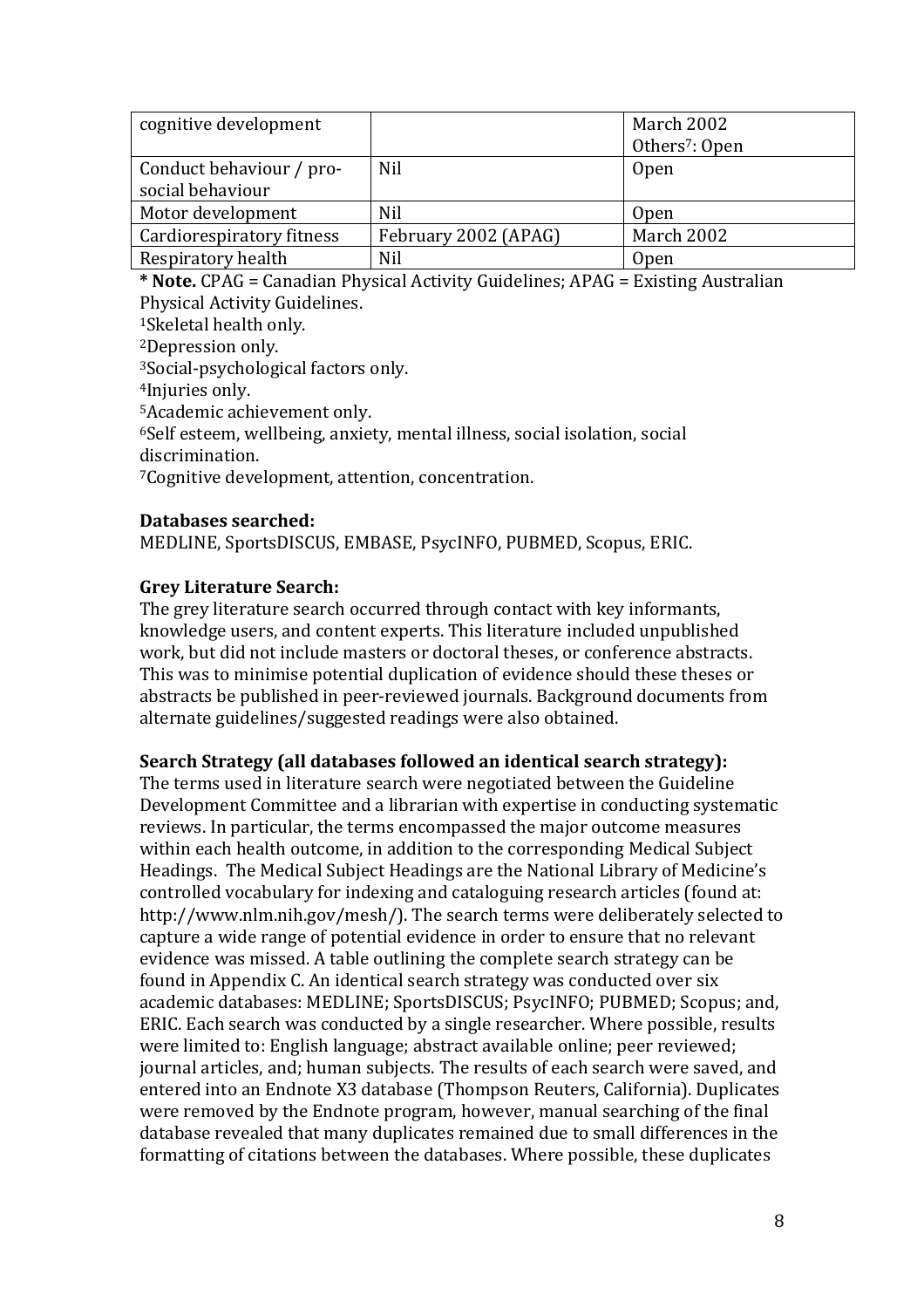were removed manually prior to initial screening; however, many were removed during the initial screening.

#### **Results of the search:**

The results of the search are reported below. In total, 25,681 citations were entered into the Endnote database for initial screening. Initial screening was conducted by two independent researchers. The researchers screened each article by title and abstract for potential relevancy. It was only necessary for one reviewer to deem the article as potentially relevant for the article to be maintained for review. In total, there was a high degree of reliability between the researchers. Researcher 1 retained 723 articles, while researcher 2 retained 704 articles for review. In total, there were 754 articles retained for review, thus resulting in a high degree of consistency between researcher 1 (96%) and researcher 2 (93%).

| Database       | <b>Total Records</b> | Duplicates | Records      | Cumulative           |
|----------------|----------------------|------------|--------------|----------------------|
|                | Found                | Removed    | Entered into | <b>Endnote Total</b> |
|                |                      |            | Endnote      |                      |
| <b>MEDLINE</b> | 16718                | 190        | 16528        | 16528                |
| SportDISCUS    | 6456                 | 1369       | 5087         | 21615                |
| PsycINFO       | 2551                 | 819        | 1732         | 23347                |
| Scopus         | 1106                 | 91         | 1015         | 24362                |
| PubMed         | 8303                 | 7571       | 732          | 25094                |
| <b>ERIC</b>    | 1066                 | 479        | 587          | 25681                |

Following initial review by title and abstract, full text copies of the 754 included articles were obtained, and screened for relevancy. Where articles were excluded at this stage, a reason for exclusion was documented. All studies that included a dietary component for the intervention group alone were excluded because it was impossible to partition out the effect of exercise and diet in these studies. Secondary screening of full text articles was conducted by a single researcher, and resulted in a total of 127 articles for inclusion in the final systematic review. Where there was some ambiguity about the relevancy of any given article, this was discussed between two researchers and a consensus decision was reached between the two. A flow diagram of the systematic review process appears below. A full list of articles included in the review appears in Appendix D.

#### **Data Analysis:**

Data were extracted from each of the 127 included articles by one reviewer per articles. Data were extracted into a Microsoft Excel database (Microsoft Corporation, California). Information that was extracted from each paper included: author; date of publication; country of origin; study design; participants details; frequency, intensity, time, and type of physical activity; measure of physical activity used; relevant health outcomes; measures of health outcomes used; length of follow up; control group used (if any); statistical analyses used; statistical measures of the relationship between physical activity and health outcome; covariates (if any), and; comments on overall quality of the study.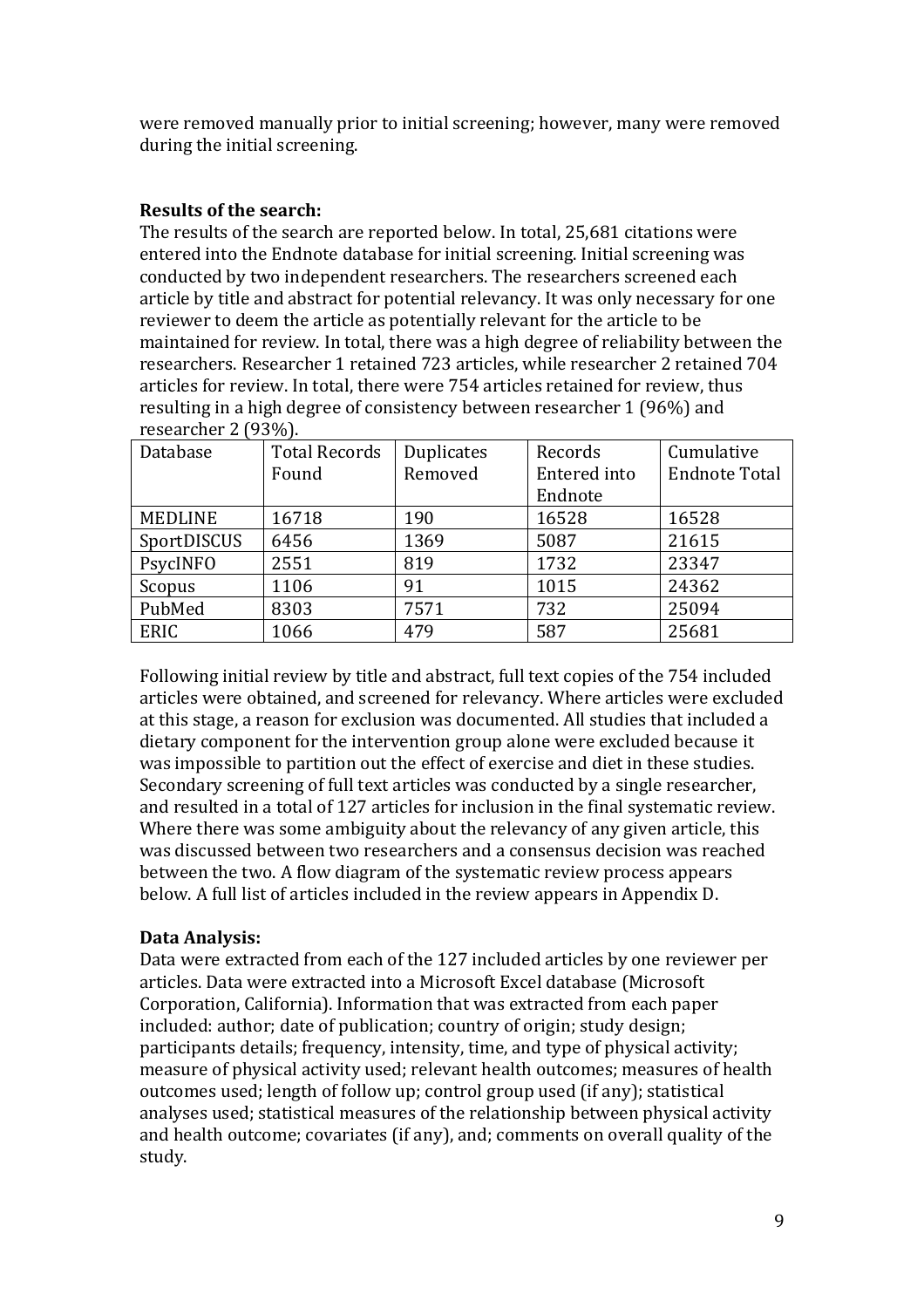

#### PRISMA Flow diagram of Literature search:

#### **Assigning the strength of the evidence:**

When determining the strength of the evidence on which the Physical Activity Guidelines are based, previous systematic reviews must be considered. The reader is referred to the systematic review undertaken by Janssen and Leblanc [7] and Trost [10] for a detailed analysis of the strength of the evidence that underpins the proposed Guidelines. In addition, the strength of the evidence contained in this review was objectively rated. Consistent with the recent review undertaken by Janssen and Leblanc [7], levels of evidence were assigned using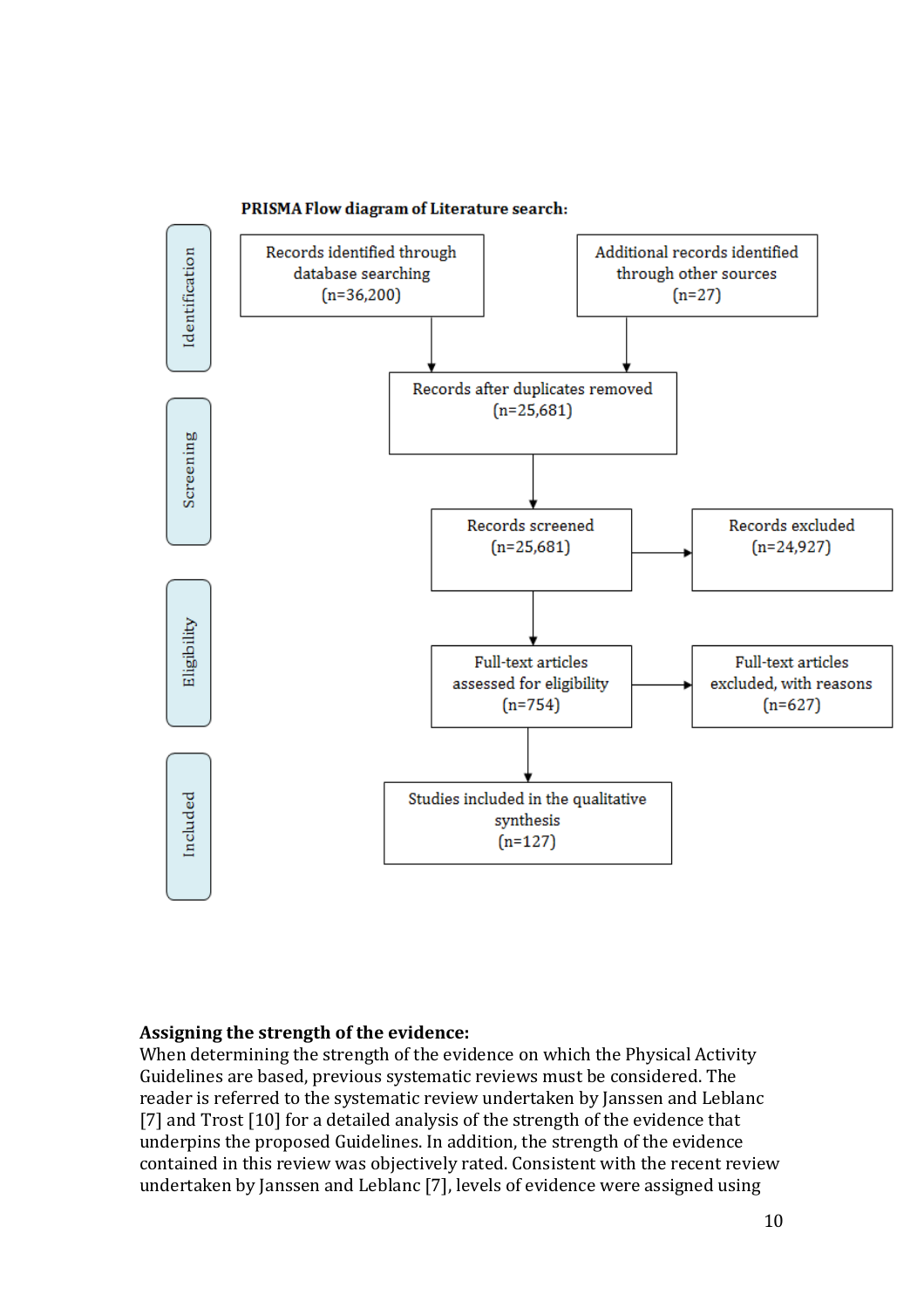rigorous and evidence-based methodology. The objective appraisal of the evidence is based upon a pre-specified scale that is determined by the study designs and quality. The table below outlines the pre-specified criteria for assigning levels of evidence to each health outcome, and has been adapted from Lau et al. [11]. Levels of evidence in this framework are dependent upon the quality of the studies included within each outcome, with a particular relevance to the studies included in this review. In particular, where there were limitations evident in randomised controlled trials, the level of evidence assigned to a health outcome could drop from Level 1 to Level 2. A level of evidence has been assigned to each health outcome separately for children and young people by one researcher.

| Level of evidence | Criteria                                         |
|-------------------|--------------------------------------------------|
| Level 1           | Randomised controlled trials without important   |
|                   | limitations                                      |
| Level 2           | Randomised controlled trials with important      |
|                   | limitations                                      |
|                   | Observational studies with overwhelming evidence |
| Level 3           | Other observational studies                      |
| Level 4           | Inadequate or no data in population of interest  |
|                   | Anecdotal evidence or clinical experience        |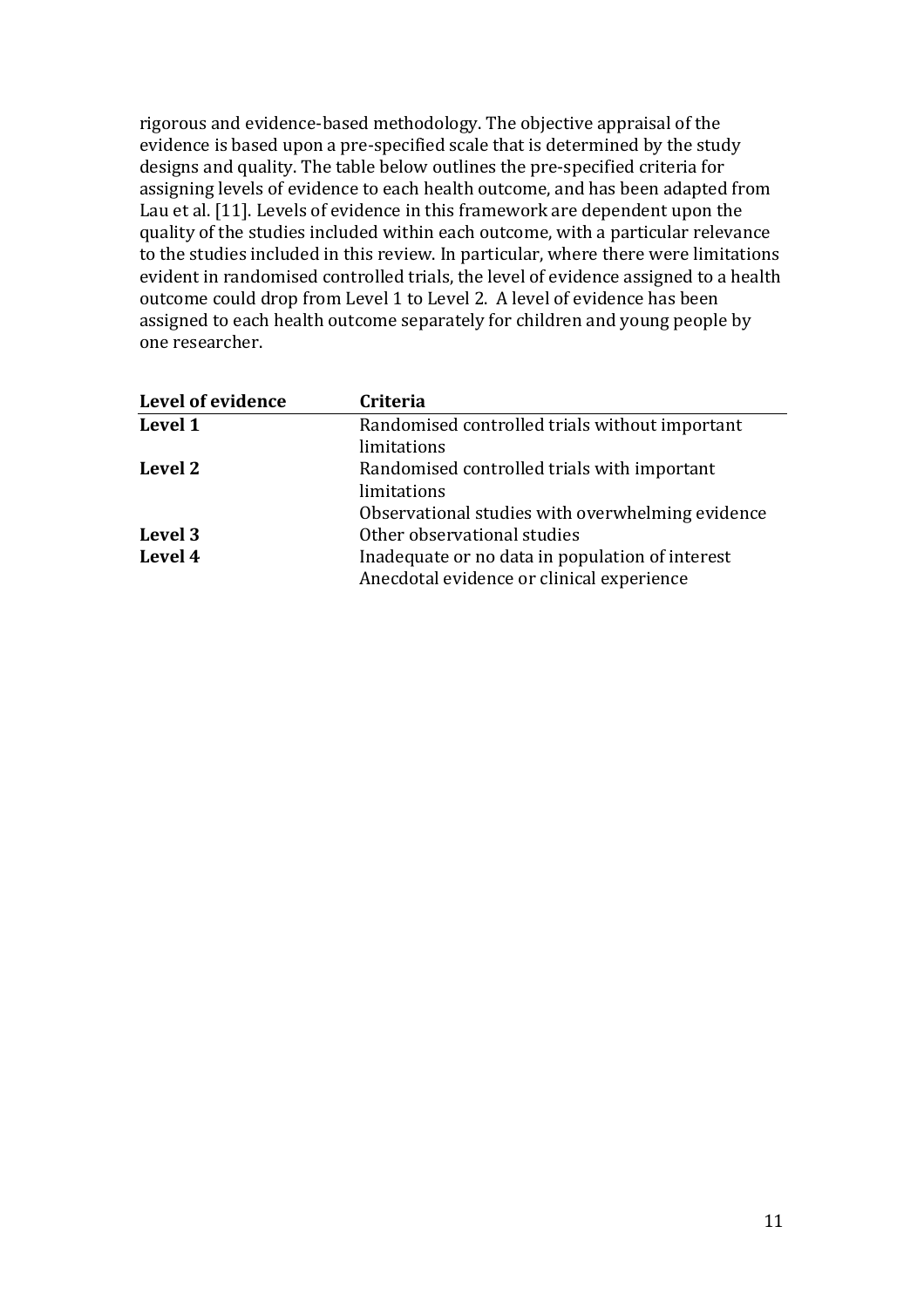| <b>Outcome</b>                    | <b>Studies</b> | Study                                    |                |                           | <b>Summary of Findings: Children</b> |                                        |                     |                                                                | <b>Summary of Findings: Adolescents</b>                                                          |                  |                     |                             |
|-----------------------------------|----------------|------------------------------------------|----------------|---------------------------|--------------------------------------|----------------------------------------|---------------------|----------------------------------------------------------------|--------------------------------------------------------------------------------------------------|------------------|---------------------|-----------------------------|
|                                   |                | <b>Types</b>                             | Freq/wk        | Intensity                 | <b>Time</b>                          | <b>Type</b>                            | <b>Other</b>        | Freq/wk                                                        | Intensity                                                                                        | Time             | <b>Type</b>         | <b>Other</b>                |
| Cardiometabolic                   | 23             | RCT (15)                                 | $3 - 5$        | <b>MVPA</b>               | $40 - 70$                            | Aerobic                                |                     | $3-6$                                                          | <b>MVPA</b>                                                                                      | 60 mins          | Aerobic             |                             |
| health                            |                | CT(6)                                    |                |                           | mins                                 |                                        |                     |                                                                |                                                                                                  |                  |                     |                             |
|                                   |                | Long(1)<br>Quasi (1)                     |                |                           | Level 1 Evidence                     |                                        |                     |                                                                |                                                                                                  | Level 1 Evidence |                     |                             |
| Adiposity                         | 62             | <b>RCT</b> (36)<br>CT(17)                | $2 - 5$        | <b>MVPA</b>               | 60 mins                              | Aerobic                                | 50% of<br>studies   | $2 - 4$                                                        | <b>MVPA</b>                                                                                      | 60 mins          | All types           | 1 study<br>had a neg.       |
|                                   |                | Long $(8)$                               |                |                           | Level 1 Evidence                     |                                        | had a sig.          |                                                                |                                                                                                  | Level 1 Evidence |                     | effect                      |
|                                   |                | Quasi (1)                                |                |                           |                                      |                                        | effect              |                                                                |                                                                                                  |                  |                     |                             |
| Skeletal health                   | 13             | RCT(7)<br>CT(6)                          | $3 - 5$        | <b>MVPA</b>               | 20-40<br>mins                        | Bone<br>loading/<br>impact             |                     | $3 - 5$                                                        | <b>MVPA</b>                                                                                      | 40-70<br>mins    | Aerobic<br>Strength | Dose<br>response<br>evident |
|                                   |                |                                          |                |                           | Level 1 Evidence                     |                                        |                     |                                                                |                                                                                                  | Level 1 Evidence |                     |                             |
| Muscular health                   | 26             | RCT(15)<br>CT(8)<br>Long(1)<br>Quasi (2) | $2 - 5$        | MVPA/<br>VPA              |                                      | Varied<br>with<br>anaerobic<br>content |                     |                                                                | No new evidence available                                                                        |                  |                     |                             |
|                                   |                |                                          |                |                           | Level 1 Evidence                     |                                        |                     |                                                                |                                                                                                  | Level 4 Evidence |                     |                             |
| Mental health                     | 18             | RCT(12)<br>Long $(5)$                    | 3              | <b>MVPA</b>               | 60 mins                              | Not<br>specific                        | Dose<br>response    |                                                                |                                                                                                  | 60 mins          |                     | Dose<br>response            |
|                                   |                | Quasi (1)                                |                |                           | Level 1 Evidence                     |                                        | evident             |                                                                |                                                                                                  | Level 1 Evidence |                     | evident                     |
| Negative outcomes                 | $\overline{4}$ | RCT(1)<br>Long(3)                        |                | No new evidence available |                                      |                                        |                     | >8 hrs/wk of sport training is associated with<br>greater risk |                                                                                                  |                  |                     |                             |
|                                   |                |                                          |                |                           | Level 3 Evidence                     |                                        |                     |                                                                |                                                                                                  | Level 4 Evidence |                     |                             |
| High risk behaviours              | $\overline{2}$ | CT(1)<br>Long(1)                         |                | No new evidence available |                                      |                                        |                     |                                                                | There is evidence that PA is beneficial, and increased<br>PA is not associated with greater risk |                  |                     |                             |
|                                   |                |                                          |                |                           | Level 4 Evidence                     |                                        |                     |                                                                |                                                                                                  | Level 4 Evidence |                     |                             |
| Academic/cognitive<br>development | 9              | RCT(8)<br>CT(1)                          | $5-9$          | MVPA/<br><b>VPA</b>       | $30 - 40$<br>mins                    | $\overline{\text{Not}}$<br>specific    | Dose<br>response    |                                                                | No new evidence available                                                                        |                  |                     |                             |
|                                   |                |                                          |                |                           | Level 1 Evidence                     |                                        | evident             |                                                                |                                                                                                  | Level 4 Evidence |                     |                             |
| Conduct behaviour                 | $\overline{4}$ | RCT(2)<br>Long(2)                        | $\overline{7}$ | ÷.                        | 10 mins                              | General<br>movement                    |                     | >3                                                             |                                                                                                  | 20 mins          | Sport               |                             |
|                                   |                |                                          |                |                           | Level 2 Evidence                     |                                        |                     |                                                                |                                                                                                  | Level 2 Evidence |                     |                             |
| Motor development                 | 6              | RCT(3)                                   | $\mathbf{1}$   | <b>MVPA</b>               | 120 mins                             | Aerobic                                | Dose                | $\overline{2}$                                                 |                                                                                                  | 90               | Strength            | Girls only                  |
|                                   |                | CT(3)                                    |                |                           | Level 2 Evidence                     |                                        | response<br>evident |                                                                |                                                                                                  | Level 2 Evidence |                     | in one<br>study             |
| Cardiorespiratory<br>fitness      | 41             | RCT (25)<br>CT(10)                       | 3              | MVPA/<br><b>VPA</b>       | 120 mins                             | Aerobic                                | Dose<br>response    |                                                                | No new evidence available                                                                        |                  |                     |                             |
|                                   |                | Long(2)<br>Quasi (4)                     |                |                           | Level 1 Evidence                     |                                        | evident             |                                                                |                                                                                                  | Level 1 Evidence |                     |                             |
| Respiratory health                | Nil            | Nil                                      |                | No new evidence available |                                      |                                        |                     |                                                                | No new evidence available                                                                        |                  |                     |                             |
|                                   |                |                                          |                |                           | Level 4 Evidence                     |                                        |                     |                                                                |                                                                                                  | Level 4 Evidence |                     |                             |

**Note:** Summary of findings are presented only for those studies that showed a positive association with health outcomes.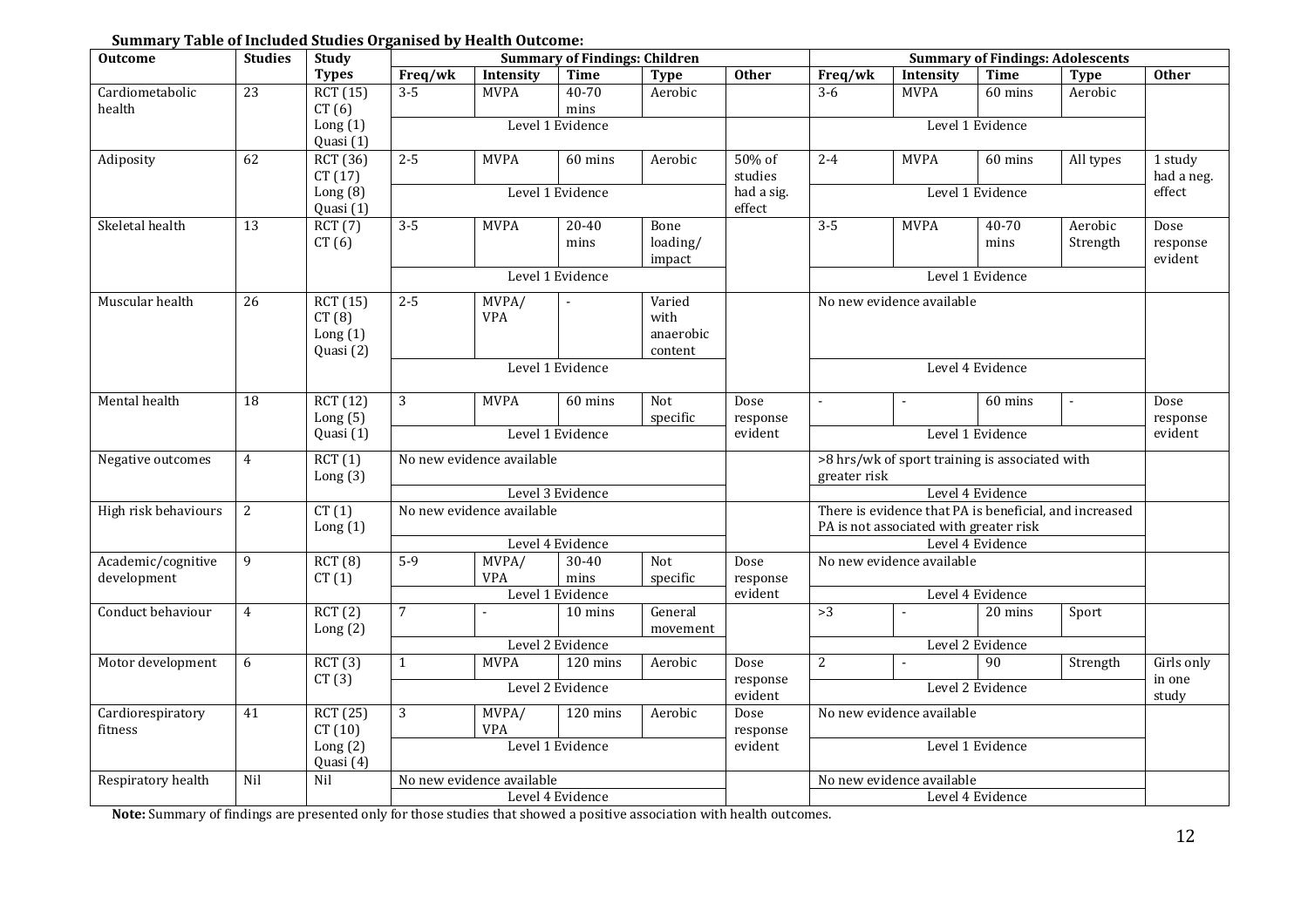#### Some studies included more than one health outcome.

"No new evidence" indicates insufficient evidence within a given age category to suggest that previous physical activity recommendations should be changed. RCT = Randomised Controlled Trial, CT = Controlled Trial, Long = Longitudinal Study, Quasi = Quasi-Experimental Study, MVPA = Moderate-to-Vigorous Physical Activity, VPA = Vigorous Physical Activity, PA = Physical Activity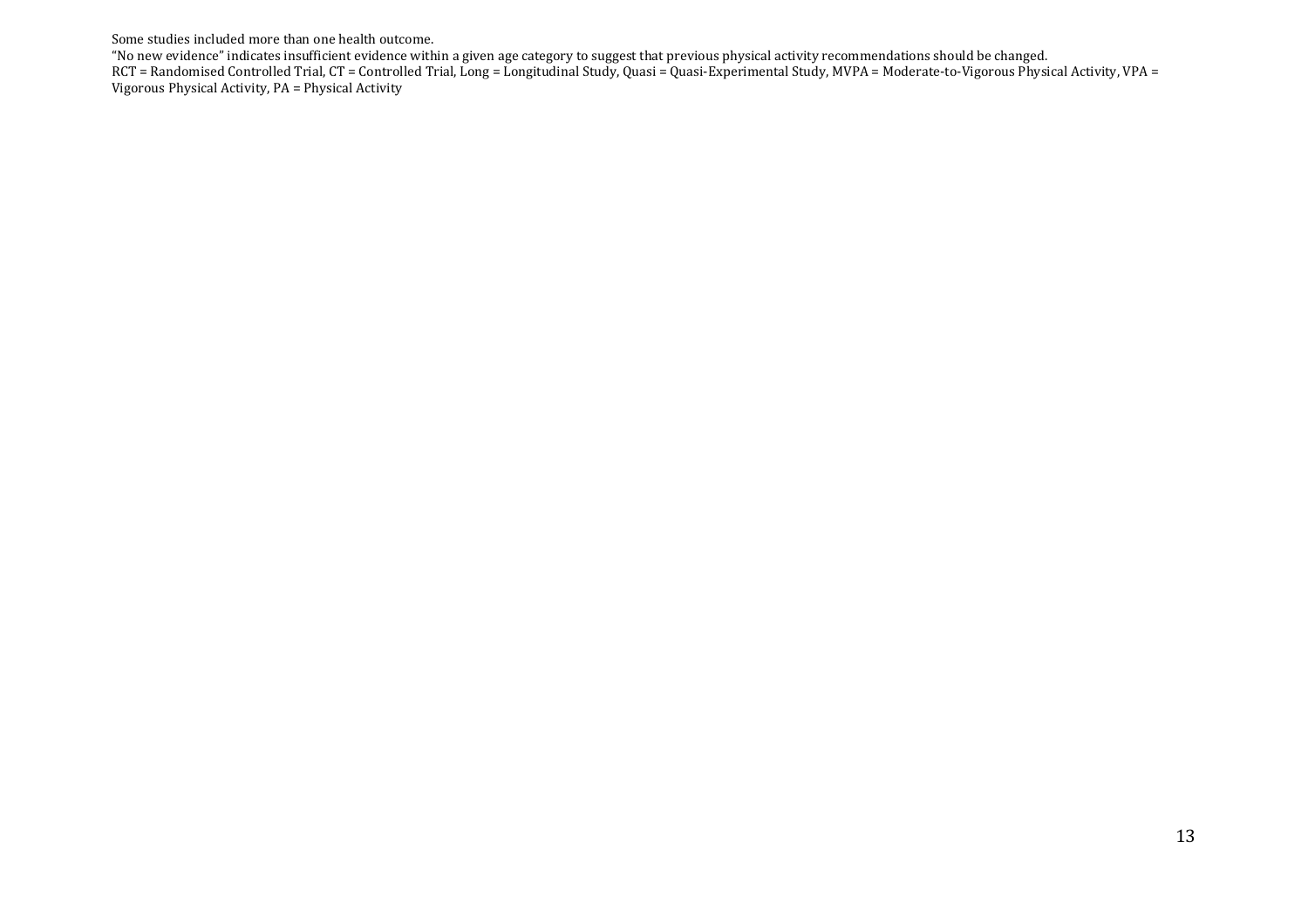# **Results of the Systematic Review**

### **Qualitative Synthesis of the Evidence:**

#### *Overall Synthesis of the Evidence*

This systematic review provided an update on the evidence examining the effect of physical activity on selected health outcomes in children (aged 5-12 years) and young people (aged 13-17 years). Overall, results confirmed that higher levels of physical activity are associated with multiple health benefits in these age groups. A high level of evidence was found for several health outcomes: cardiometabolic health; adiposity (including the prevention of unhealthy weight gain); musculoskeletal health; mental health; and cardiorespiratory fitness. The body of evidence for these outcomes was consistent with previous systematic and narrative reviews that underpin current guidelines worldwide. This evidence suggests that in order to achieve health benefits, children and young people should participate in a minimum of 60 minutes of at least moderate intensity physical activity, 3-5 times per week. Consistent with the review that underpins the Canadian Physical Activity Guidelines [7], there is some evidence that smaller amounts of physical activity (i.e. 20-40 mins) are also associated with health benefits. For several health outcomes, the evidence indicated that a dose-response relationship exists, in that a greater frequency and/or intensity of physical activity was associated with even greater health benefits. There was also some evidence to suggest that physical activity of a vigorous intensity is necessary for musculoskeletal and cardiorespitaory health benefits. However, there was insufficient evidence to make a recommendation on the frequency of vigorous physical activity that is required for such benefits. This is consistent with the body of evidence that underpins the Canadian, U.S., and WHO guidelines. The evidence indicated that a variety of aerobic physical activities provided health benefits for a majority of the selected health outcomes. In addition, weight-bearing, high impact, or high intensity exercises were found to be beneficial for musculoskeletal and cardiometabloic health. Evidence suggests that the latter should be undertaken on at least 3 occasions per week.

#### *Cardiometabolic Health*

A total of 23 studies examining the effect of cardiometabolic health met the inclusion criteria and had data extracted for this review. All but one of the 23 included studies were experimental in design (15 randomised controlled trials [12-26], 6 controlled trials [27-32], 1 quasi-experimental design [33], and 1 longitudinal study [34]). The sole longitudinal study showed that those who participated in greater than 570 minutes of physical activity per week (≈80mins/day) at age 12 had significantly lower diastolic blood pressure at the age of 14. There was no relationship between physical activity and systolic blood pressure in the longitudinal analyses [34].

Of the experimental studies, only three showed no effect of physical activity on cardiometabolic risk. These three studies prescribed a relatively low dose of physical activity during the intervention period. George et al. [18] prescribed exercise of only moderate intensity, Henaghan et al. [19] prescribed only two sessions of 60 minutes per week over nine weeks, and Collins [20] prescribed only one session of structured exercise per week over 10 weeks. However, of those studies that showed significant effects of physical activity on cardiometabolic risk, there was evidence of intra-study variability. For example, Jones et al. [27] showed significant decreases in triglyceride levels following 60 minutes of physical activity at 65-80% of VO2max, three times per week for 32 weeks. However, there were no significant changes in either high- or low-density lipoprotein levels. Kriemler [17] showed an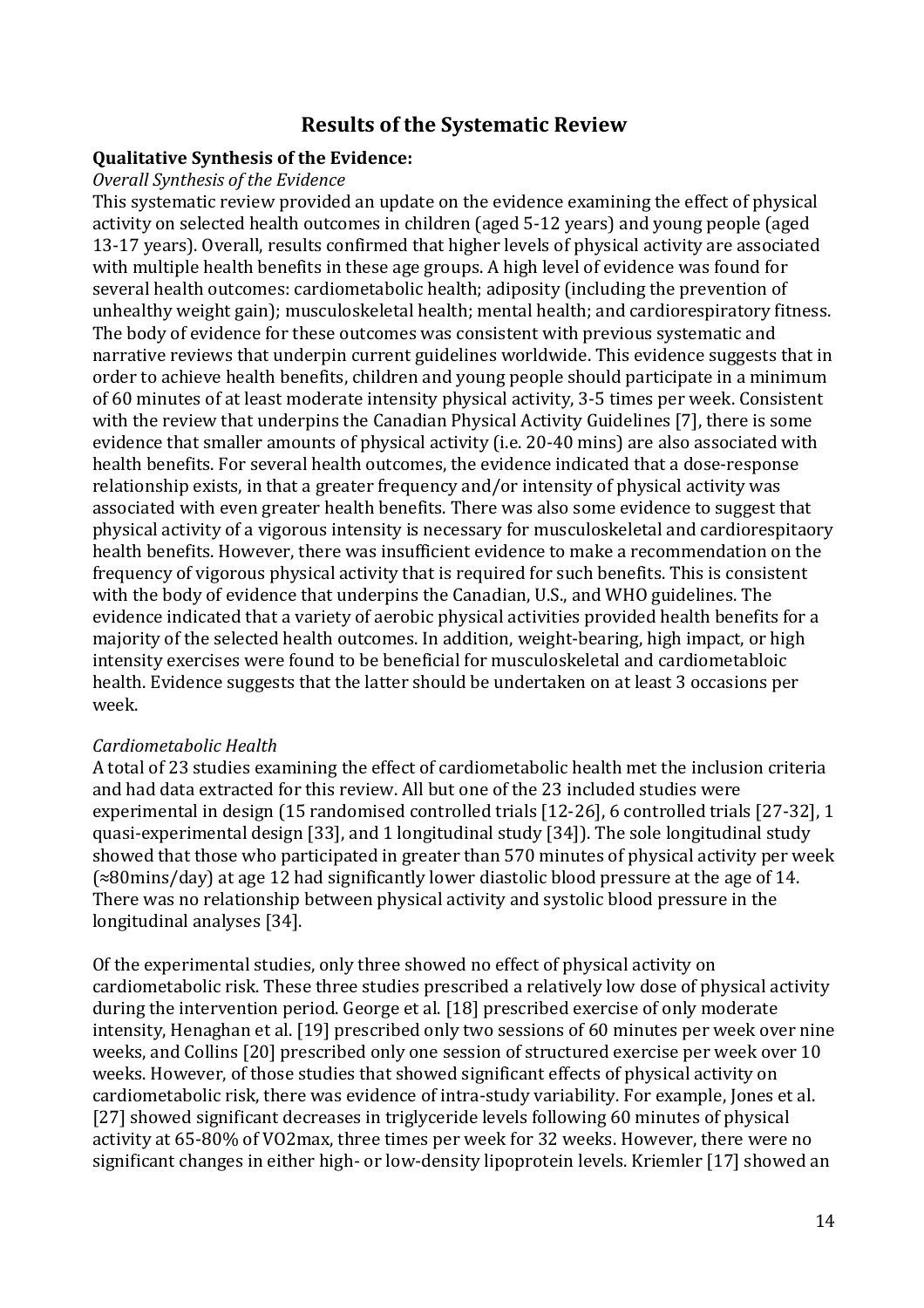improvement in triglyceride and glucose levels following the addition of daily physical activity to the school curriculum. However, there was no effect for blood pressure.

The accumulation of evidence from the 23 studies that report significant changes in cardiometabolic risk show that, in order for benefits to be inferred, physical activity should: be aerobic and of a moderate-to-vigorous intensity; occur on a minimum of three days per week; and, be a minimum of 40-70 minutes in duration on each occasion. Consistent with previous reviews [7] there is no evidence that has considered the impact of the dose of physical activity as it relates to frequency, duration, or intensity, or age and sex effects when considering cardiometabolic risk. This is an area that should be addressed.

## *Adiposity (and unhealthy weight gain)*

A total of 61 studies included in this review examined the effect of physical activity on adiposity and unhealthy weight gain. There was high level evidence, with 36 randomised controlled trials [13-15, 17-19, 22-24, 26, 35-59], 16 non-randomised controlled trials [27, 29-31, 60-71], 8 longitudinal analyses [34, 72-78], and 1 quasi-experimental study [79]. A little over half of the studies (32) showed a significant impact of physical activity on adiposity and weight gain. The major outcome measures included in these studies were BMI, BMI *z*score, waist circumference, and skin fold measures. A wide range of physical activities were shown to have a positive effect on measures of adiposity, including endurance activities [23], aerobic activities [69], sport-based games [26, 41, 48], sports training [46, 54], active play [57, 79], plyometric exercises [43], and resistance training [36, 52]. Of note is a randomised controlled trial that showed that a 24 week active video game intervention resulted in decreases in BMI, BMI *z*-score, and body fat [37].

Eight studies found significant sex differences [14, 22, 26, 52, 63, 69, 72, 75]. This is of particular interest because three of the most high quality studies were included, pointing to likely sex differences in the relationship between physical activity and adiposity. Martinez Vizcaino et al. [22] conducted a randomised controlled trial with 1,044 participants and found that a combination of aerobic and strength training undertaken three times per week for 90 minutes reduced body fat percentage in girls, but not in boys. Salcedo Aguilar et al. [26] conducted a randomised controlled trial with 1,119 participants and showed that noncompetitive recreational activities such as dance, undertaken three times per week for 90 minutes was sufficient prevent an increase in body fat percentage for girls, but not for boys. In a prospective study of 4,150 participants, Riddoch et al. [75] showed that an extra 15 minutes of MVPA at age 12 provided a 14% reduction in fat mass in boys, but only a 7% reduction in girls at age 14. Further investigation of sex differences is required to understand the subtle differences in this relationship. In addition, research is needed that investigates dose-response relationships in regards to frequency, intensity and duration.

#### *Skeletal Health*

In total, 13 studies examining the impact of physical activity on skeletal health met inclusion criteria for this review. All these studies included a measure of bone mineral content or bone mineral density. There were 7 randomised controlled trials [48-49, 70, 80-83] and 6 nonrandomised controlled experimental studies [65, 84-88]. Ten of these studies reported significant benefits to skeletal health as a result of physical activity, while three did not. Benefits were found for a wide range of physical activities, including sport participation [85], physical education [80], aerobic and resistance exercises [70]. However, the most consistent results were found for high-impact activities such as jumping [81-82, 86, 88]. Each of the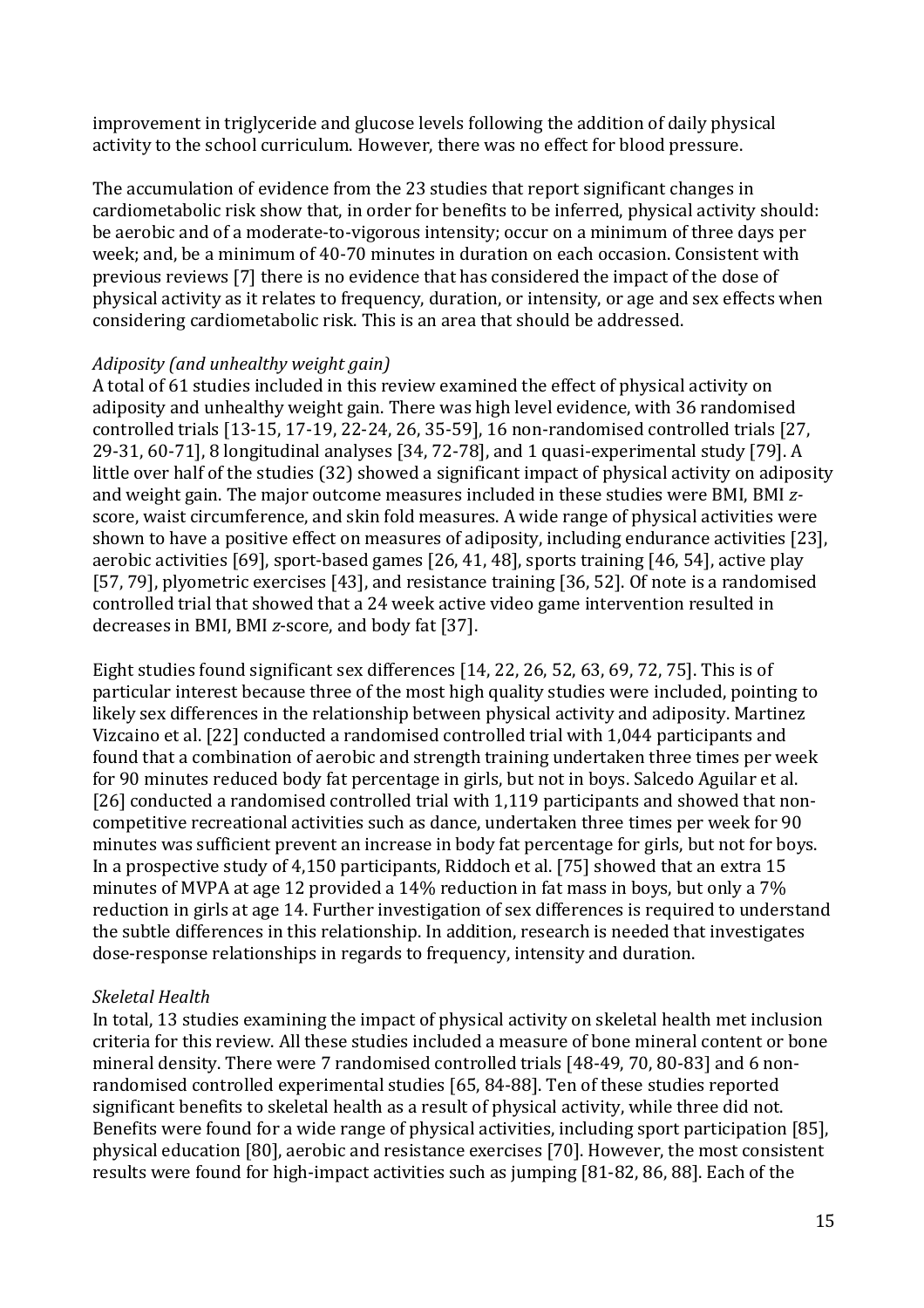studies that used high-impact physical activity were conducted on a minimum of three days per week. Some evidence for a dose-response relationship was present, with moderateimpact physical activity (single leg drops), conducted on three days per week found not to improve skeletal health, while the higher-impact activities did.

There is emerging evidence for differences in the relationship between physical activity and skeletal health by sex. Both Lofgren et al. [80] and Macdonald et al. [82] reported a differential impact of physical activity on skeletal health. In addition, in two separate studies, Alwis and colleagues [65, 84] reported that 40 minutes of MVPA undertaken on 5 days per week increased bone mineral content in males, but not in females. More research is needed in order to substantiate sex differences in this area. Meyer et al. [81] report that 30 minutes of jumping per day had a differential impact by age, with a larger effect for younger children. More research is also needed to investigate potential age differences. Further research is also needed that explicitly examines a dose-response relationship between physical activity and skeletal health for the frequency, intensity and time of physical activity.

## *Muscular Health*

A total of 26 studies met the inclusion criteria for this review that analysed outcomes of muscular health. There were 15 randomised controlled trials [13, 35-36, 40, 46, 51-52, 54, 58-59, 89-93], 8 non-randomised experimental studies [29, 60-62, 70, 94-96], 2 quasiexperimental designs [79, 97], and 1 longitudinal study [78]. Of these, only 3 studies showed no impact of physical activity on muscular health [40, 61, 70]. Significant changes were reported over three major outcomes. The majority of studies reported on muscular strength, power or endurance [13, 29, 35-36, 46, 51-52, 58, 60, 62, 79, 89-97]. Seven studies reported the impact of physical activity on flexibility [46, 54, 59, 69, 91-92, 95], and three studies reported on lean body mass (used as a proxy for muscle mass) [36, 52, 78].

Of those studies that reported increases in muscular health, the majority used a strength or resistance training program. These studies involved activities such as weights, plyometrics, or other resistance-based exercises of a moderate- or vigorous-intensity. Most studies included activities of both a moderate- (e.g., light resistance exercises, weight-bearing activities) and vigorous-intensity (free weights with low repetitions), and both intensities were sufficient to induce benefits to muscular health. One study addressed a dose-response relationship for intensity and found that both moderate- and vigorous-intensity activities improved muscular power [29]. However, this study suffered from a weak design and statistical approach. Similarly, Faigenbaum et al. [96] investigated a dose-response relationship, and found no extra benefit to muscular strength with strength training on two days per week over one day per week. Strength training on one or two days per week was better than no strength training. Therefore, conclusions regarding a dose-response relationship are inconclusive; however, the evidence points to a beneficial effect for both moderate- and vigorous-intensity resistance-based activities performed at least weekly. In order to achieve gains in muscular health, activities of a vigorous-intensity were typically undertaken on 2 to 3 days per week, while moderate-intensity activities such as organised sports were required on 3-5 days per week in order to produce benefits.

Flexibility was enhanced through weight-bearing and resistance training [59, 91-93], as well as taekwondo training [54], football (soccer) training [46], and dance training [95]. One study addressing both flexibility and strength used a particularly strong design. Katz et al. [91] conducted a randomised controlled trial with 1,216 participants and showed that a program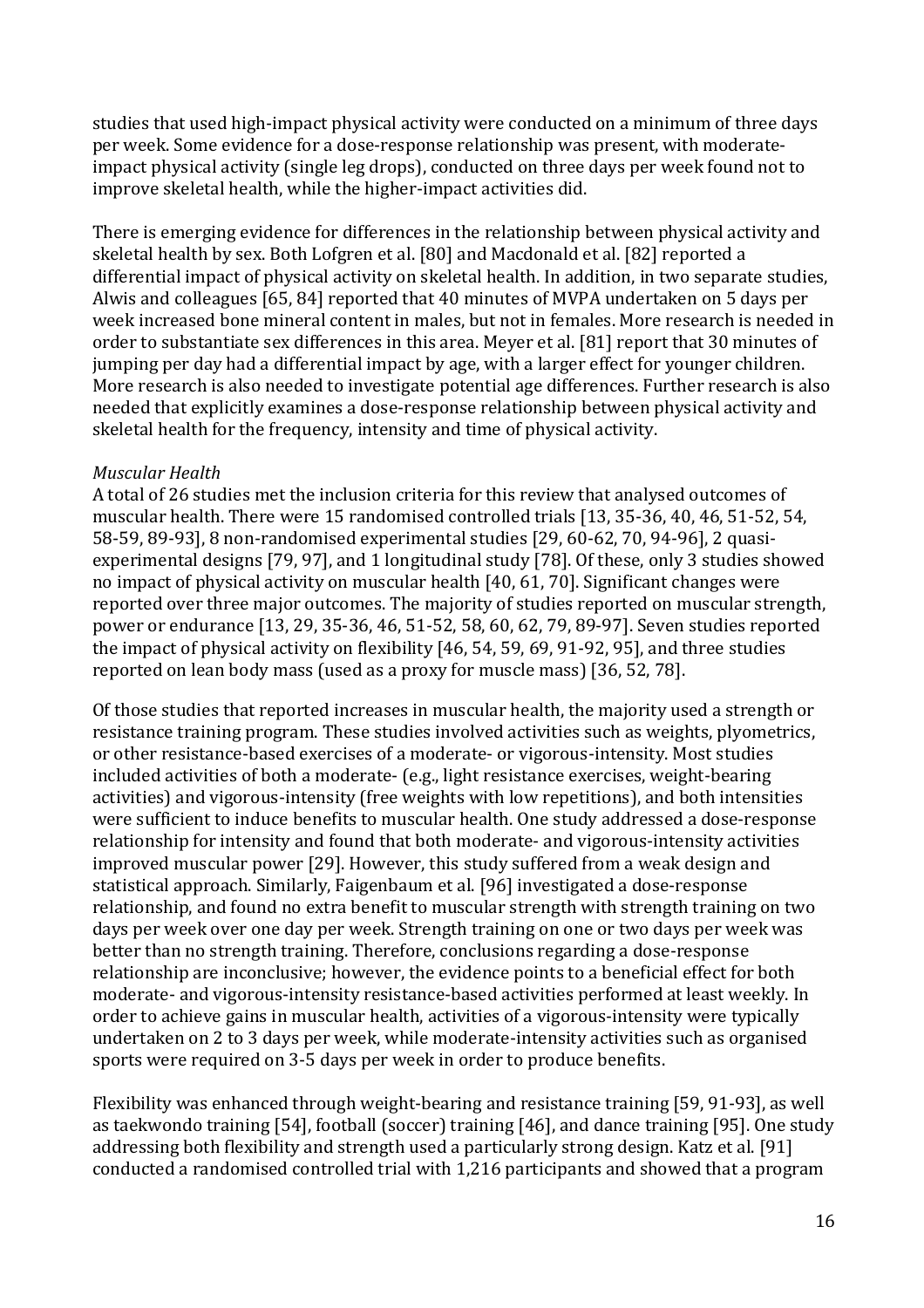that included a variety of aerobic and strength exercises such as lunges, squats, star-jumps, jogging and dancing, undertaken for 30 minutes per school day led to gains in muscular strength and flexibility. Overall, there is sufficient evidence that a variety of activities produce gains in muscular health. More research is needed that explicitly addresses dose-response relationships for frequency, duration and intensity.

#### *Mental Health*

Eighteen studies that incorporated a broad range of mental health outcomes were included in this review. There were 12 randomised controlled trials [16-17, 36, 41-42, 46, 52, 98-102], five longitudinal studies [103-107], and one quasi-experimental study [97]. Outcome variables included measures of: quality of life [17, 99]; depression [97-98, 105, 107]; anxiety [97-98]; self-esteem [41, 46, 97-98, 103]; physical self perceptions [36, 41, 52, 100-103]; anger and emotional problems [42, 106], and; perceived stress [16]. Seven studies reported a significant relationship or impact of physical activity on mental health with a further six studies reporting some significant and some non-significant results. Four studies found no relationship between physical activity and mental health. The accumulation of evidence within this outcome suggests that, for mental health benefits, a minimum of moderate- to vigorous-intensity physical activity is needed on at least three days per week for 60 minutes each day.

There was evidence that physical activity has a different effect by sex. Lubans et al. [36, 52] report that weight/resistance training had no impact on the physical self-perceptions for males, but did have an impact for females in the form of increased perceived attractiveness. Lindwall and Lindgren [100] add to this by reporting that social physique anxiety can be decreased through sports participation in a sample of girls, when compared with nonsignificant changes reported over both sexes in other studies [101, 103].

There was also evidence of a dose-response relationship between the frequency, intensity and duration of physical activity and mental health. Petty, Tkacz and colleagues [41-42] examined the effect of 40 minutes of MVPA per day, 20 minutes of MVPA per day, and no MVPA. They found that a dose-response relationship existed, with 40 minutes of MVPA providing benefits beyond those reported for 20 minutes of MVPA for levels of depression, self-worth and perceived physical appearance. Additionally, 20 minutes of MVPA provided benefits that were not reported by non-physically active participants. Benefits for both the 20 and 40 minute groups were better than the non-active group for anger and anger expression. Further, Sund et al. [105] provided evidence for a dose-response relationship for the intensity of physical activity and mental health by reporting that low levels of VPA were associated with high levels of depressive symptoms. Lastly, in a longitudinal study of 13,426 adolescents, Rees et al. [107] reported that the effects of physical activity on depression and self-esteem were small, and were likely to be concentrated at higher frequencies of physical activity (more than 12 times per week).

Although evidence exists on potential sex differences within this outcome, current evidence is unclear. More research is needed to fully understand the differential effect of physical activity on mental health by sex. In particular, the impact on physical self-perceptions is unclear. More experimental evidence is needed on the impact of varying intensities of physical activity on mental health.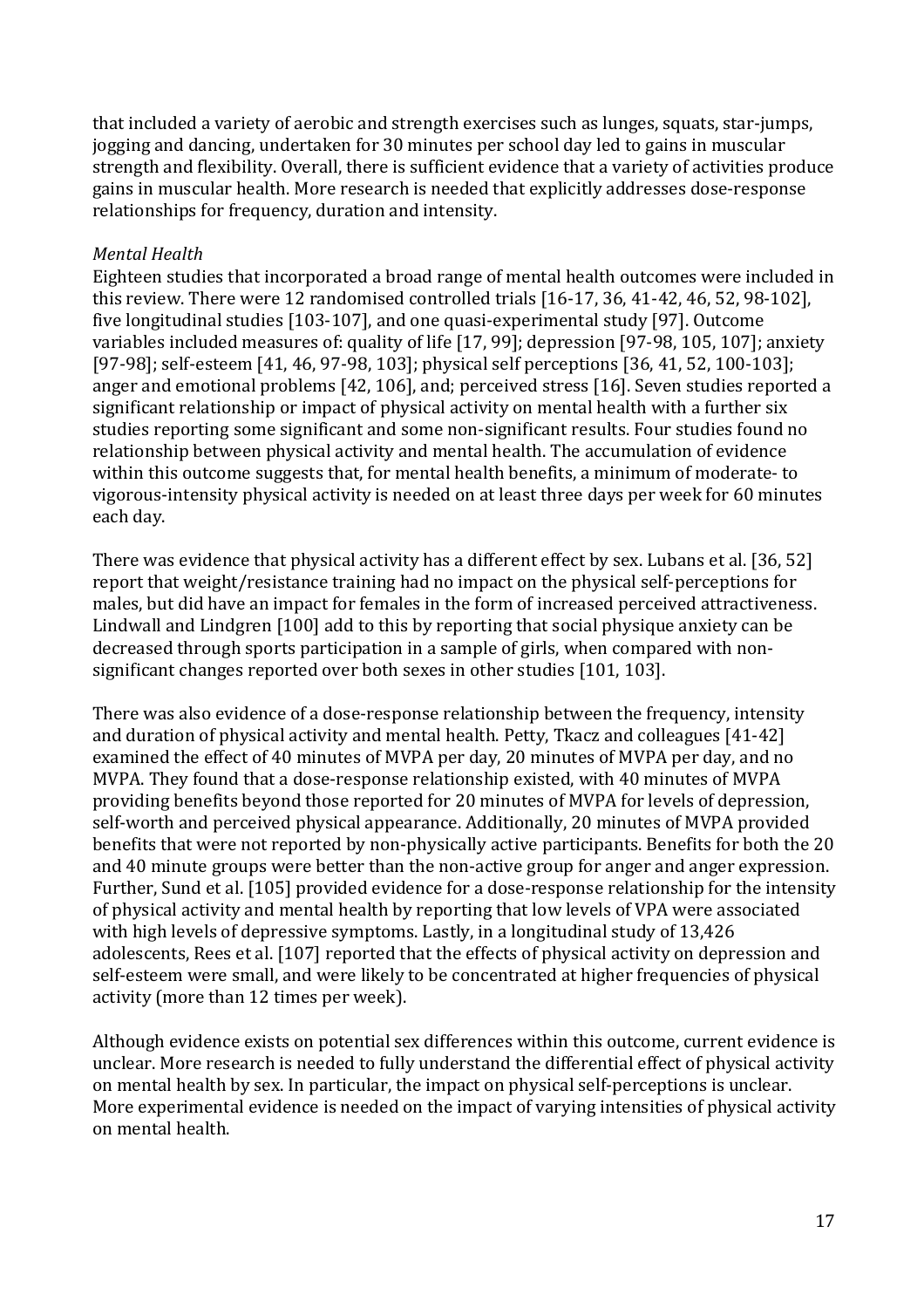#### *Negative Health Outcomes*

Only 4 articles were found that examined the effect of physical activity on negative health outcomes. Three of these studies were observational in nature, and one study used a clustered randomised controlled design. Three studies used bone fracture incidence/risk as the outcome [80, 108-110]. One study assessed the incidence of injury as an outcome [110]. With a large sample of 6,831, Field et al. [108] showed that at 7-year follow up, children and adolescents who spent more time in physical activity were more likely to suffer stress fractures. Compared with those that participated in less than 4 hours of physical activity per week: children and adolescents who participated in 4 - 7.9 hours per week were 1.4 times more likely to suffer stress fractures; those who participated in 8 – 11.9 hours were 1.94 times more likely; those who participated in 12 – 15.9 hours were 2.78 times more likely, and; those who participated in 16 or more hours were 2.65 times more likely to suffer stress fractures. In addition, the activities of running, basketball and cheerleading/gymnastics were predictors of stress fracture incidence.

In a sample of 2,692 Clark et al. [109] found that children who participated in vigorous physical activity on a daily basis were 2.06 times more likely to suffer a fracture in the two years following than children who participated in vigorous physical activity four times per week or less. In contrast, using a clustered randomised controlled design with 271 participants, Lofgren [80] showed that increasing levels of physical activity by 200 minutes per week resulted in a significant decrease in the incidence of fractures among children. Finally, in a sample of 1,091 Verhagen [110] demonstrated that the incidence of injuries did not differ significantly between types of physical activity. However, girls were at greater risk of sports-related injuries, especially during leisure time physical activity. Overall, there is presently a low level of evidence to support the relationship between physical activity and negative health outcomes including injury and fractures. This is compounded by inconsistency in the evidence. More research is needed in this area to address the lack and inconsistency of evidence.

#### *High Risk Behaviours*

Only two studies investigating high-risk behaviours met inclusion criteria for this review. Both these studies were undertaken in samples of older children and young people (12-18 years). In a controlled study, Scott and Myers [102] showed that physical training five times per fortnight for 30 minutes did not result in any changes in substance use (including drug, alcohol and solvents) when compared with a control group. In a longitudinal study of 4240 adolescents, Korhonen et al. [111] showed that those who participated in physical activity less than 3 times per month at the age of 16 were more likely to be intoxicated weekly (OR = 1.9), experience problems with alcohol ( $OR = 2.0$ ), and use drugs ( $OR = 3.7$ ), than those who exercised 4 or more times per week. More research is needed in this area to establish associations and causal relationships between physical activity and high-risk behaviours.

#### *Academic/Cognitive Development*

A total of 9 studies using academic achievement or cognitive development as an outcome variable met the inclusion criteria [45, 50, 68, 91, 112-116]. All 9 studies were conducted with samples of children (up to 12.9 years of age). Eight studies used a randomised controlled design, and 1 study used a cross-over control design. Of the 9 studies, all but one showed a positive association between increases in physical activity and increases in academic achievement or cognitive development. The one study that showed no significant effect of physical activity was a large randomised controlled trial. This study showed that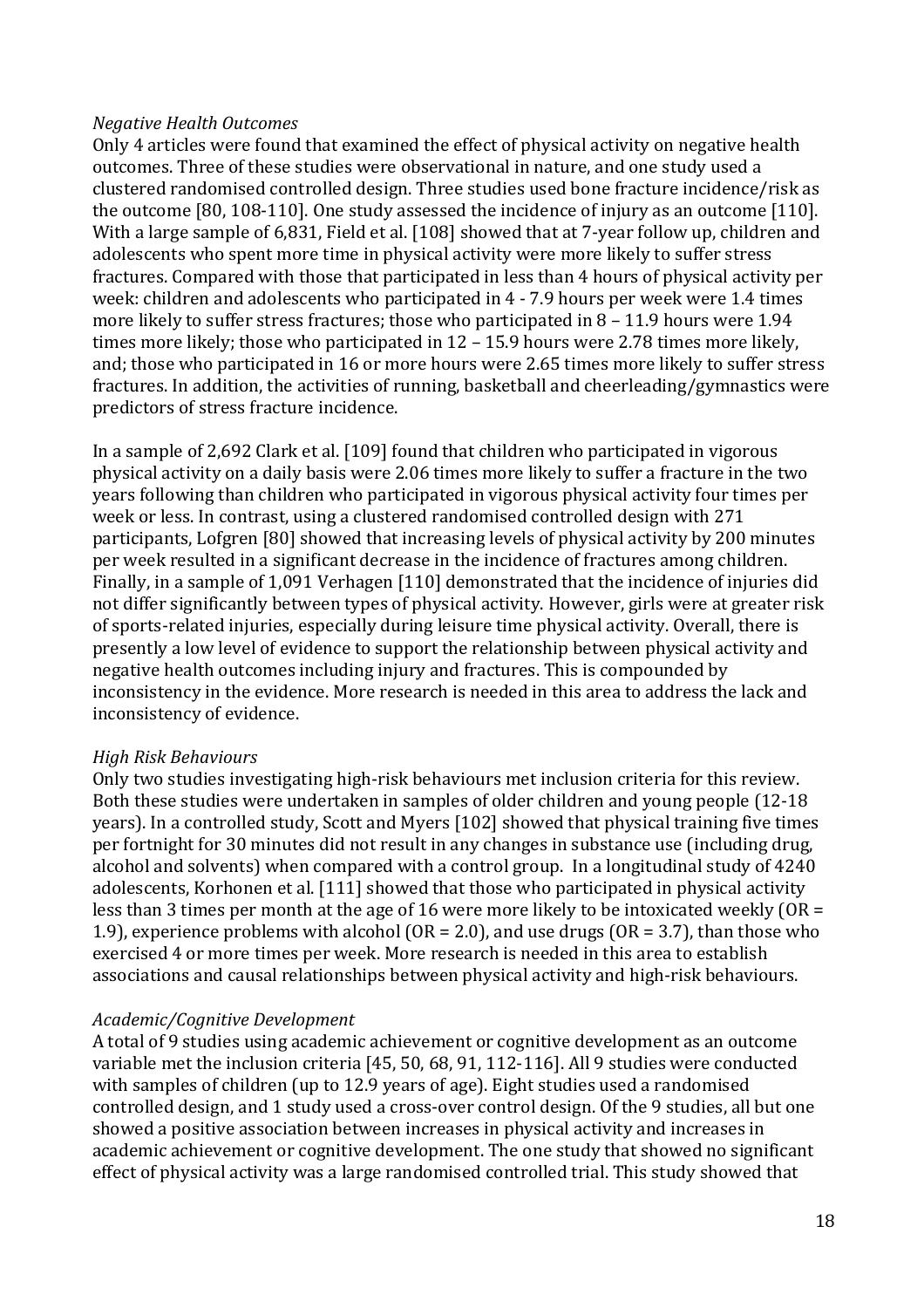participants subjected to physical activity breaks throughout the school day, up to a total of 30 minutes per day including light and moderate activity, showed no change in academic achievement scores compared with a control group [115].

Of note are two studies that assessed academic achievement as a separate outcome to cognitive development. In a large randomised controlled trial of 1,527 participants, Donnelly et al. [45] showed that physically active academic lessons, including 10 minutes of MVPA nine times per week, increased academic achievement scores. Alternatively, Coe et al. [113] demonstrated that participating in some weekly vigorous physical activity had a positive impact on children's school grades when compared with children who did not participate in any vigorous physical activity. This benefit was not evident for measures of overall physical activity or enrolment in physical education.

The six remaining studies each reported positive associations between physical activity and increases in cognitive development. Four studies incorporated between 15 and 70 minutes of MVPA on five days of the week, usually on every school day [50, 68, 112, 115]. One study introduced 30 minutes of MVPA on three days per week [116], and one study incorporated aerobic physical education lessons for one hour, twice per week [114]. There was a similarity in outcome measures, with physical activity shown to have a beneficial impact upon spatial and working memory [114-115], executive function [50, 112], fluid intelligence [116] and overall cognitive ability [68]. Overall, this body of literature is small, but shows consistent results. There is some evidence for a dose-response relationship with higher intensities and longer durations of physical activity associated with greater benefits [50, 91, 112-113]. However, more research is needed in adolescent populations (aged 13-17 years) to substantiate these preliminary results.

#### *Behavioural Conduct*

Four studies that examined the impact of physical activity on behavioural outcomes met inclusion criteria. This included two randomised controlled trials [91, 117] and two longitudinal studies [104, 106]. Both the randomised controlled trials investigated the impact of physical activity breaks during the school day on classroom behaviour. Katz et al. [91] found that there was no effect of up to 30 minutes of light and moderate- to vigorousintensity physical activity breaks daily on work and social behaviour within the classroom. These results were derived from a large sample of participants ( $N = 1,216$ ). In a much smaller randomised controlled trial ( $N = 62$ ), one daily activity break of 10 minutes duration was found to have an impact on directly observed on-task behaviour in the classroom [117]. Similarly, the two longitudinal studies also reported contrasting findings. In a sample of 2,489 adolescents Sagatun et al. [104] found that MVPA at age 15-16 was negatively associated with peer problems at age 18-19. However, this held true for males only. There were no significant associations for females. Wiles [106], in a sample of 11-14 year olds, found that physical activity was not associated with any behavioural problems one year later, including peer problems, conduct problems, or prosocial behaviour. Thus, the little evidence that is available shows mixed results on the relationship between physical activity and conduct/prosocial behaviour. There is some suggestion that there may be sex differences with respect to this outcome, and this should be investigated in future research. Randomised controlled trials that incorporate a greater duration of physical activity than the "activity breaks" reported here is also warranted in order to further understand the relationship between physical activity and conduct/prosocial behaviour.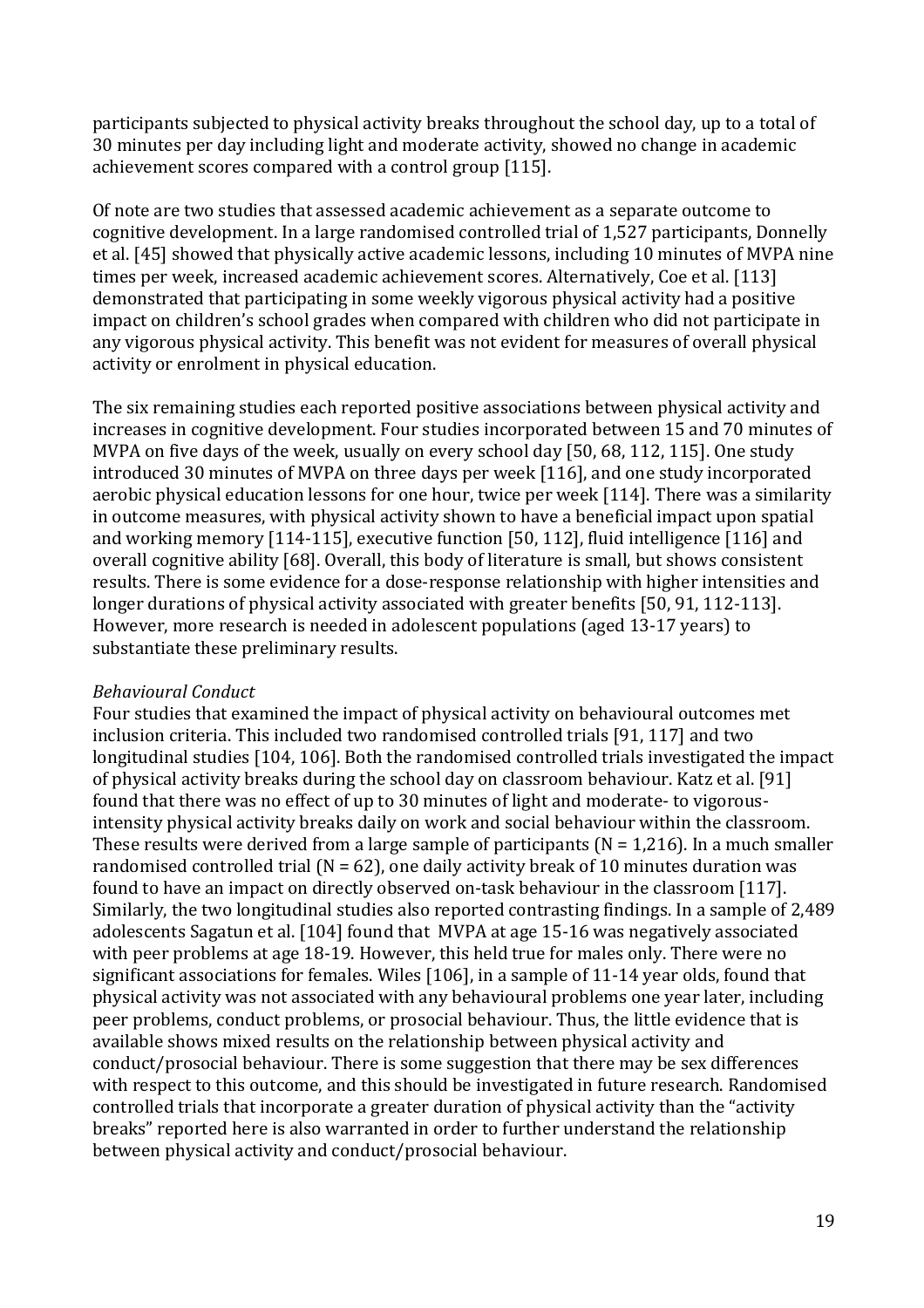#### *Motor Development*

In total, five studies met inclusion criteria for this review that reported on the broad outcome of motor development. There were three randomised controlled trials [23, 46, 59] and two controlled experimental studies [62, 96]. Three studies reported a significant increase in motor development as a result of physical activity intervention [46, 59, 62], and two did not [23, 96]. There was a wide range of physical activities within these five studies. Faude et al. [46] showed that football (soccer) training, performed 3 times per week for 60 minutes at 80% of maximum heart rate had a beneficial effect on the generic motor skills of countermovement jump and one-leg standing score. Serbescu et al. [62] implemented a impact-loading, weight-bearing activity program two days per week for 50 minutes, and found that children in the intervention group had significant increases in upper body coordination when compared with a control group. In contrast, Walther et al. [23] reported no benefit to motor ability from 45 minutes of aerobic and endurance activity on each school day. Lastly, two studies examined the impact of strength training on motor development. Faigenbaum et al. [96] showed that there was no impact of strength training on motor ability when conducted once or twice per week for 50-60 minutes. However, when this dose was increased to three times per week in a study by Lillegard et al. [59], motor performance was increased. This provides some minimal evidence for a threshold level of muscle and bone strengthening activities, and suggests that in order to see benefits for motor skills and abilities, weight training activities should occur at least three days per week. Overall, this evidence base lacks the quantity of studies that is needed to make firm recommendations, and more research is needed in this area. Research that addresses the frequency, intensity, time and type of physical activity needed to enhance motor development is needed.

### *Cardiorespiratory Fitness*

Forty studies that examined the impact of physical activity on cardiorespiratory fitness met inclusion criteria for this review. Twenty-five of these were randomised controlled trials [13, 15, 17-18, 23, 37, 42, 46-48, 50, 53-54, 56-58, 70, 90-91, 93, 98, 115, 118-120], nine were non-randomised controlled trials [29, 32, 60, 66, 71, 87, 102, 121-122], four utilised a quasiexperimental design [33, 79, 97, 123], and two were longitudinal in design [73, 77]. Of these, 29 showed a positive impact of physical activity on cardiorespiratory fitness, and 13 reported no effect. In general, a combination of moderate- and vigorous-intensity physical activity was necessary to bring about gains in cardiorespiratory fitness. Studies that only included physical activity of a moderate-intensity did not show any benefit [18, 120]. Further, studies that utilised a vigorous-intensity of physical activity showed a greater improvement in cardiorespiratory fitness than those that did not [32, 121-123]. Two studies addressed a dose-response relationship in regards to intensity. Buchan et al. [29] found that increases in cardiorespiratory fitness were present in both vigorous-intensity and moderate-intensity training groups, with no added benefits for vigorous-intensity training. Pfeiffer et al. [77] found that two or more blocks of MVPA per week were needed to produce increases in cardiorespiratory fitness, while only one block of VPA was sufficient.

A variety of physical activities were included in studies that showed benefits to cardiorespiratory fitness. Most studies utilised aerobic activities [32, 119, 122], however, sports training and active games [48, 56, 66, 97], as well as resistance and plyometric activities also showed benefits to cardiorespitory fitness [13, 58, 93]. One study addressed potential sex differences, and found that the impact of vigorous-intensity interval running training on cardiorespiratory fitness did not differ by sex [122]. More research addressing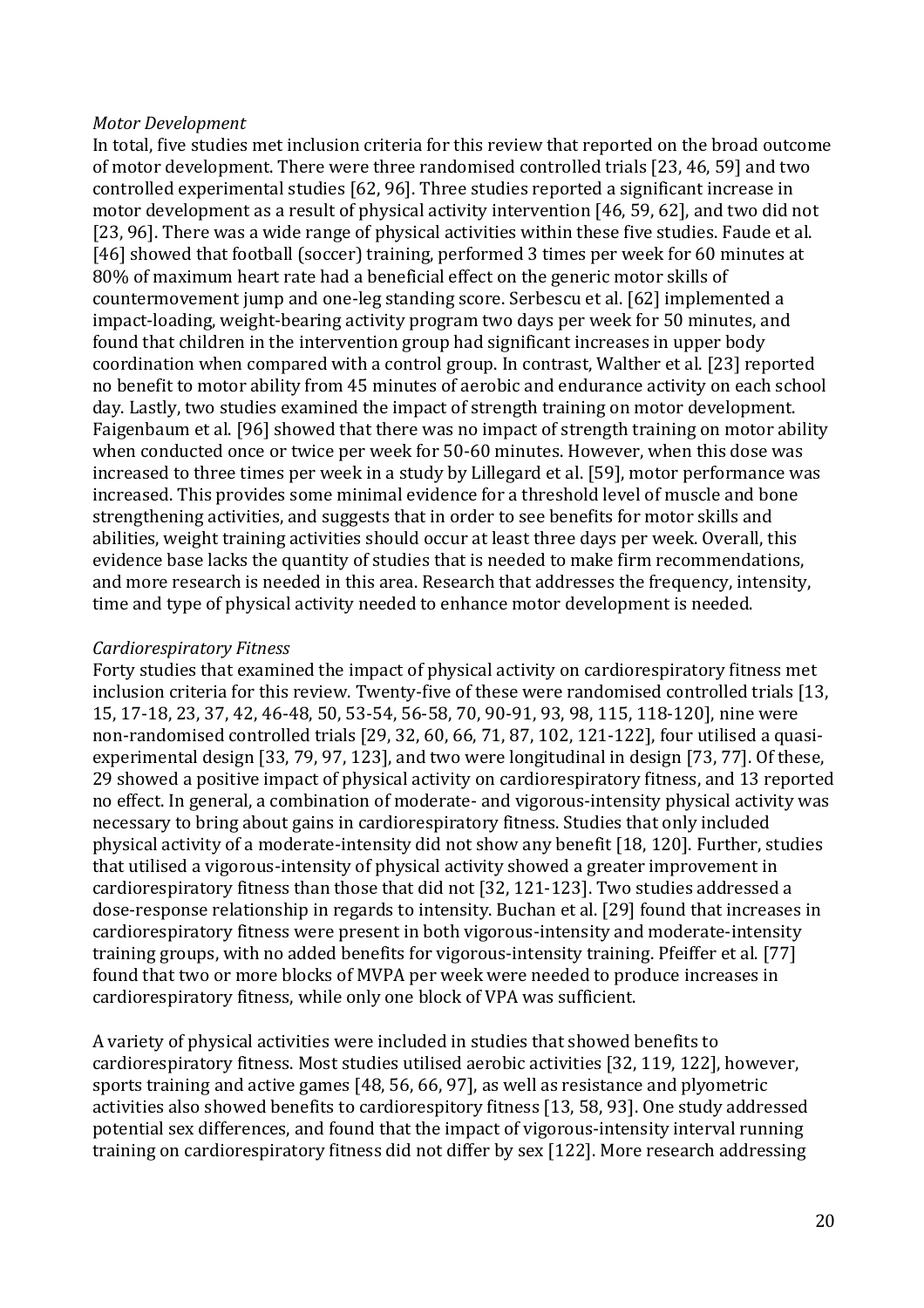potential sex differences is needed, in addition to high quality studies that address potential dose-response relationships in regards to frequency, intensity and duration.

## *Respiratory Health*

No studies met the inclusion criteria pertaining to respiratory health.

#### **An analysis of the evidence pertaining to the health risks of physical inactivity**

"Physically inactive" is a term used to describe those who do not meet the minimum level of physical activity that is specified by relevant physical activity guidelines. Undoubtedly, physical inactivity has associated health risks. However, an analysis of the evidence included in this review showed no studies that specifically examined the health risks of physical inactivity. The high level of evidence required for inclusion in this review, (only experimental or quasi-experimental studies with a control group, and longitudinal studies with over 300 participants) meant that it was unlikely such studies would be found, as it would be considered unethical to prescribe physical inactivity as an "intervention" in such studies. As such, studies that investigate the health risks of physical inactivity were most likely to be observational in nature, however, none of the longitudinal studies obtained within this review had included physical inactivity as a variable of interest. Thus, this review was unable to find evidence pertaining to the health risks of physical inactivity. Notwithstanding the above, it may generally be understood that the health risks associated with physical inactivity are the inverse of the health benefits of physical activity that have been reviewed thoroughly within this review.

# **Discussion**

#### **Consideration of special population groups:**

This review covered two developmental stages or age groups: childhood (children) and adolescence (young people). Childhood was defined as between the ages of 5 and 12 years (corresponding with primary school). Adolescence was defined as between the ages of 13 and 17 (corresponding with secondary school). It is important to point out that there are clearly variations within these stages and that they serve primarily as a way of categorising the evidence and operationalising the guidelines. These groupings (children and young people) are also consistent with all of the current international guidelines and the existing Australian recommendations.

It is also important to note that whilst the existing guidelines refer separately to children and adolescents (or youth/young people) the specific amount of physical activity and the types of activities recommended (muscle and bone strengthening and vigorous activities) do not differ between the two developmental stages. Differences are only seen in the suggestions in the ways in which the guidelines can be met (such as the types of activities that could be undertaken) in some of the accompanying public resources (website material, brochures, information/fact sheets).

There is no scientific evidence from the existing systematic reviews and our own updated systematic review to support a different recommendation for the amount of activity for children or young people. There is also no evidence from our updated review or existing reviews that separate guidelines for physical activity should be developed for boys and girls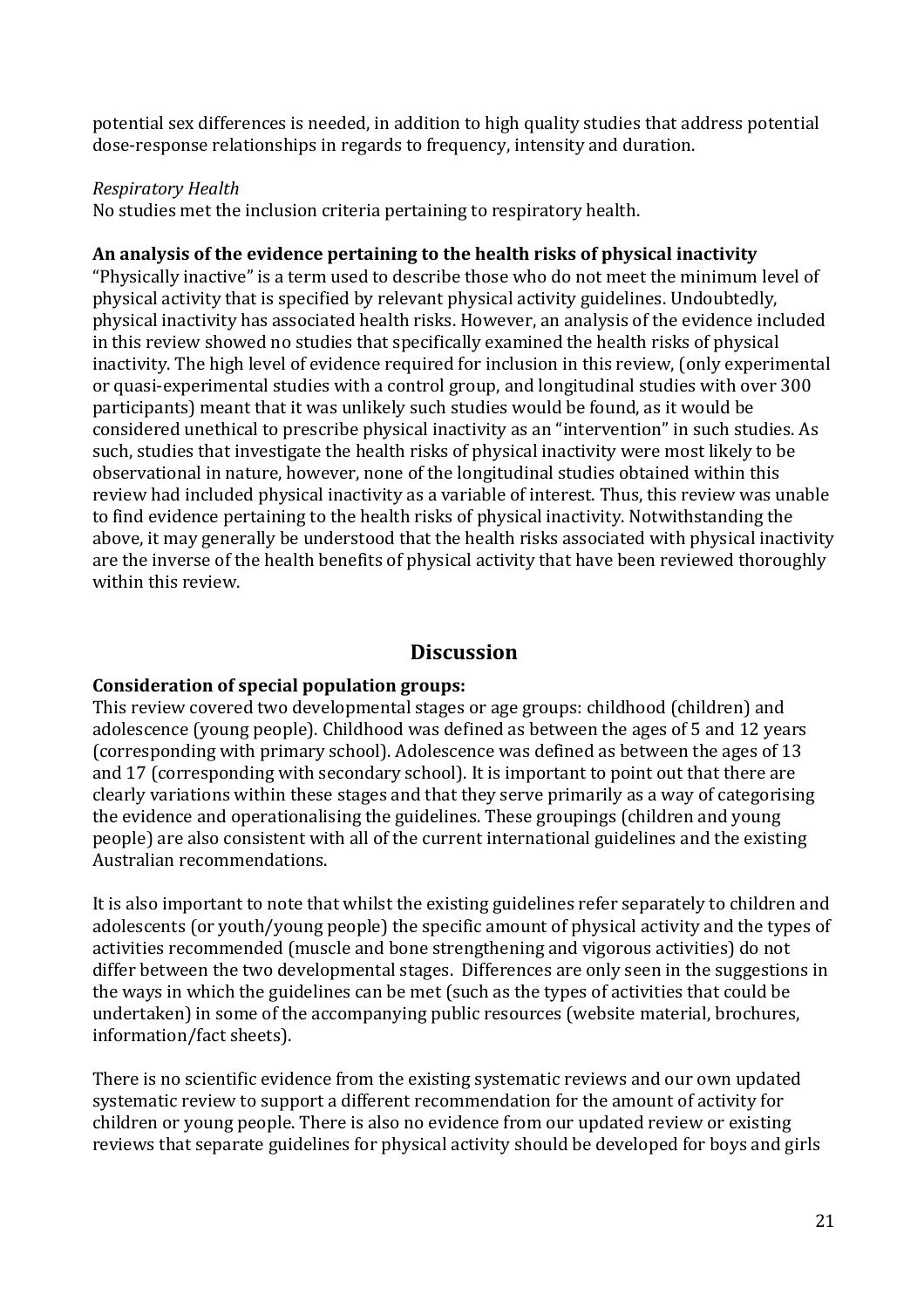or for children and young people from different socioeconomic, cultural, and indigenous backgrounds. That is, these guidelines are applicable to the general population.

In undertaking the review, evidence concerning special populations (such as those with diabetes, obesity (not overweight), and various other special medical conditions – e.g., cystic fibrosis, cerebral palsy) has been excluded from analyses. Therefore, the evidence reviewed here (and the subsequent Guidelines) cannot be generalised to special populations. This has also been addressed within the Preamble to the Guidelines where it is recommended that those children and young people with a chronic or acute medical condition where participation in physical activity is either contraindicated or presents a risk to the child should consult their health care provider when using the Guidelines.

# **Existing Guidelines in Australia and Worldwide for Children and Young People:**

When evaluating the development and content of existing Australian and international physical activity guidelines for children and adolescents, several criteria should be applied. First, guideline development should follow a process consistent with the recommended international best practices [124]. Second, the guidelines should be consistent with the typical patterns of physical activity in which children and young people aged 5-17 years participate. Third, there should be enough scientific evidence to support the association between the recommended amount of physical activity and the selected physical, mental and social health outcomes. Finally, physical activity guidelines should be behaviourally robust. That is, the frequency, duration, intensity, and type of activity recommended should be consistent with enabling factors that have been shown to be associated with physical activity behaviour in children and adolescents.

Several countries, including Australia, Canada, the United States and the United Kingdom, along with leading global health authorities such as the World Health Organisation, have issued physical activity recommendations and/or guidelines for children and young people. Some of these, such as the Canadian guidelines, have stringently followed recent bestpractice recommendations, while others have relied more on existing systematic reviews to inform their final guidelines. Nonetheless, all have attempted to, based on available resources and timelines, apply the aforementioned criteria and apply what was widely acknowledged as best practice at the time the guidelines were developed. The existing international and Australian guidelines are summarised below:

# **Canadian Guidelines (www.csep.ca/guidelines):**

In 2010, the Canadian Physical Activity Guidelines for Children (aged 5-11) and Youth (aged 12-17) were released by the Canadian Society for Exercise Physiology (CSEP). These guidelines followed all of the stages recommended as "best-practice" in the development of physical activity guidelines and are widely considered as the "gold-standard" for children and young people. The Canadian guidelines are as follows:

For health benefits, children/youth aged 5-11/12-17 should accumulate at least 60 minutes of moderate-to-vigorous physical activity daily. This should include:

- Vigorous-intensity activities at least 3 days per week.
- Activities that strengthen muscle and bone at least 3 days per week
- More daily physical activity provides greater health benefits.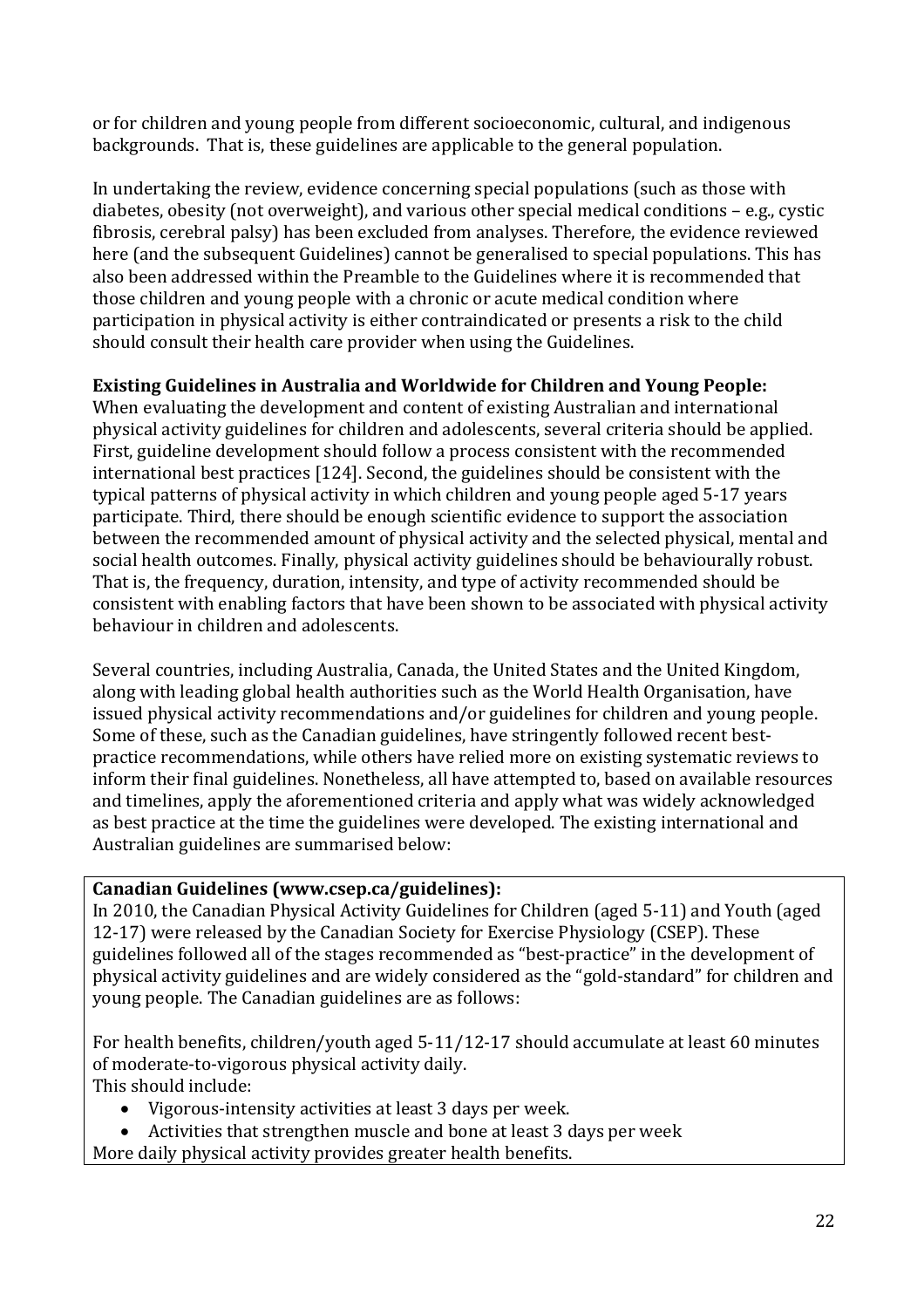# **United States (www.health.gov/paguidelines/):**

In 2008, the *Physical Activity Guidelines for Americans* were released. A collaboration between the U.S. Department of Health and Human Services, Centers for Disease Control and Prevention, American College of Sports Medicine, and American Heart Association, these guidelines included a systematic review, critical analysis of the evidence and summary statement [124]. These contained specific guidelines for children and adolescents (aged 6-17 years) as follows:

Children and adolescents should do 60 minutes (1 hour) or more of physical activity daily.

- Aerobic: Most of the 60 or more minutes a day should be either moderate- or vigorous-intensity aerobic physical activity, and should include vigorous-intensity physical activity at least 3 days a week.
- Muscle-strengthening: As part of their 60 or more minutes of daily physical activity, children and adolescents should include muscle-strengthening physical activity on at least 3 days of the week.
- Bone-strengthening: As part of their 60 or more minutes of daily physical activity, children and adolescents should include bone-strengthening physical activity on at least 3 days of the week.

It is important to encourage young people to participate in physical activities that are appropriate for their age, that are enjoyable, and that offer variety.

# **World Health Organisation**

# **(www.who.int/dietphysicalactivity/factsheet\_recommendations/en/):**

In 2010, the World Health Organisation released their *Global Recommendations on Physical Activity for Health.* These recommendations relied on evidence used in the process to develop the Canadian and U.S, guidelines, along with additional reviews (Tremblay & Haskell, 2012). An expert panel synthesized this scientific evidence and produced the following recommendations:

The recommendations to improve cardiorespiratory and muscular fitness, bone health, and cardiovascular and metabolic health biomarkers are:

**1.** Children and youth aged 5-17 should accumulate at least 60 minutes of moderate - to vigorous-intensity physical activity daily.

**2.** Amounts of physical activity greater than 60 minutes provide additional health benefits. **3.** Most of the daily physical activity should be aerobic. Vigorous-intensity activities should be incorporated, including those that strengthen muscle and bone, at least 3 times per week.

# **United Kingdom**

# **(www.dh.gov.uk/en/publicationsandstatistics/publications/PublicationsPolicyAndGu idance/DH\_127931):**

In 2010, the UK Department of Health released the *UK Physical Activity Guidelines* for Children and Young People (aged 5-18 years) These guidelines drew on recent systematic reviews undertaken in Canada and the U.S. to draft their technical report (Tremblay & Haskell, 2012). The following guidelines were developed by an international expert panel:

**1.** All children and young people should engage in moderate to vigorous intensity physical activity for at least 60 minutes and up to several hours every day.

**2.** Vigorous intensity activities, including those that strengthen muscle and bone, should be incorporated at least three days a week.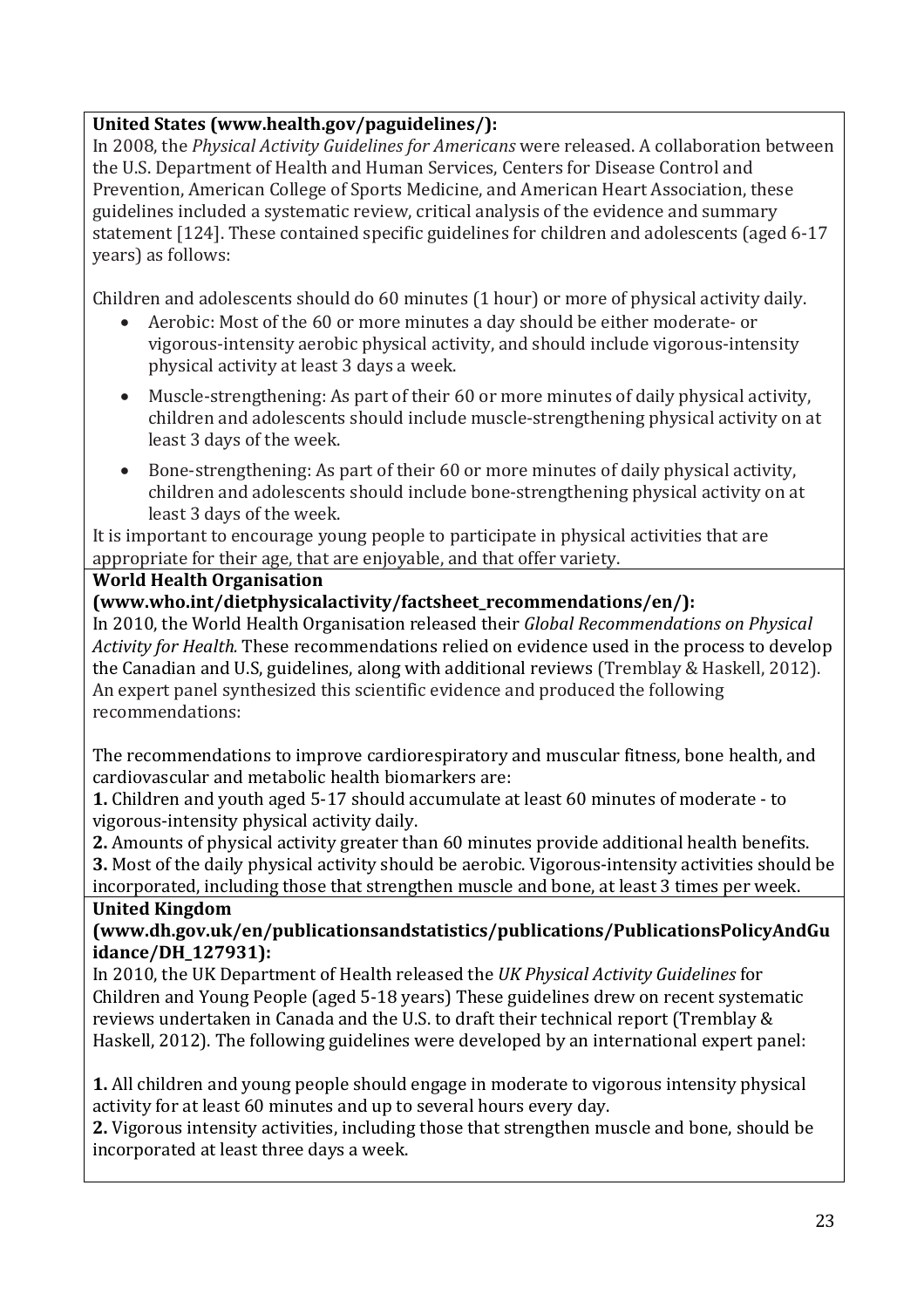*Individual physical and mental capabilities should be considered when interpreting the guidelines.*

# **Existing Australian Recommendations**

### **(www.health.gov.au/internet/main/publish.nsf/content/health-pubhlth-strateg-physact-guidelines):**

In 2004, the Commonwealth Department of Health and Ageing released the existing Australian recommendations for 5-12 and 12-18 year olds. A systematic review was conducted of relevant material from 6 databases up to February 2002. Publications were evaluated using methods recommended by the National Health & Medical Research Council of Australia (NHMRC). Each study was categorised based on the strength of evidence provided. The overall level of evidence was then evaluated using NHMRC Guidelines. Draft recommendations were developed, presented and agreed upon at a National Consensus Workshop, and submitted for public consultation. The final recommendations are listed below:

For 5-12 year olds<br>I. Children ne

Children need at least 60 minutes (and up to several hours) of moderate to vigorous physical activity every day.

For 12-18 year olds<br>II. At least 60 m

At least 60 minutes of physical activity every day is recommended. This can be built up throughout the day with a variety of activities. Physical activity should be done at moderate to vigorous intensity.

# *Summary*

All the existing international and national guidelines or recommendations for physical activity for children and adolescents have been based on systematic reviews, synthesis of findings, and some form of stakeholder consultation and consensus. All are consistent in the amount, intensity, and frequency of physical activity recommended (60 minutes of moderateto vigorous-intensity activity every day). Given this consistency and the rigorous approach followed, it would not be prudent to modify this uniform recommendation unless there were compelling evidence to do so. In addition, all guidelines that have been developed in the past five years have included a recommendation to incorporate activities that strengthen muscle and bone at least three times/days per week and to incorporate some vigorous-intensity activity, either separate to or as part of the muscle and bone strengthening activities, at least three times per week. Again, unless there is evidence to indicate otherwise, there is no reason to vary these latter two recommendations. If variations have been made, the rationale for these has been provided in the section following the proposed guidelines.

# **The Proposed Physical Activity Guidelines for Children and Young People**

# **Objective:**

The objective of these guidelines is to: inform Australian Government policy as to the relationship between physical activity (including the frequency, intensity, duration and type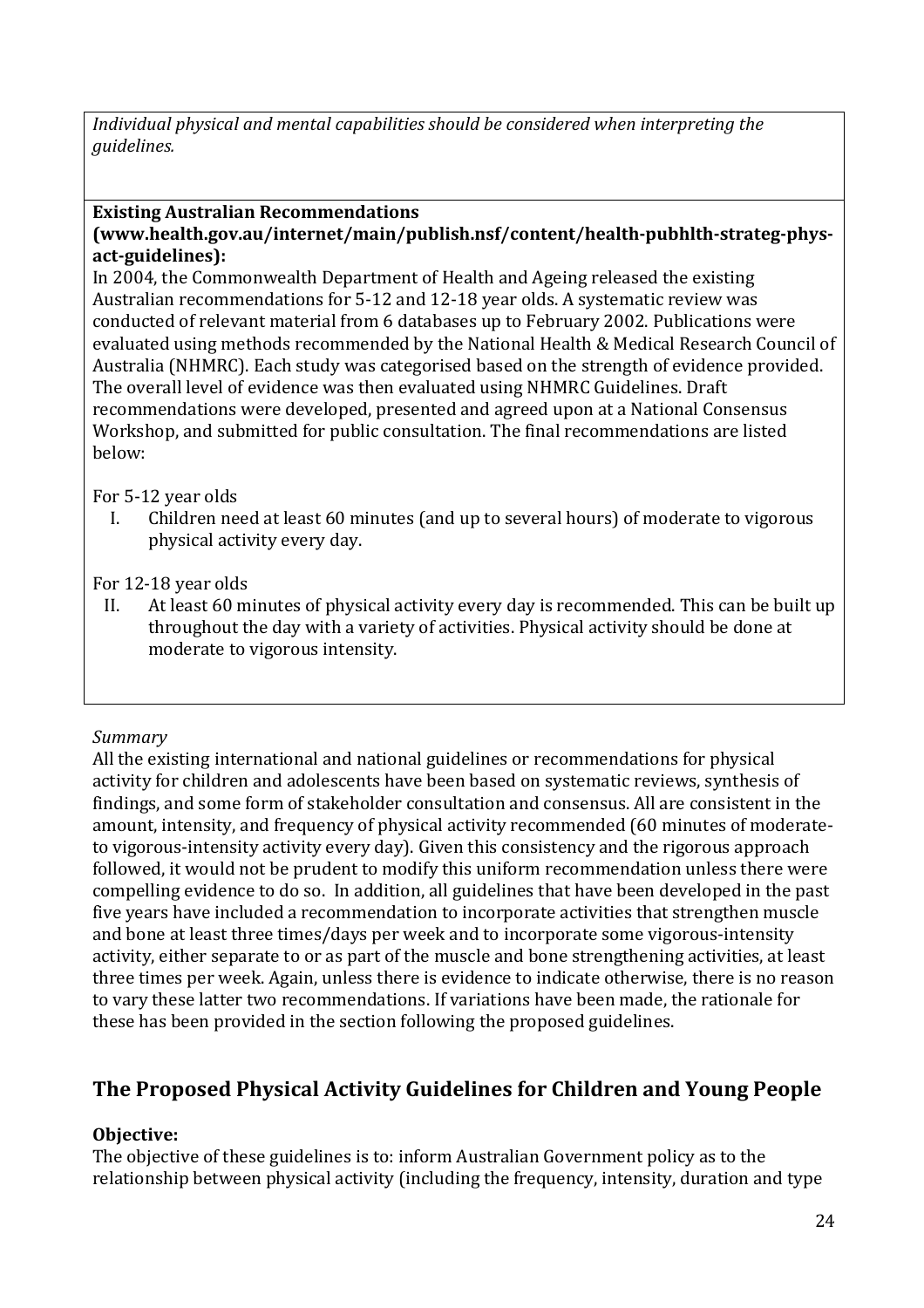of physical activity) and health outcome indicators, including the risk and prevention of chronic disease and unhealthy weight gain/obesity, and to provide evidence-based recommendations that can be used to encourage healthy active living in children and adolescents aged 5-17 years.

## **Target Users:**

The target users of the physical activity recommendations are parents, teachers, caregivers, coaches, policy makers, health care and cross-sector providers, and service and infrastructure providers. This is in addition to children and young people aged 5-17 years.

# **Draft Guidelines and External Review**

The Guideline Development Committee met to consider the evidence presented above. During this meeting, the evidence was evaluated, and was considered in reference to previous systematic reviews including the reviews that underpin the current Canadian Physical Activity Guidelines and the existing Australian Physical Activity Recommendations. After consideration of the entire body of literature, in addition to a consideration of existing international and Australian guidelines, Physical Activity Guidelines and a Preamble (scientific statement intended for an informed stakeholder audience) were drafted.

The draft Physical Activity Guidelines and Preamble were sent for confidential comment to a wide range of key stakeholders via an online survey (N=80). This included national content experts from all states and territories in Australia, content experts involved in the formulation of existing international guidelines including the WHO, Canadian, US, and UK Physical Activity Guidelines, individuals who represented key Australian stakeholders including non-government organisations and health professional bodies, and state-based and national government representatives from across Australia. The online survey gave the individuals the chance to respond to the draft Preamble and Guidelines by rating their level of agreement on a five-point Likert Scale, in addition to providing an opportunity to provide open-ended comments. The material used in the online survey appears in Appendix E.

In total, 39 people responded and commented on the draft Preamble and Guidelines. This represented a response rate of 49%. Of those that responded, 41% indicated that they were currently employed in the Government sector, 33% were employed in the education/University sector, 15% in not-for-profit organisations, 8% in the healthcare sector, and 3% were employed in research/science.

The percentage of respondents who "agreed" or "strongly agreed" with the Preambles and Guidelines was high, and is outlined in the table below.

|                     |            | N  |      |
|---------------------|------------|----|------|
| Children            | Preamble   | 36 | 92.3 |
| Children            | Guidelines | 34 | 87.2 |
| <b>Young People</b> | Preamble   | 35 | 89.8 |
| Young People        | Guidelines | 34 | 87.2 |

All comments were given due consideration by the Guideline Development Committee during a teleconference. Common comments and the response of the Committee are outlined in Appendix F. The majority of comments were concerned with inadequate definitions of terms included in the Preamble. The Guideline Development Committee resolved to address this in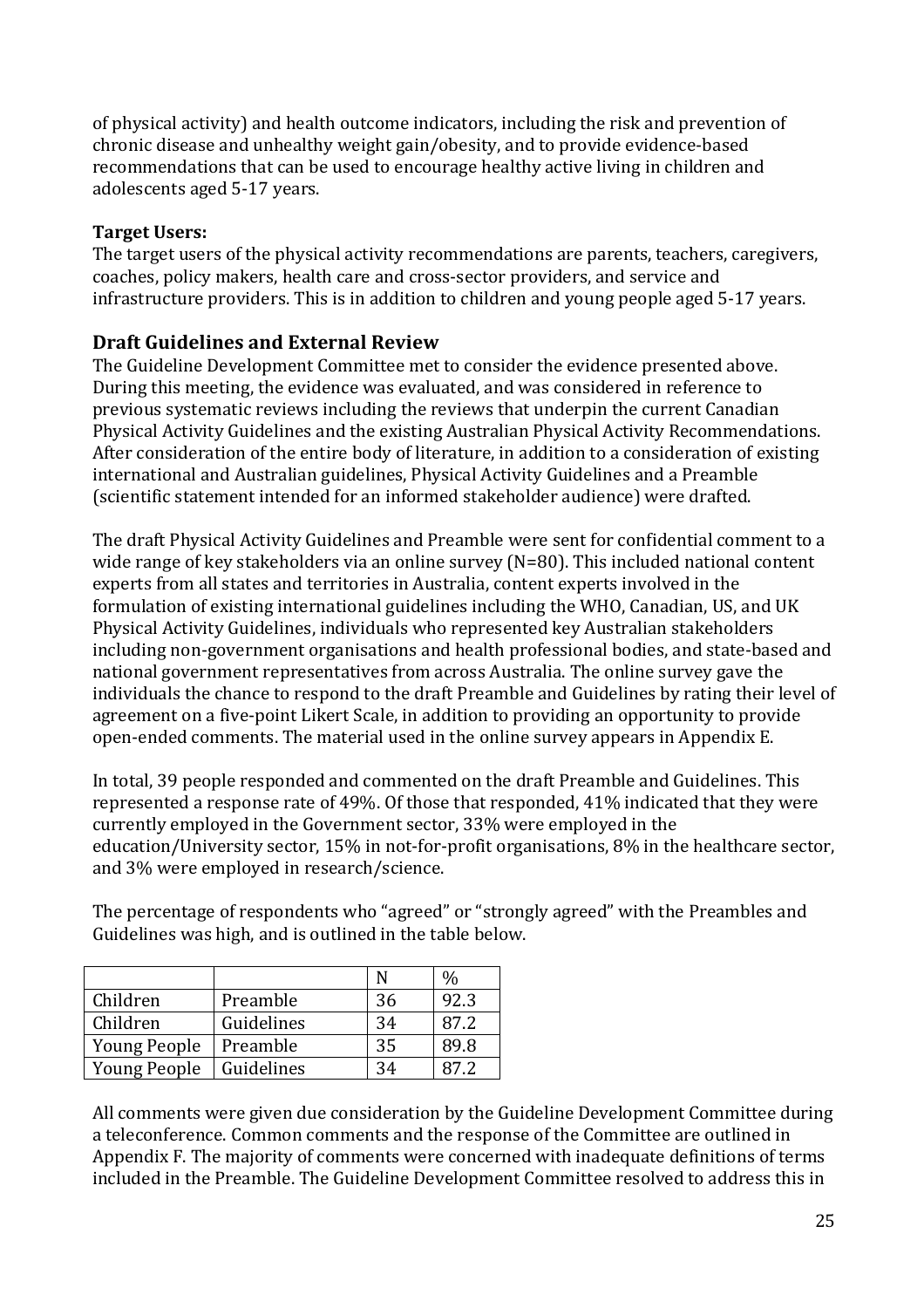the messaging and dissemination of the Guidelines and Preamble, as opposed to addressing this within the Preamble itself. There were some comments that the Guideline Development Committee deemed to warrant small changes in the Preamble and Guidelines. These changes are also listed in Appendix F.

Following this process, the systematic review was sent out for international review by experts in physical activity. Subsequently, the Draft Physical Activity Preamble and Guidelines were finalised, and appear below:

## **The Draft Physical Activity Preamble and Guidelines for Children:**

Draft Preamble for the Australian Physical Activity Guidelines for Children

These Physical Activity Guidelines apply to all children aged 5 to 12 years\* irrespective of cultural background, gender, socioeconomic status, and ability.

Physical activity should occur in as many ways as possible, such as active transportation, leisure, active play, organised and non-organised sports, games, physical education and other activities at home, school and in the community. This is in addition to the routine activities accumulated during daily living (incidental physical activity).

Compliance with these Guidelines can improve cardiometabolic health, body composition, musculoskeletal health, aspects of mental health and wellbeing, and cardiorespiratory fitness. The potential benefits far exceed the potential risks associated with physical activity.

Greater amounts of physical activity – frequency, duration, and/or intensity are associated with additional health benefits for children. The level of evidence is not considered strong enough for a specific vigorous-intensity dose-based recommendation; however, it is acknowledged that additional health benefits may be achieved through participation in this type of activity. There is some evidence that benefits to cardiometabolic and musculoskeletal health are associated with resistance-based and weight-bearing activity on at least three days per week. All physical activity should be safe and appropriate for the age and developmental stage of the child.

For those who are not sufficiently active, it is appropriate to gradually increase activity levels to meet the Guidelines.

For guidance on reducing sedentary behaviour please refer to the Australian Sedentary Behaviour Guidelines for Children.

\*except in cases where physical activity is contraindicated or presents a risk to the child because of the presence of a chronic or acute condition. Individuals who are unsure should consult their health care provider.

Draft Australian Physical Activity Guidelines for Children

• For health benefits, children aged 5-12 years should accumulate at least 60 minutes of moderate- to vigorous-intensity physical activity every day.

• Children's physical activity should include a variety of aerobic activities, including some vigorous-intensity activity.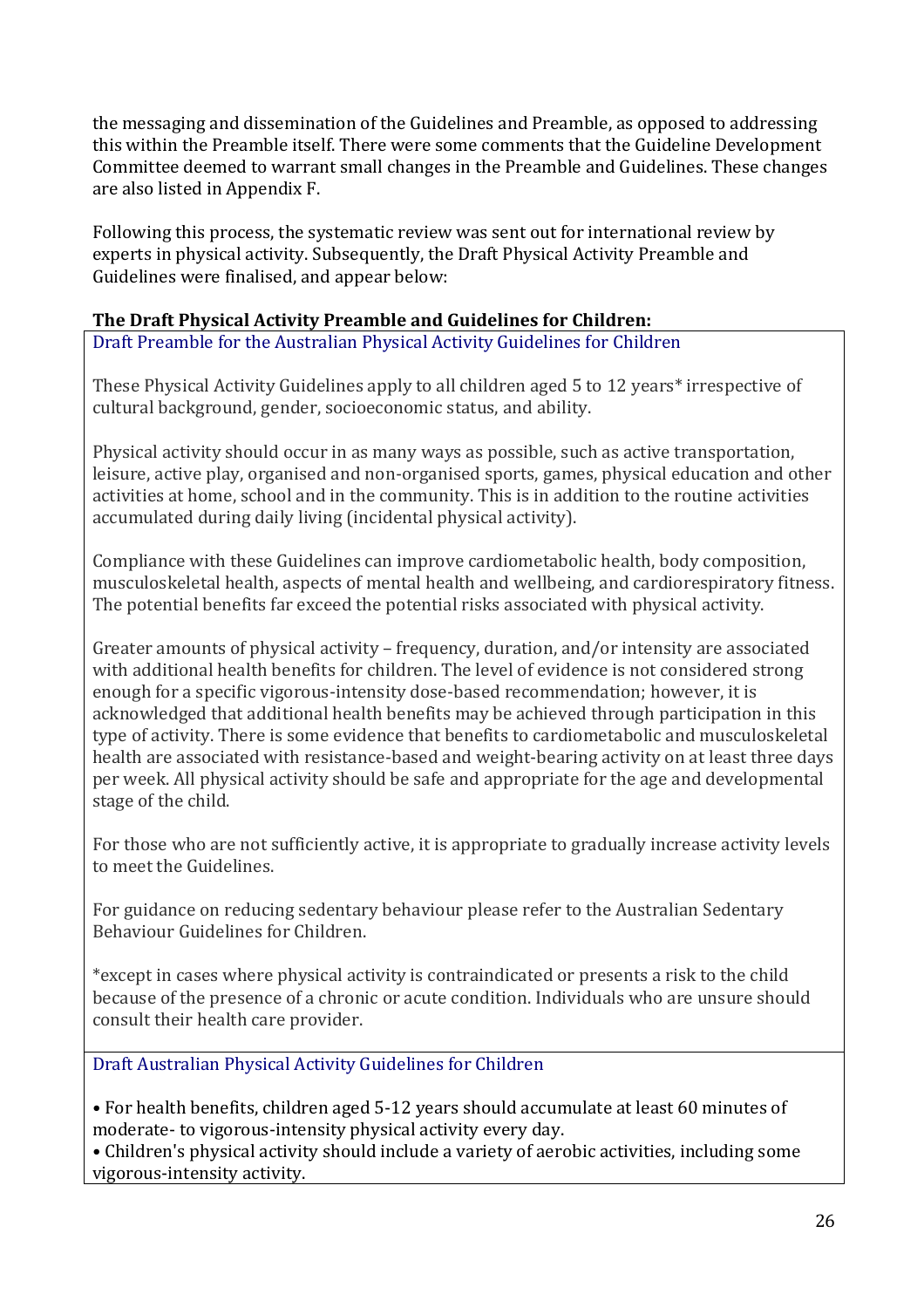• On at least three days per week, children should engage in activities that strengthen muscle and bone.

• To achieve additional health benefits children should engage in more activity – up to several hours per day.

# **The Draft Physical Activity Preamble and Guidelines for Young People:**

Draft Preamble for the Australian Physical Activity Guidelines for Young People

These Physical Activity Guidelines apply to all young people aged 13 to 17 years\* irrespective of cultural background, gender, socioeconomic status, and ability.

Physical activity should occur in as many ways as possible, such as active transportation, leisure, organised and non-organised sports, games, physical education and other activities at home, school, work and in the community. This is in addition to the routine activities accumulated during daily living (incidental physical activity).

Compliance with these Guidelines can improve cardiometabolic health, body composition, musculoskeletal health, aspects of mental health and wellbeing, and cardiorespiratory fitness. The potential benefits far exceed the potential risks associated with physical activity.

Greater amounts of physical activity – frequency, duration, and/or intensity are associated with additional health benefits for young people. The level of evidence is not considered strong enough for a specific vigorous-intensity dose-based recommendation; however, it is acknowledged that additional health benefits may be achieved through participation in this type of activity. There is some evidence that benefits to cardiometabolic and musculoskeletal health are associated with resistance-based and weight-bearing activity on at least three days per week. All physical activity should be safe and appropriate for the age and developmental stage of the young person.

For those who are not sufficiently active, it is appropriate to gradually increase activity levels to meet the Guidelines.

For guidance on reducing sedentary behaviour please refer to the Australian Sedentary Behaviour Guidelines for Young People.

\*except in cases where physical activity is contraindicated or presents a risk to the young person because of the presence of a chronic or acute condition. Individuals who are unsure should consult their health care provider.

Draft Australian Physical Activity Guidelines for Young People

• For health benefits, young people aged 13-17 years should accumulate at least 60 minutes of moderate- to vigorous-intensity physical activity every day.

• Young people's physical activity should include a variety of aerobic activities, including some vigorous-intensity activity.

• On at least three days per week, young people should engage in activities that strengthen muscle and bone.

• To achieve additional health benefits young people should engage in more activity – up to several hours per day.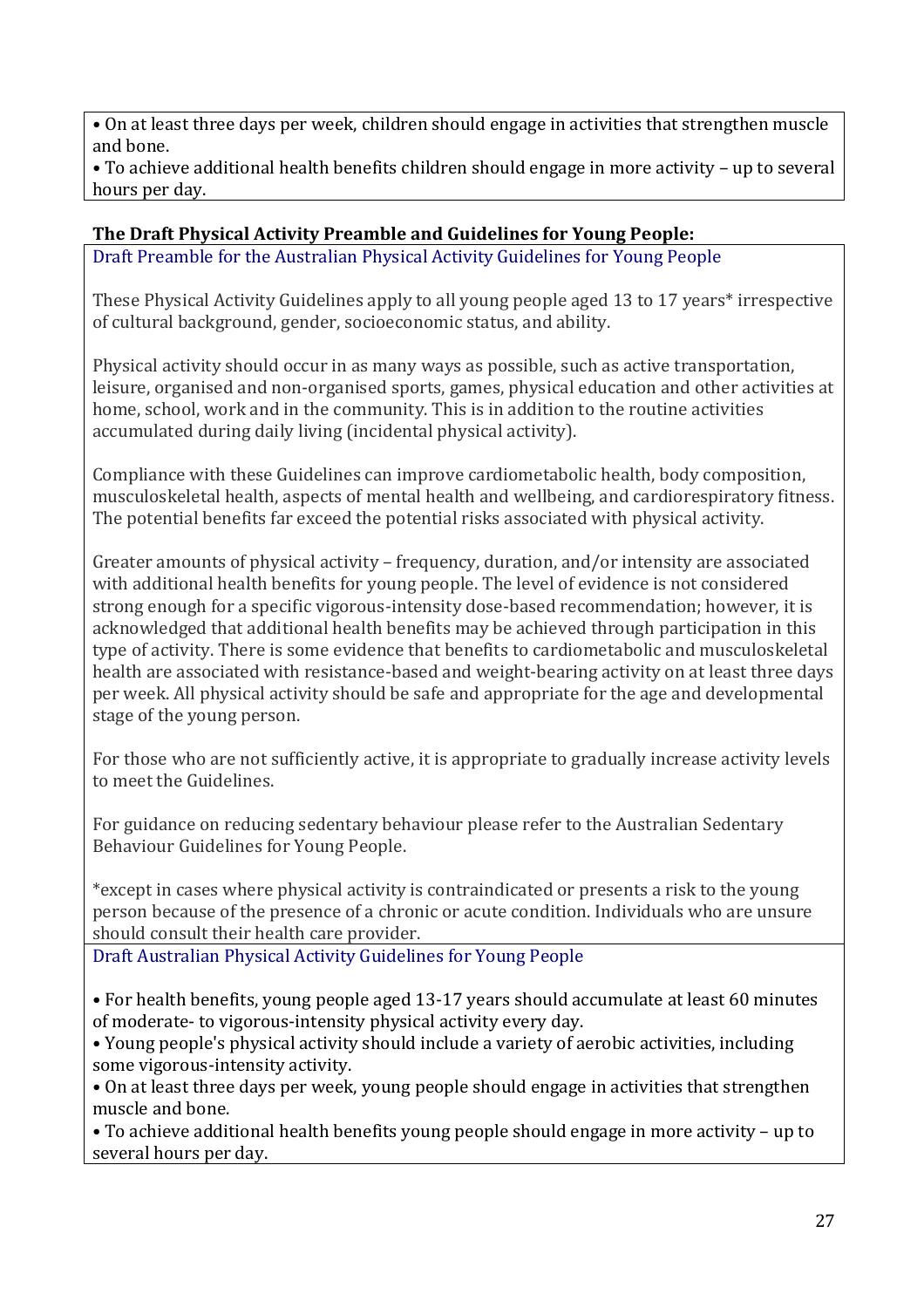# **Rationale for each Guideline:**

### **1) For health benefits, children/young people aged 5-12/13-17 years should accumulate at least 60 minutes of moderate- to vigorous-intensity physical activity every day.**

This guideline is consistent with the existing Australian Physical Activity recommendations [10], as well as the Canadian, US, UK and WHO guidelines. It is further supported and informed by the evidence from this systematic review which supports that 60 minutes of moderate-to-vigorous physical activity is needed daily. That is, the level of evidence for each health outcome was either sufficient to endorse the existing guidelines or insufficient to suggest that the existing guidelines should be changed. This was especially the case for outcomes where the highest level of evidence was found (cardiometabolic, adiposity, skeletal health, mental health, and cardiorespiratory fitness – all Level 1 evidence for both children and adolescents). Other points of consideration when formulating this recommendation were ease of surveillance and understanding.

# **2) This should include: a variety of aerobic activities.**

This reinforces that a range of activities are preferred for the general population (rather than only 1-2 different types) and is in line with the literature on what motivates children and young people to be physically active. It also takes into consideration the many different contexts in which physical activity could and should occur and that different types of activities provide different, but important, health benefits. The evidence for this was based on the Canadian Systematic Review [7] which assigned a Level 2, Grade A for this subrecommendation and our systematic review which assigned a Level 1 for the effect of physical activity on cardiorespiratory fitness.

# **3) Including some vigorous-intensity activity.**

There is evidence from both existing systematic reviews and from our updated systematic review that vigorous-intensity activity provides health and other developmental benefits, and that these benefits may be additional to those found for lower intensity activity (such as light and moderate) (the "more is better than some" evidence).

In our opinion, the evidence is not sufficient to recommend a "dose" of vigorous-intensity physical activity (for example, three times per week). As such, the proposed guidelines will vary from those in other jurisdictions (which have recommended a dose of three days/times per week). We have based this decision on the following factors:

- I. The systematic review that informed the Canadian Physical Activity Guidelines (Janssen & LeBlanc, 2010) was not able to recommend a dose of vigorous intensity activity based on the evidence. They were only able to assign a Level 3, Grade B level of evidence for vigorous–intensity activity based on the "limited amount of evidence and the inconsistency in the evidence that is available" (pp. 12-13). This review recommended that "vigorous-intensity activities should be incorporated or added when possible" (p. 1) based on the premise that "more is better than some" which is consistent with our proposed guideline recommending including some vigorous intensity activity.
- II. The evidence cited in the U.S. guideline for vigorous-intensity activity was somewhat weak and reliant on cross-sectional studies.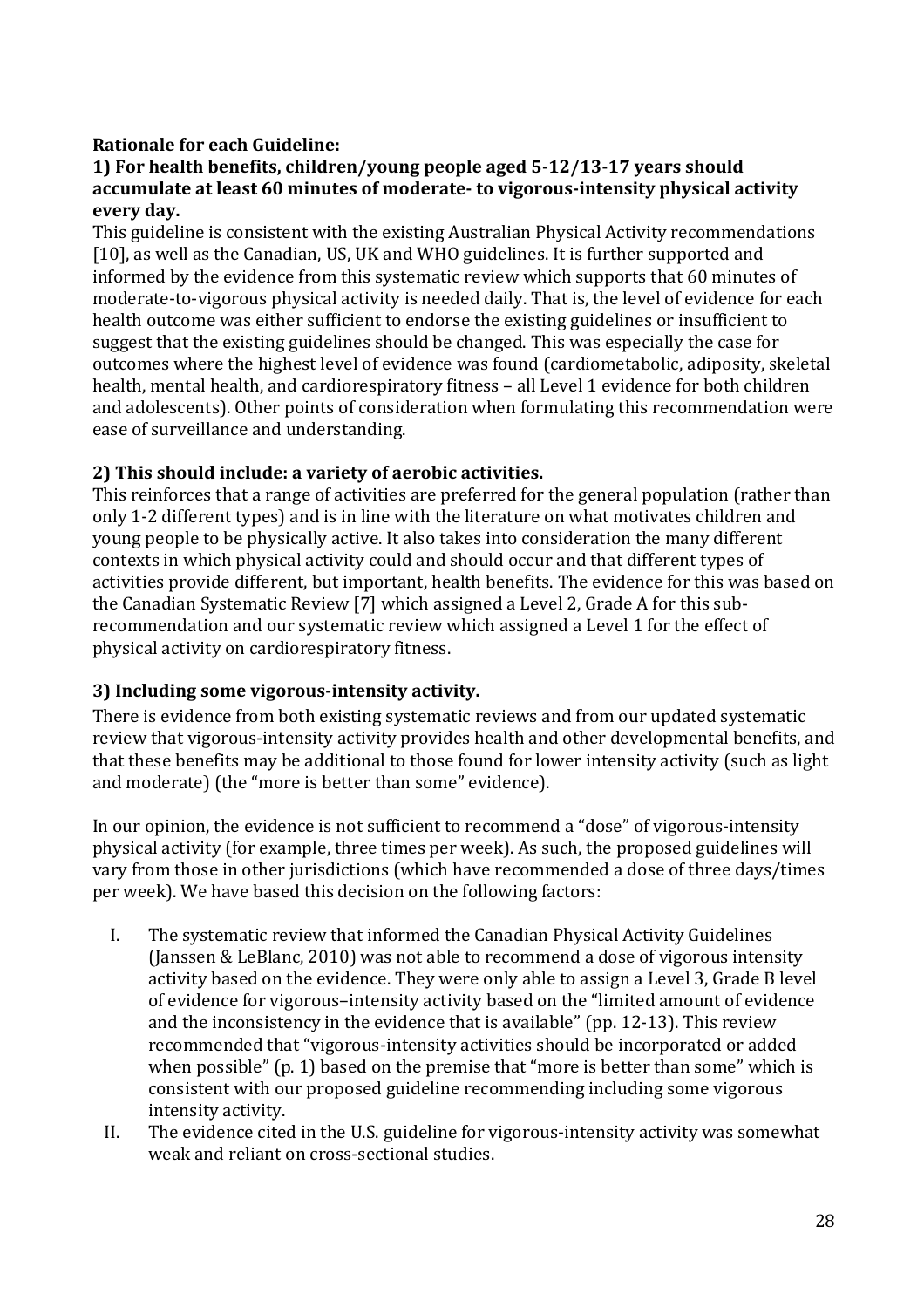- III. When the updated systematic review for the existing Australian recommendations was completed, there was not sufficient evidence to support a specific recommendation for vigorous intensity activity.
- IV. Our systematic review found that there was evidence that vigorous-intensity physical activity was associated with positive effects on a range of health and developmental outcomes. However, there was not sufficient evidence to recommend a specific dose for vigorous intensity activity.
- V. Based on the existing evidence from the above systematic reviews and the update for the proposed guidelines, it is our opinion that whilst there is evidence to support a stand-alone recommendation to include some vigorous intensity activity, the evidence is not sufficiently robust to recommend a dose for this intensity of activity.

# **4) On at least three days per week, children should engage in activities that strengthen muscle and bone.**

The Guideline Development Committee endorsed the evidence that was used in including this sub-recommendation in the Canadian, US, and WHO Guidelines and believed it was robust enough, in addition with our updated review, to include a sub-guideline. The evidence for this was based on the Canadian systematic review [7] which assigned a Level 2, Grade A to this sub-recommendation and our updated review which assigned a Level 1 for the outcomes of skeletal health in children and adolescents and muscular health in children.

## **5) More activity – up to several hours per day – is associated with additional health benefits.**

This reinforces the evidence that more physical activity above and beyond the 60 minutes per day will provide additional benefits (more is better than some). The up to several hours per day (defined as three) reinforces that there is an upper limit, beyond which the risks of participation increase (defined as intensive participation). This is consistent with the evidence of a dose-response relationship from observational studies [7] suggesting that more activity is better than some but that the relationship is curvilinear – that is, there is a point where additional activity may increase the risk of injury and not provide additional health benefits. Existing international guidelines and existing Australian guidelines include "up to several hours" as the upper daily limit which we endorse and suggest should be interpreted as three hours per day.

# **Brief Recommendations to Support Public Health Messaging & Promotion of the New Australian Physical Activity Guidelines for Children and Young People:**

The following brief recommendations are based on the principles of social marketing communications [125], a recent systematic review of approaches to constructing physical activity public health messages [126] and the recent Canadian experience of translating the Canadian Physical Activity Guidelines into public health communications [127]. In line with these, an Australian health messaging strategy to accompany the development of the new Physical Activity Guidelines for Children and Young People should:

- Offer specific content about the type and amount of activity recommended for each age group;
- Be designed for specific population audiences and targeted at those specific groups (e.g. children, adolescents, parents, schools, government and non-government organisations). Further tailoring could also be considered on the basis of factors such as demographics (e.g. gender), motivation (e.g. readiness to change) and health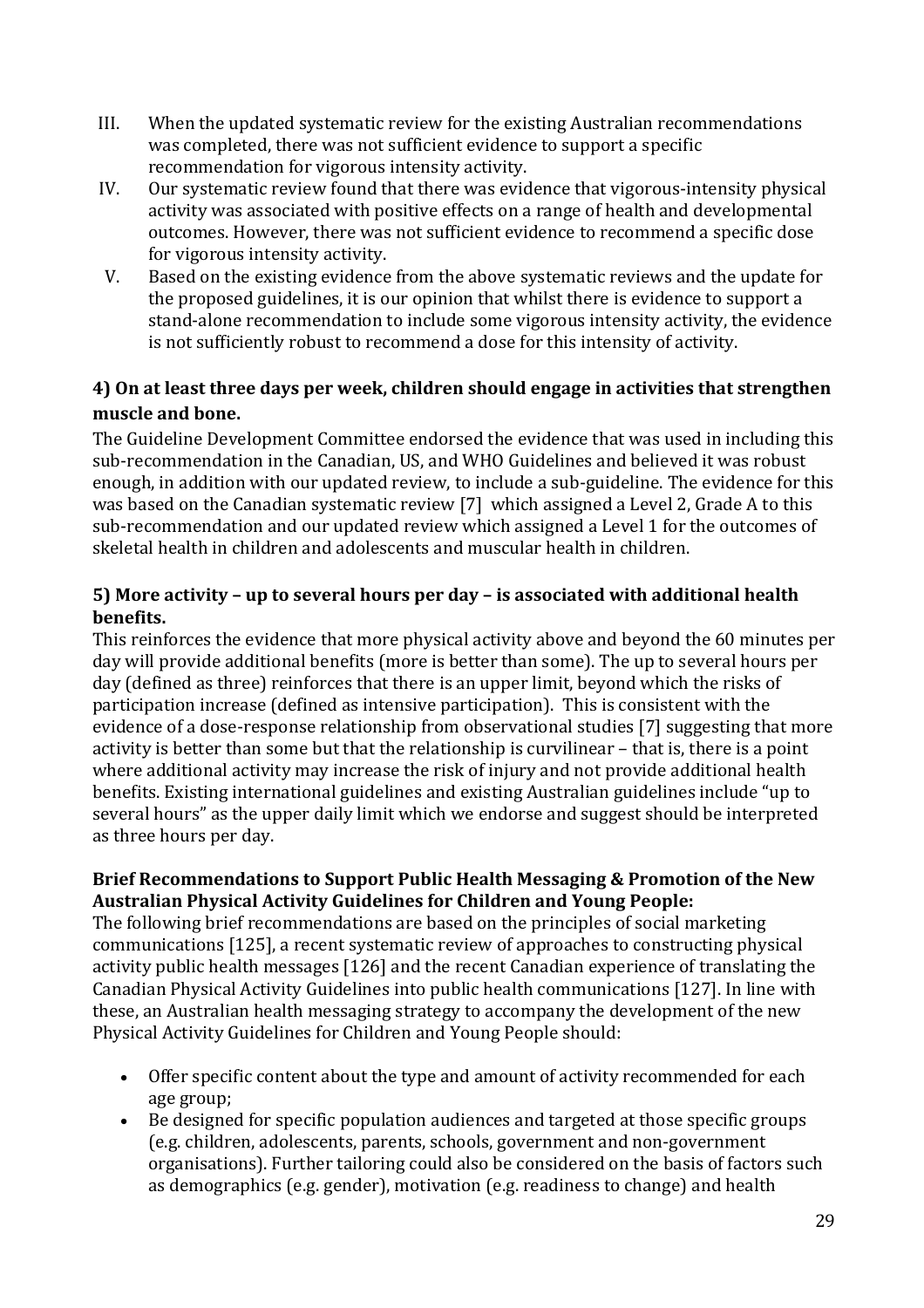literacy (including consideration of groups in Australia such as indigenous and culturally and linguistically diverse populations);

- Be based on an understanding of the preferences for, and barriers to, increasing physical activity (or reducing sedentary behaviours) that are meaningful to the target audiences;
- Provide persuasive 'gain-framed' messages that encourage specific target audiences towards meeting the new guidelines; including the promotion of valued short term outcomes that are attractive to the audience (e.g. improved physical appearance for adolescents);
- Maximise novelty and appeal to encourage messages being 'tuned into' and remembered;
- Promote ways to assist the target audiences to overcome barriers to adoption such as including 'how-to' information, or use of vignettes or case studies modelling success, to foster self-efficacy;
- Be tested with the target audience to ensure salience and acceptability
- Utilise targeted and appropriate media and distribution channels relevant to 'reaching' the different target audiences (e.g. print, internet, mobile, TV, Radio);
- Consider the use of appropriate 'messengers' to whom the audience can relate, and in situations where the target audiences can 'engage' with the messages;
- Be evaluated in regards to whether the messages reach their target audiences, change knowledge and awareness of the new guidelines, impact on self-efficacy to adopt recommended behaviours, and impact on intentions to change physical activity or sedentary behaviours;
- Be implemented on the basis of the understanding that the development and distribution of 'messages', will require incorporation into a comprehensive "social marketing approach'" if adoption and adherence to the recommended behavioural guidelines is to be achieved.

These recommendations are consistent with contemporary understandings that whilst public health messages can create awareness of the benefits of adopting a behaviour (such as increased physical activity), they are insufficient to bring about behaviour change in the absence of other elements of the marketing mix (i.e., 'on-the-ground' activities and resources to facilitate behaviour change).

# **Future research needs, including next steps in policy development:**

Following a review of the evidence, the Guideline Development Committee have been identified several areas as future research priorities. These include:

- 1. A need for greater use of objective measures of physical activity (e.g., accelerometry) in longitudinal studies.
- 2. More high quality evidence that examines the dose-response relationship between physical activity and health outcomes. For example, variations of frequency, intensity, time and type should be included in randomised controlled trials.
- 3. The health outcome of sleep should be incorporated into future research on the health impact of physical activity.
- 4. Greater evidence is needed on the impact of physical activity on mental health.

There are several important research areas that will impact upon Physical Activity Guideline policy and development. Research is especially needed into how the Guidelines will be communicated. For example, what is the effectiveness of positively versus negatively framed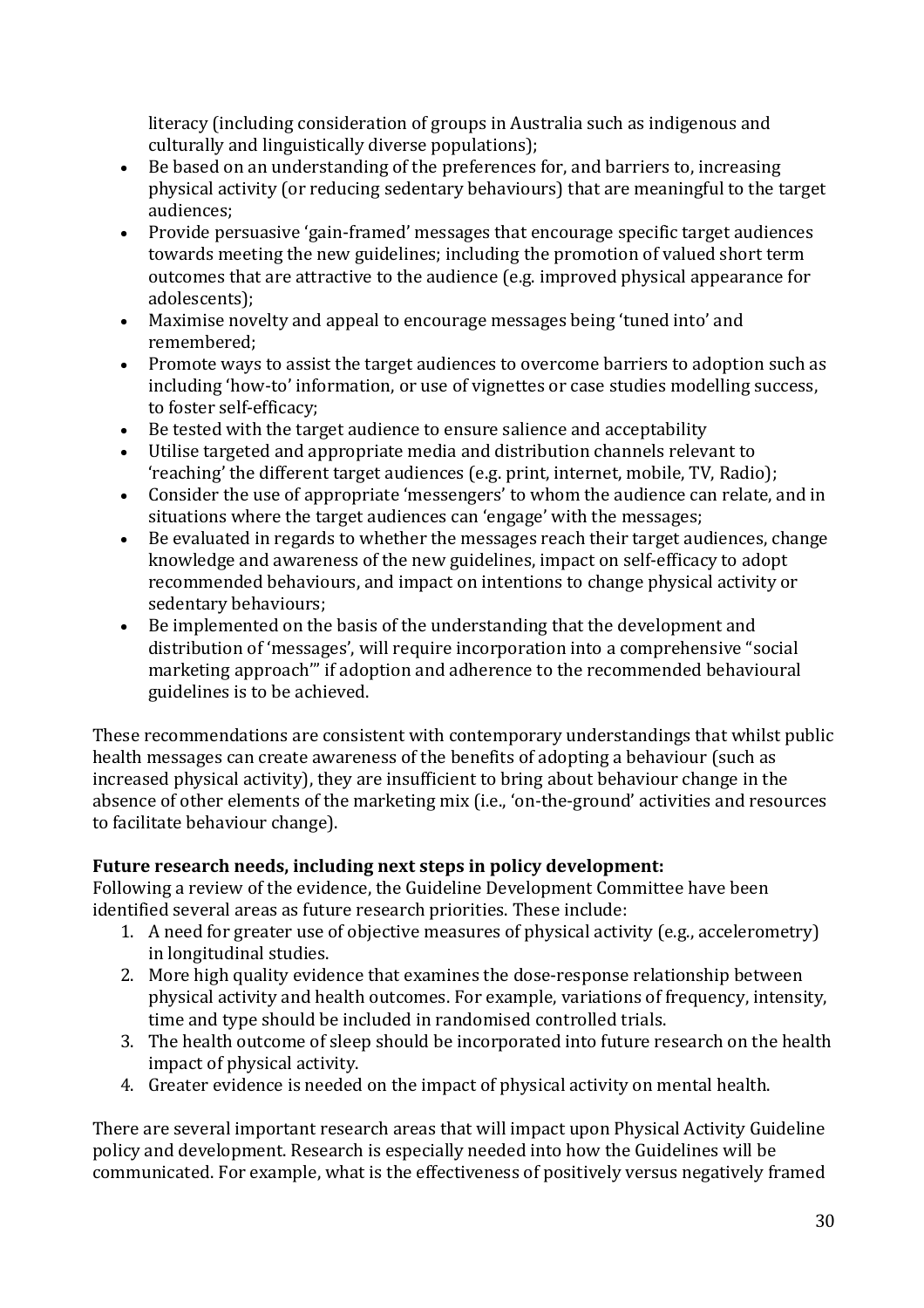guidelines, or paper versus television versus social media as a dissemination tool? This should incorporate research into social marketing in the area of physical activity.

It is recommended that these Guidelines be integrated into all relevant Government policies and programs. It is recommended that physical activity guidelines should be updated every 5 years [124]. This is based on the rate at which new evidence is emerging in this area. Thus, a review of the evidence and the Australian Physical Activity Guidelines for Children and Young People is recommended to occur in 2017

## **Monitoring/surveillance compliance**

.

It is important that these proposed guidelines are regularly monitored on a national level. The current Australian Health Survey will be able to monitor compliance with the first of the proposed guidelines (accumulate at least 60 minutes of moderate- to vigorous-intensity physical activity every day) in both children and young people. We suggest that the "every day" component of this guideline be interpreted as 7 days in the past week for monitoring compliance with this guideline.

The second proposed guideline (Children and Young People's physical activity should include a variety of aerobic activities, including some vigorous-intensity activity) and third proposed guideline (on at least three days per week, children and young people should engage in activities that strengthen muscle and bone) are not able to be monitored for compliance using the questions in the current Australian Health Survey. It is recommended that specific questions and objective monitoring of physical activity using accelerometry (which will be able to differentiate between different intensities of physical activity) be incorporated into future waves of this Survey.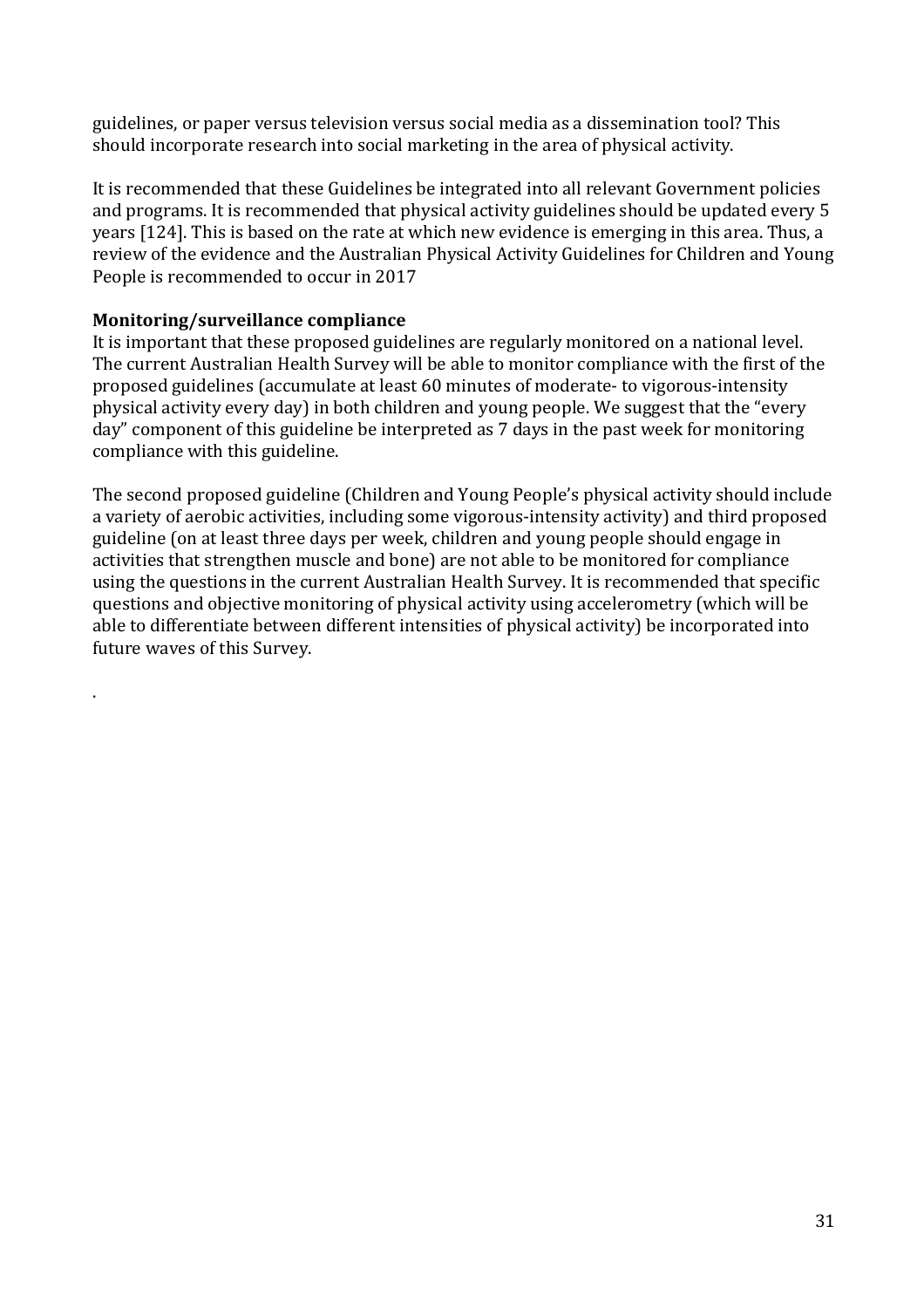# **APPENDIX A: Glossary of Key Terms**

**Relevant definitions** (adapted from Tremblay et al. [128] and [http://www.csep.ca/CMFiles/Guidelines/PAGuidelinesGlossary\\_E.pdf\)](http://www.csep.ca/CMFiles/Guidelines/PAGuidelinesGlossary_E.pdf)**:**

Academic achievement and cognitive development: This includes measures such as language development and attention, typically measured using cognitive assessments. These outcomes may also be measured through parent, caregiver or teacher proxy. Academic achievement is typically measured through school grades.

Adiposity (including the prevention of unhealthy weight gain): Outcomes of adiposity and unhealthy weight gain include multiple measures of overweight, obesity and fat mass. This includes measures of Body Mass Index, measures of waist circumference, and clinical measures of obesity including skin-folds, and dual energy x-ray absorptiometry.

Aerobic Activity: Activities that typically use the larger muscle groups over an extended period of time, and where energy is supplied by the oxygen utilising process. Example activities include jogging, swimming, and cycling.

Cardiometabolic health: Cardiometabolic health indicators are measured in a variety of different ways. Indicators may cluster or be presented individually. Indicators include: plasma lipids and lipoprotein concentrations (e.g. HDL-cholesterol, triglycerides), hypertension, fasting glucose, insulin resistance and inflammatory markers (e.g. C-reactive protein).

Cardiorespiratory fitness: Fitness includes a variety of measures that include measures of lung capacity (VO2 max), cardiac function (e.g. resting heart rate), and measures of physical fitness (e.g. shuttle run test or one-mile run).

Conduct behaviour/pro-social behaviour: This includes a wide range of social behaviours that fall into either prosocial and antisocial behaviours. Measures are highly varied within this outcome.

Frequency: The number of times an exercise or activity is performed. Frequency is generally expressed in sessions, episodes, or bouts per day or week.

High-risk behaviours: High risk behaviours include measures of substance use and substance abuse, including alcohol and drug use, and smoking. This outcome may also include high risk sexual behaviours and other risk-taking behaviours.

Intensity: Refers to the rate of energy expended during an activity.

Mental health: Mental health encompasses the absence of mental illness and the presence of wellbeing. This may be measured as reductions in levels of mental illnesses (which may be clinical or subclinical) such as depression or anxiety. Measures will also include positive measures such as quality of life, wellbeing or happiness, and self-esteem.

Motor development: This outcomes includes the development of motor skill proficiency, coordination, and balance. There are a wide range of measures used to assess motor skill development.

Muscular health: Muscular health includes outcomes pertaining to muscle strength/power (e.g. one repetition max), muscle endurance (e.g. sit up or push up tests), and flexibility (e.g. sit and reach test).

Negative health outcomes: These are the negative outcomes directly associated with participation in physical activity and include injuries (including fractures and overuse injuries) and burnout.

Physical activity: Bodily movement that is produced by the contraction of skeletal muscle and that substantially increases energy expenditure. Moderate- to vigorous-intensity physical activity (MVPA) is activity equivalent to  $\geq$  3 METS (e.g., brisk walking pace).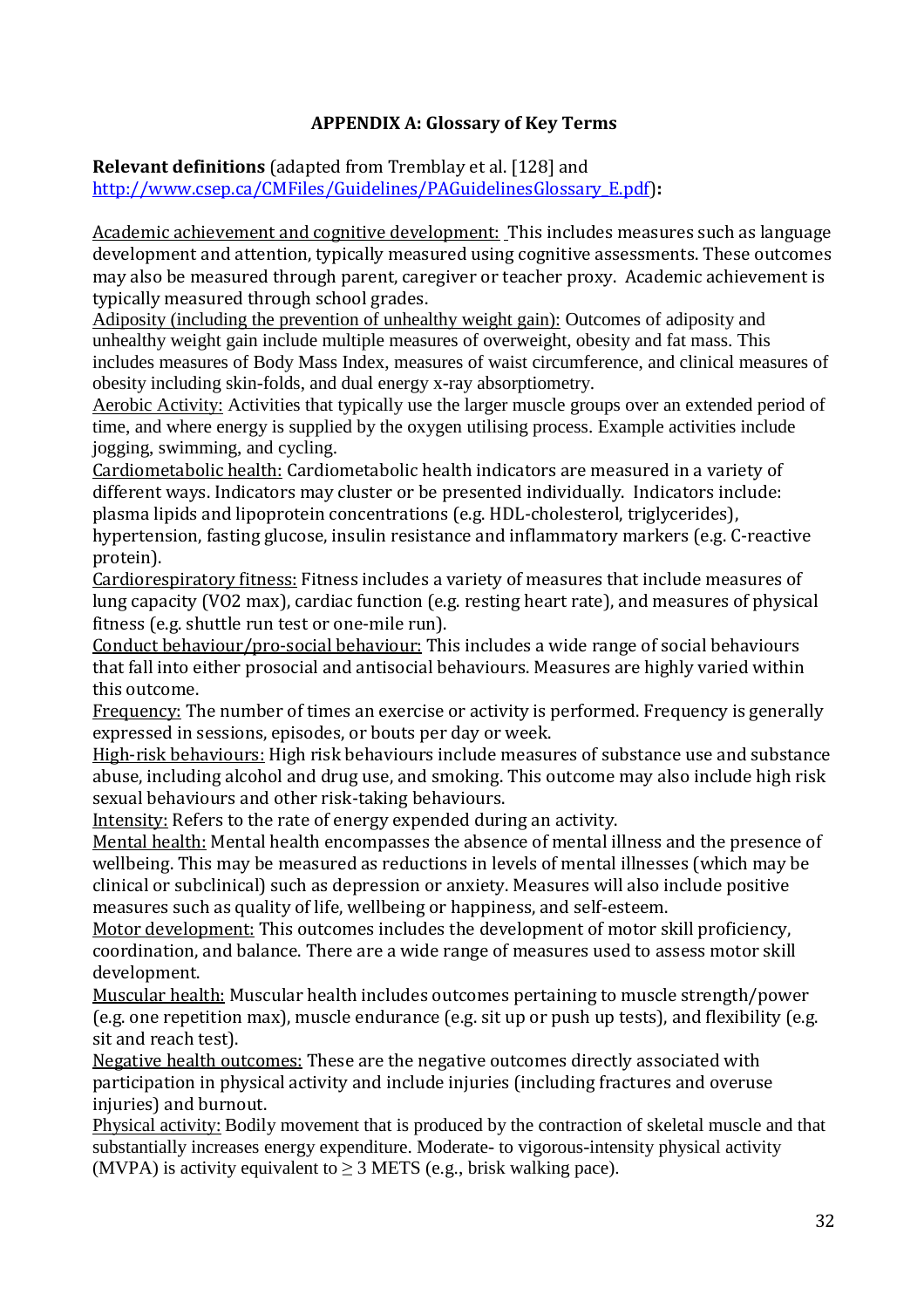Metabolic equivalents (METS): Unit of energy expenditure where 1 MET is equal to resting energy expenditure (3.5 ml  $0<sub>2</sub>/kg/min$ ).

Physically active: meeting established guidelines for physical activity (see Australian guidelines at [http://www.health.gov.au/internet/main/](http://www.health.gov.au/internet/main/publishing.nsf/content/health-pubhlth-strateg-phys-act-guidelines)

[publishing.nsf/content/health-pubhlth-strateg-phys-act-guidelines\)](http://www.health.gov.au/internet/main/publishing.nsf/content/health-pubhlth-strateg-phys-act-guidelines)

Physically inactive: not meeting established guidelines for physical activity.

Respiratory health: Includes physiological improvements to the respiratory system, as well as improvements in respiratory symptoms such as wheezing.

Skeletal health: Measures of bone and skeletal health include bone mineral density (BMD), and bone mineral content (BMC) which are measured using dual energy x-ray absorptiometry.

Time (duration): The length of time in which physical activity is performed. Duration is generally expressed in minutes.

Type (mode): The type of activity that the individual is engaging in.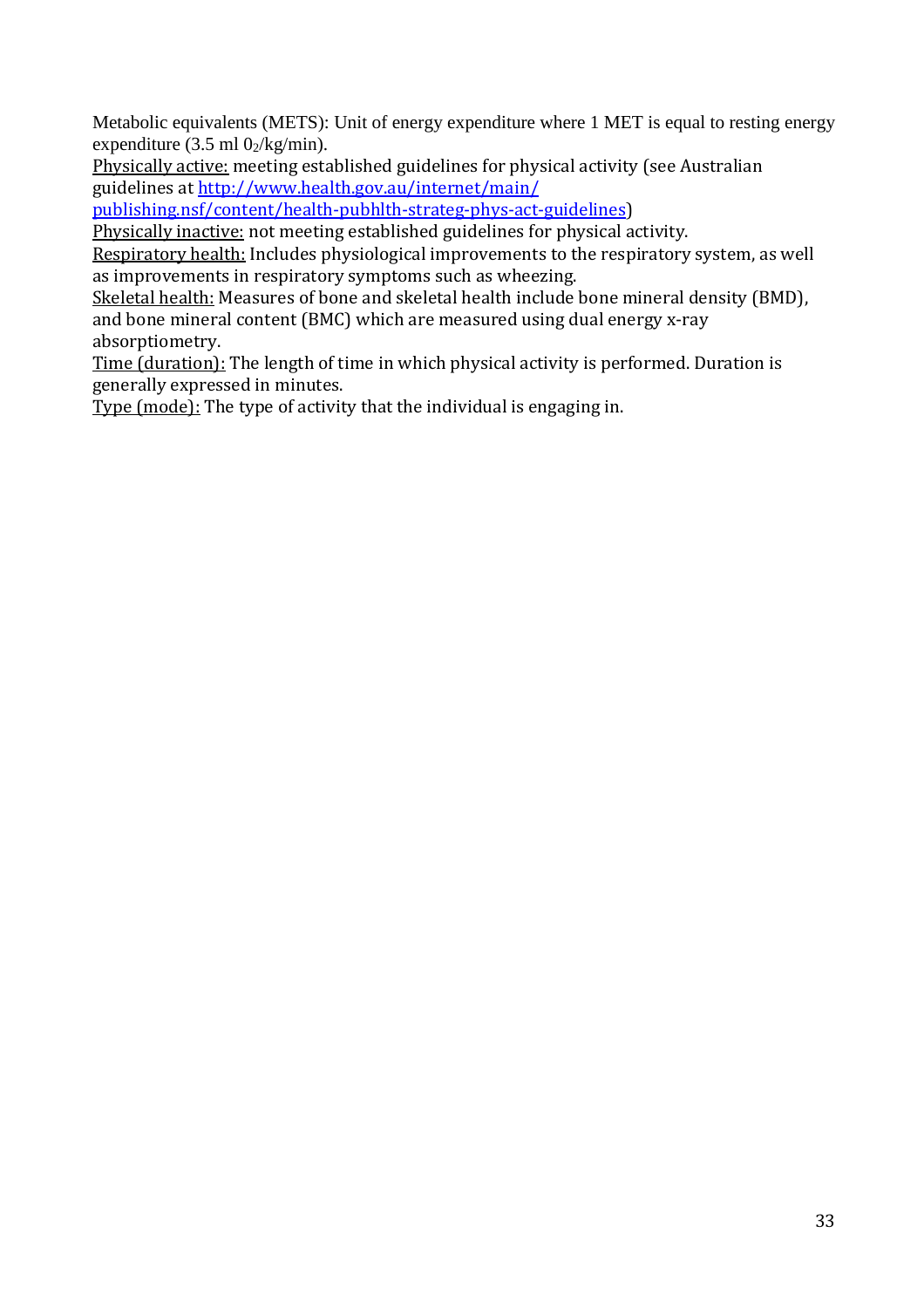# **APPENDIX B – An Overview of the AGREE Process**

Adapted from Tremblay and Haskell [124].

| <b>Stage</b>   | <b>Task</b>                                                                        |
|----------------|------------------------------------------------------------------------------------|
| 1              | Assemble a leadership team to oversee the development process.                     |
| $\overline{2}$ | Put in place assessment procedures to assess the development process.              |
| 3              | Establish as expert advisory committee to drive the development process.           |
| 4              | Domestic and international scan to ensure international and interjurisdictional    |
|                | harmonisation.                                                                     |
| 5              | Review of the existing literature.                                                 |
| 6              | Interpretation of the findings of the literature review.                           |
| 7              | Identification of research gaps from the literature review.                        |
| 8              | Consultation of stakeholder organisations to establish consensus of the scientific |
|                | recommendations.                                                                   |
| $\mathbf Q$    | Knowledge translation strategy, including language, presentation, communication    |
|                | and dissemination strategies.                                                      |
| 10             | Comprehensive evaluation of the guideline development process and the impact of    |
|                | guidelines.                                                                        |
| 11             | Plan for updates and revision of the guidelines.                                   |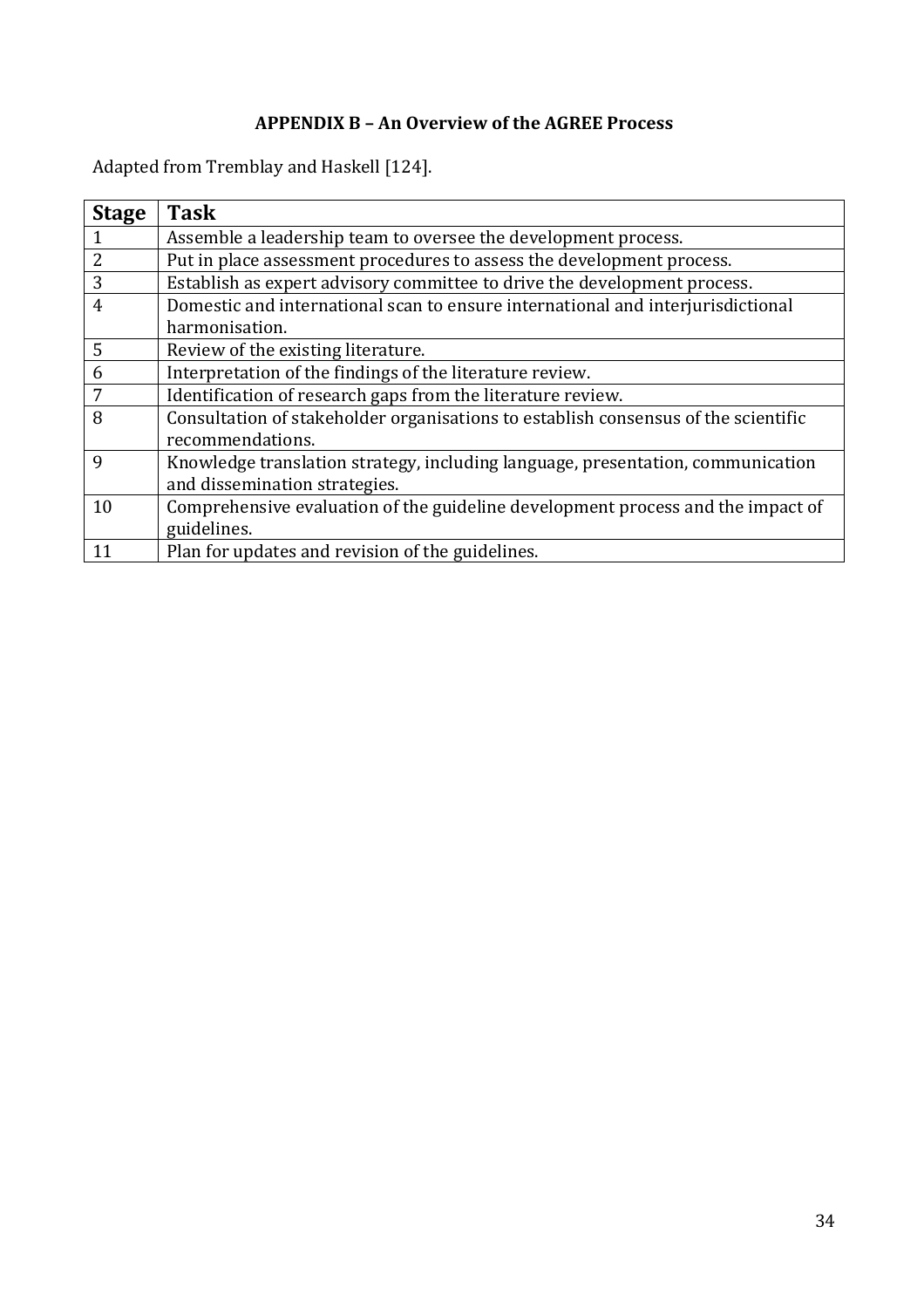|  |  | <b>Appendix C - The Search Strategy Used</b> |
|--|--|----------------------------------------------|
|--|--|----------------------------------------------|

|                | Database:                                                                                                                                                                                                                                                                                                                                                               |      | Date of Search:         |                |  |
|----------------|-------------------------------------------------------------------------------------------------------------------------------------------------------------------------------------------------------------------------------------------------------------------------------------------------------------------------------------------------------------------------|------|-------------------------|----------------|--|
| #              | <b>Search Terms</b>                                                                                                                                                                                                                                                                                                                                                     |      | <b>Date Limit</b>       | <b>Results</b> |  |
| $\mathbf{1}$   | "Physical activity" OR fitness OR exercise OR<br>"energy expenditure" OR "vigorous activity" OR<br>mvpa OR "resistance training" OR "circuit<br>training" OR "strength training" OR "locomotor<br>activity"                                                                                                                                                             | None |                         |                |  |
| $\overline{2}$ | "Metabolic syndrome" OR "insulin resistance"<br>OR "cardiovascular disease" OR<br>cardiometabolic OR "heart disease" OR<br>"vascular disease" OR cholesterol OR<br>hypercholesterol* OR hyperlipid* OR "blood<br>pressure" OR hypertension OR "deadly quartet"<br>OR "plurimetabolic syndrome" OR lipoprotein<br>OR triglyceride OR diabetes OR "c-reactive<br>protein" |      | Feb 2008 -<br>present   |                |  |
| 3              | Adiposity OR obes* OR overweight OR "body<br>fat" OR "body composition" OR "waist<br>circumference" OR "skin?fold "OR "body mass<br>index" OR "body weight"                                                                                                                                                                                                             |      | Feb 2008 -<br>present   |                |  |
| $\overline{4}$ | "Skeletal health" OR "bone density" OR "bone<br>strength" OR "bone mass" OR "bone health" OR<br>"bone mineral density"                                                                                                                                                                                                                                                  |      | Feb 2008 -<br>present   |                |  |
| 5              | "Musc* health" OR "musc* fitness" OR "musc*<br>strength" OR "explosive strength" OR "maximal<br>strength" OR "musc* endurance" OR flexibility                                                                                                                                                                                                                           |      | March 2002 -<br>present |                |  |
| 6              | depression                                                                                                                                                                                                                                                                                                                                                              |      | Feb 2008 -<br>present   |                |  |
| 7              | "Self concept" OR "self esteem" OR stress OR<br>anxiety                                                                                                                                                                                                                                                                                                                 |      | March 2002 -<br>present |                |  |
| 8              | "Mental health" OR wellbeing OR "emotional<br>health" OR "psychological health" OR<br>"psychosocial health" OR "mental illness" OR<br>"mental disorder" OR "psychiatric disorder" OR<br>"satisfaction with life" OR "social isolation" OR<br>"social discrimination" OR "quality of life"                                                                               |      | None                    |                |  |
| 9              | Injur*                                                                                                                                                                                                                                                                                                                                                                  |      | Feb 2008 -<br>present   |                |  |
| 10             | Overtraining OR overuse                                                                                                                                                                                                                                                                                                                                                 |      | March 2002 -<br>present |                |  |
| 11             | Alcohol OR drug OR drinking OR substance                                                                                                                                                                                                                                                                                                                                |      | None                    |                |  |
| 12             | "Academic achievement" OR "educational<br>achievement" OR "school admission criteria"<br>OR "grade point average" OR "average grade"<br>OR "school performance" OR "school dropout"                                                                                                                                                                                     |      | March 2002 -<br>present |                |  |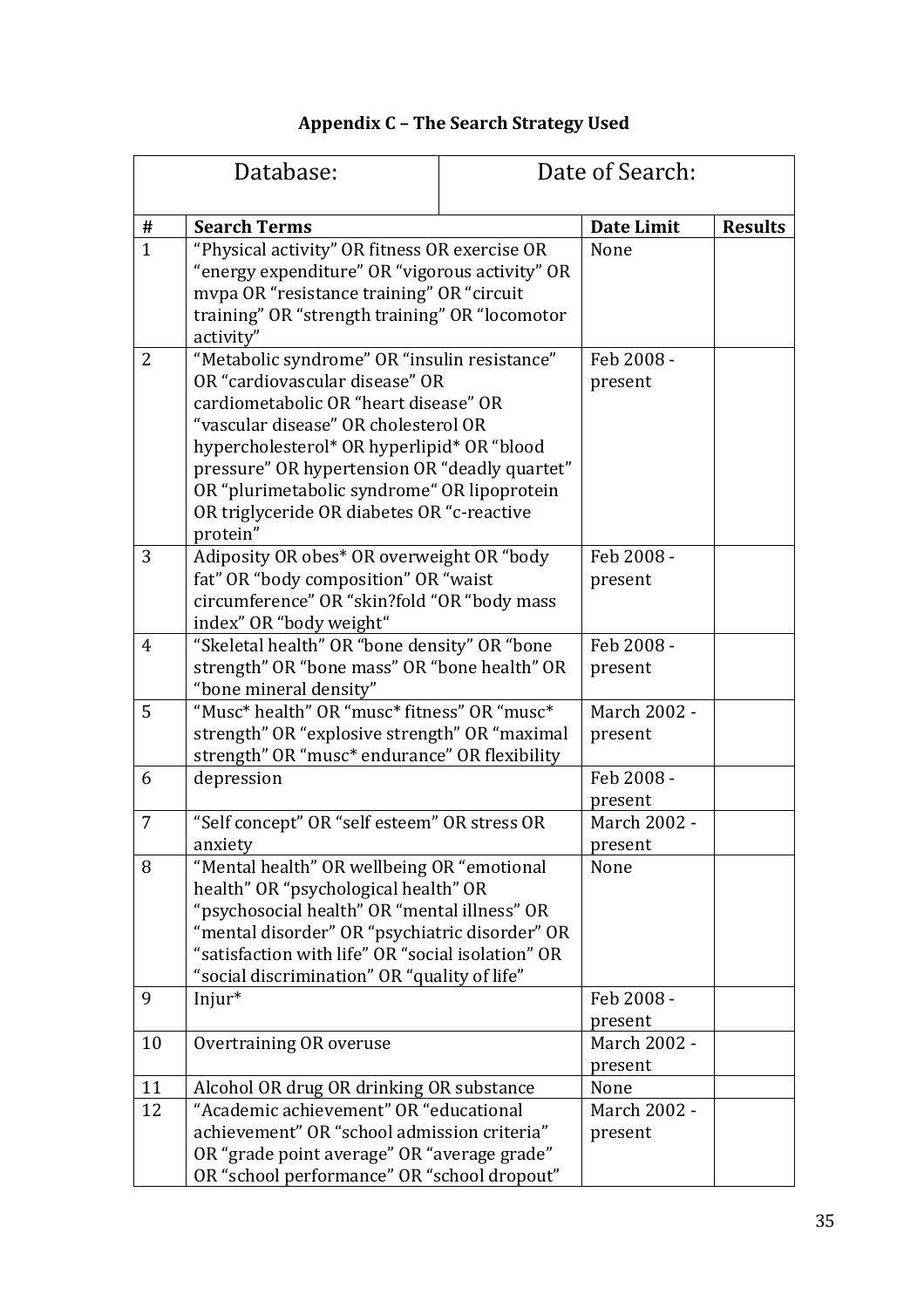|    | OR "academic performance"                        |              |
|----|--------------------------------------------------|--------------|
| 13 | Cognition OR "cognitive function" OR "cognitive  | None         |
|    | development" OR attention OR concentration       |              |
|    | OR "executive function" OR memory OR             |              |
|    | "learning disorders"                             |              |
| 14 | "Child behavi* disorder" OR "conduct disorder"   | None         |
|    | OR "behavi* conduct" OR "prosocial behavi*"      |              |
|    | OR "antisocial behavi*" OR aggression OR         |              |
|    | "social behavi*"                                 |              |
| 15 | "Fundamental movement skills" OR                 | None         |
|    | "fundamental motor skills" OR "motor             |              |
|    | development" OR "motor skills" OR                |              |
|    | coordination OR psychomotor OR "motor            |              |
|    | performance"                                     |              |
| 16 | "Physical fitness" OR "physical conditioning"    | March 2002 - |
|    | OR "cardiovascular fitness" OR                   | present      |
|    | "cardiorespiratory fitness" OR "aerobic fitness" |              |
|    | OR "heart rate" OR "lung capacity" OR "physical  |              |
|    | endurance" OR "lung volume" OR "respiratory      |              |
|    | health" OR "respiratory fitness" OR "vo2 max"    |              |
| 17 | Asthma OR wheezing OR bronchitis OR              | None         |
|    | respiratory                                      |              |
| 18 | 2 OR 3 OR 4 OR 5 OR 6 OR 7 OR 8 OR 9 OR 10       |              |
|    | OR 11 OR 12 OR 13 OR 14 OR 15 OR 16 OR 17        |              |
| 19 | 1 AND 18                                         |              |
| 20 | Child OR adolescen* OR "school aged" OR youth    | None         |
|    | OR juvenile OR teenage OR "young person" OR      |              |
|    | teen OR preteen                                  |              |
| 21 | 19 AND 20                                        |              |
|    |                                                  |              |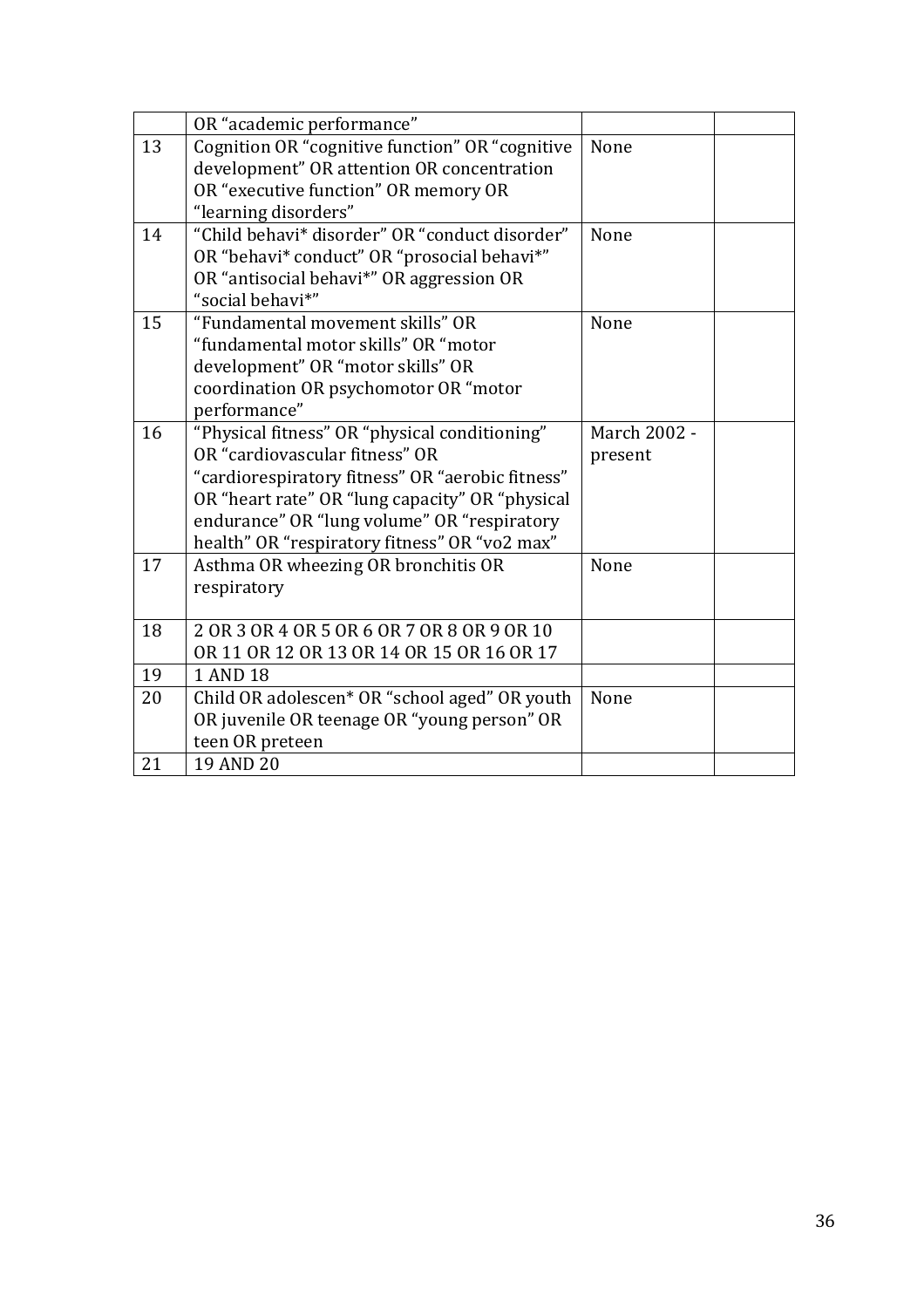# **APPENDIX D – Articles included in the Systematic Review**

- 1. Aburto, N.J., et al., *Effect of a school-based intervention on physical activity: clusterrandomized trial.* Medicine & Science in Sports & Exercise, 2011. **43**(10): p. 1898-906.
- 2. Alwis, G., et al., *A 2-year school-based exercise programme in pre-pubertal boys induces skeletal benefits in lumbar spine.* Acta Paediatrica, 2008. **97**(11): p. 1564-71.
- 3. Alwis, G., et al., *A one-year exercise intervention program in pre-pubertal girls does not influence hip structure.* BMC Musculoskeletal Disorders, 2008. **9**: p. 9.
- 4. Balas-Nakash, M., et al., *The effect of exercise on cardiovascular risk markers in Mexican school-aged children: comparison between two structured group routines.* Salud Publica de Mexico, 2010. **52**(5): p. 398-405.
- 5. Baquet, G., et al., *Effects of high intensity intermittent training on peak VO(2) in prepubertal children.* International Journal of Sports Medicine, 2002. **23**(6): p. 439-44.
- 6. Baquet, G., et al., *Continuous vs. interval aerobic training in 8- to 11-year-old children.* Journal of Strength & Conditioning Research, 2010. **24**(5): p. 1381-8.
- 7. Baquet, G., et al., *Effects of a short-term interval training program on physical fitness in prepubertal children.* Journal of Strength & Conditioning Research, 2004. **18**(4): p. 708-13.
- 8. Barbeau, P., et al., *Ten months of exercise improves general and visceral adiposity, bone, and fitness in black girls.* Obesity, 2007. **15**(8): p. 2077-85.
- 9. Benson, A.C., M.E. Torode, and M.A. Fiatarone Singh, *A rationale and method for highintensity progressive resistance training with children and adolescents.* Contemporary Clinical Trials, 2007. **28**(4): p. 442-50.
- 10. Benson, A.C., M.E. Torode, and M.A. Fiatarone Singh, *The effect of high-intensity progressive resistance training on adiposity in children: a randomized controlled trial.* International Journal of Obesity, 2008. **32**(6): p. 1016-27.
- 11. Berntsen, S., et al., *Obese children playing towards an active lifestyle.* International Journal of Pediatric Obesity, 2010. **5**(1): p. 64-71.
- 12. Bonhauser, M., et al., *Improving physical fitness and emotional well-being in adolescents of low socioeconomic status in Chile: results of a school-based controlled trial.* Health Promotion International, 2005. **20**(2): p. 113-22.
- 13. Buchan, D.S., et al., *Physical activity interventions: effects of duration and intensity.* Scandinavian Journal of Medicine & Science in Sports, 2011. **21**(6): p. e341-e350.
- 14. Buchan, D.S., et al., *The effects of time and intensity of exercise on novel and established markers of CVD in adolescent youth.* American Journal of Human Biology, 2011. **23**(4): p. 517-26.
- 15. Carrel, A.L., et al., *Improvement of fitness, body composition, and insulin sensitivity in overweight children in a school-based exercise program: a randomized, controlled study.* Archives of Pediatrics & Adolescent Medicine, 2005. **159**(10): p. 963-8.
- 16. Chang, C., et al., *Effect of supervised exercise intervention on metabolic risk factors and physical fitness in Chinese obese children in early puberty.* Obesity Reviews, 2008. **9 Suppl 1**: p. 135-41.
- 17. Clark, E.M., A.R. Ness, and J.H. Tobias, *Vigorous physical activity increases fracture risk in children irrespective of bone mass: a prospective study of the independent risk factors for fractures in healthy children.* Journal of Bone & Mineral Research, 2008. **23**(7): p. 1012-22.
- 18. Coe, D.P., et al., *Effect of physical education and activity levels on academic achievement in children.* Medicine & Science in Sports & Exercise, 2006. **38**(8): p. 1515-9.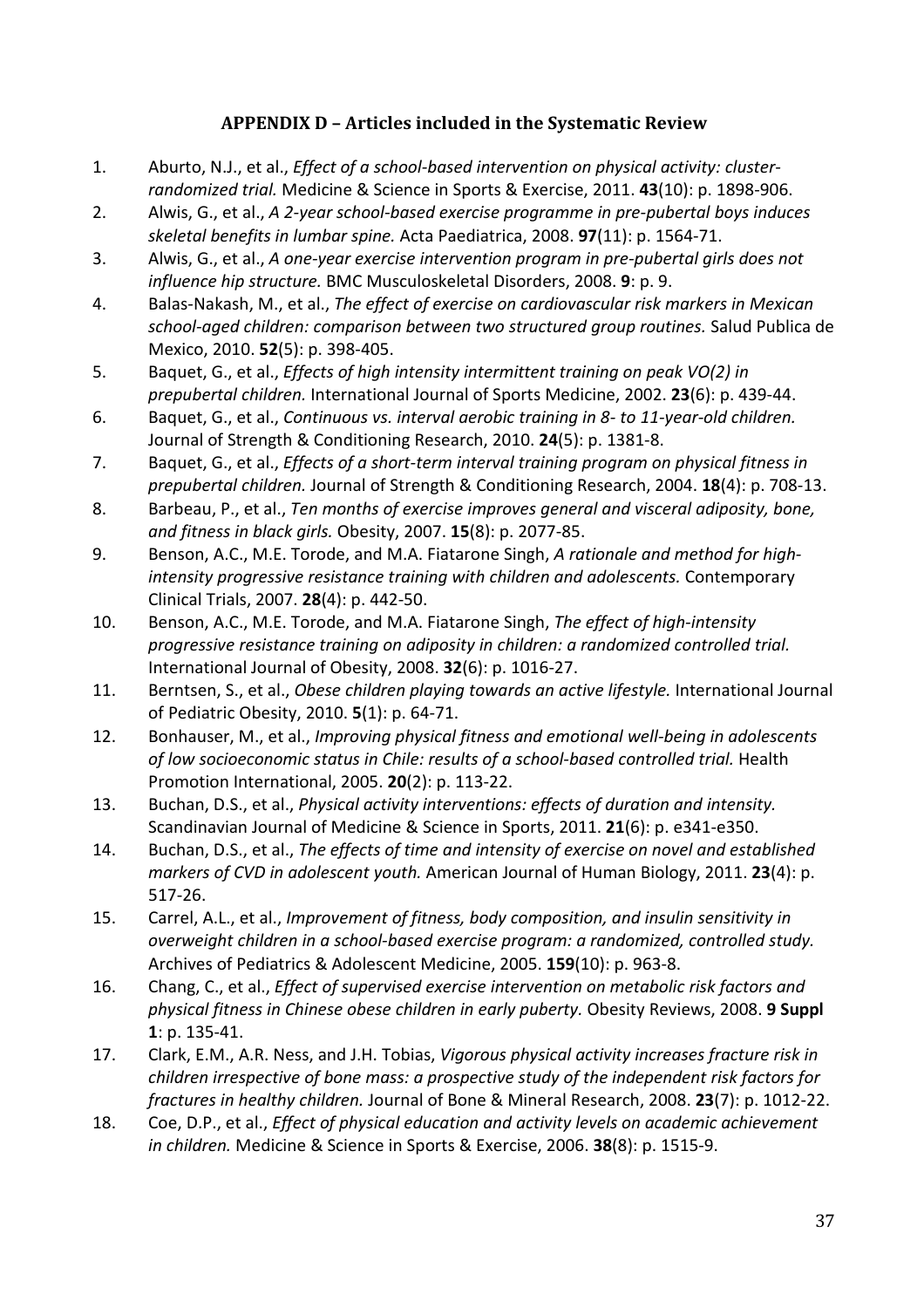- 19. Collins, C.E., et al., *Parent diet modification, child activity, or both in obese children: an RCT.* Pediatrics, 2011. **127**(4): p. 619-27.
- 20. Crews, D.J., M.R. Lochbaum, and D.M. Lander, *Aerobic physical activity effects on psychological well-being in low-income Hispanic children.* Perceptual & Motor Skills, 2004. **98**(1): p. 319-324.
- 21. Davis, C.L., et al., *Effects of Aerobic Exercise on Overweight Children's Cognitive Functioning: A Randomized Controlled Trial.* Research Quarterly for Exercise & Sport, 2007. **78**(5): p. 510-519.
- 22. Davis, C.L., et al., *Exercise improves executive function and achievement and alters brain activation in overweight children: a randomized, controlled trial.* Health Psychology, 2011. **30**(1): p. 91-8.
- 23. Donnelly, J.E., et al., *Physical Activity Across the Curriculum (PAAC): a randomized controlled trial to promote physical activity and diminish overweight and obesity in elementary school children.* Preventive Medicine, 2009. **49**(4): p. 336-41.
- 24. Dorgo, S., et al., *Effects of manual resistance training on fitness in adolescents.* Journal of Strength & Conditioning Research, 2009. **23**(8): p. 2287-94.
- 25. Duncan, M.J., Y. Al-Nakeeb, and A.M. Nevill, *Effects of a 6-week circuit training intervention on body esteem and body mass index in British primary school children.* Body Image, 2009. **6**(3): p. 216-20.
- 26. El Ansari, W., S. El Ashker, and L. Moseley, *Associations between physical activity and health parameters in adolescent pupils in Egypt.* International Journal of Environmental Research & Public Health [Electronic Resource], 2010. **7**(4): p. 1649-69.
- 27. Elinder, L.S., E. Sundblom, and K.I. Rosendahl, *Low physical activity is a predictor of thinness and low self-rated health: gender differences in a Swedish cohort.* Journal of Adolescent Health, 2011. **48**(5): p. 481-6.
- 28. Faigenbaum, A.D., et al., *"Plyo Play": A Novel Program of Short Bouts of Moderate and High Intensity Exercise Improves Physical Fitness in Elementary School Children.* Physical Educator, 2009. **66**(1): p. 37-44.
- 29. Faigenbaum, A.D., et al., *Early Muscular Fitness Adaptations in Children in Response to Two Different Resistance Training Regimens.* Pediatric Exercise Science, 2005. **17**(3): p. 237.
- 30. Faigenbaum, A.D., et al., *Comparison of 1 and 2 days per week of strength training in children.* Research Quarterly for Exercise & Sport, 2002. **73**(4): p. 416-24.
- 31. Fairclough, S. and G. Stratton, *Improving health-enhancing physical activity in girls' physical education.* Health Education Research, 2005. **20**(4): p. 448-57.
- 32. Farias, E.S., et al., *Influence of programmed physical activity on body composition among adolescent students.* Jornal de Pediatria, 2009. **85**(1): p. 28-34.
- 33. Farpour-Lambert, N.J., et al., *Physical activity reduces systemic blood pressure and improves early markers of atherosclerosis in pre-pubertal obese children.* Journal of the American College of Cardiology, 2009. **54**(25): p. 2396-406.
- 34. Faude, O., et al., *Football to tackle overweight in children.* Scandinavian Journal of Medicine & Science in Sports, 2010. **20 Suppl 1**: p. 103-10.
- 35. Field, A.E., et al., *Prospective study of physical activity and risk of developing a stress fracture among preadolescent and adolescent girls.* Archives of Pediatrics & Adolescent Medicine, 2011. **165**(8): p. 723-8.
- 36. Fisher, A., et al., *Effects of a physical education intervention on cognitive function in young children: randomized controlled pilot study.* BMC Pediatrics, 2011. **11**: p. 97.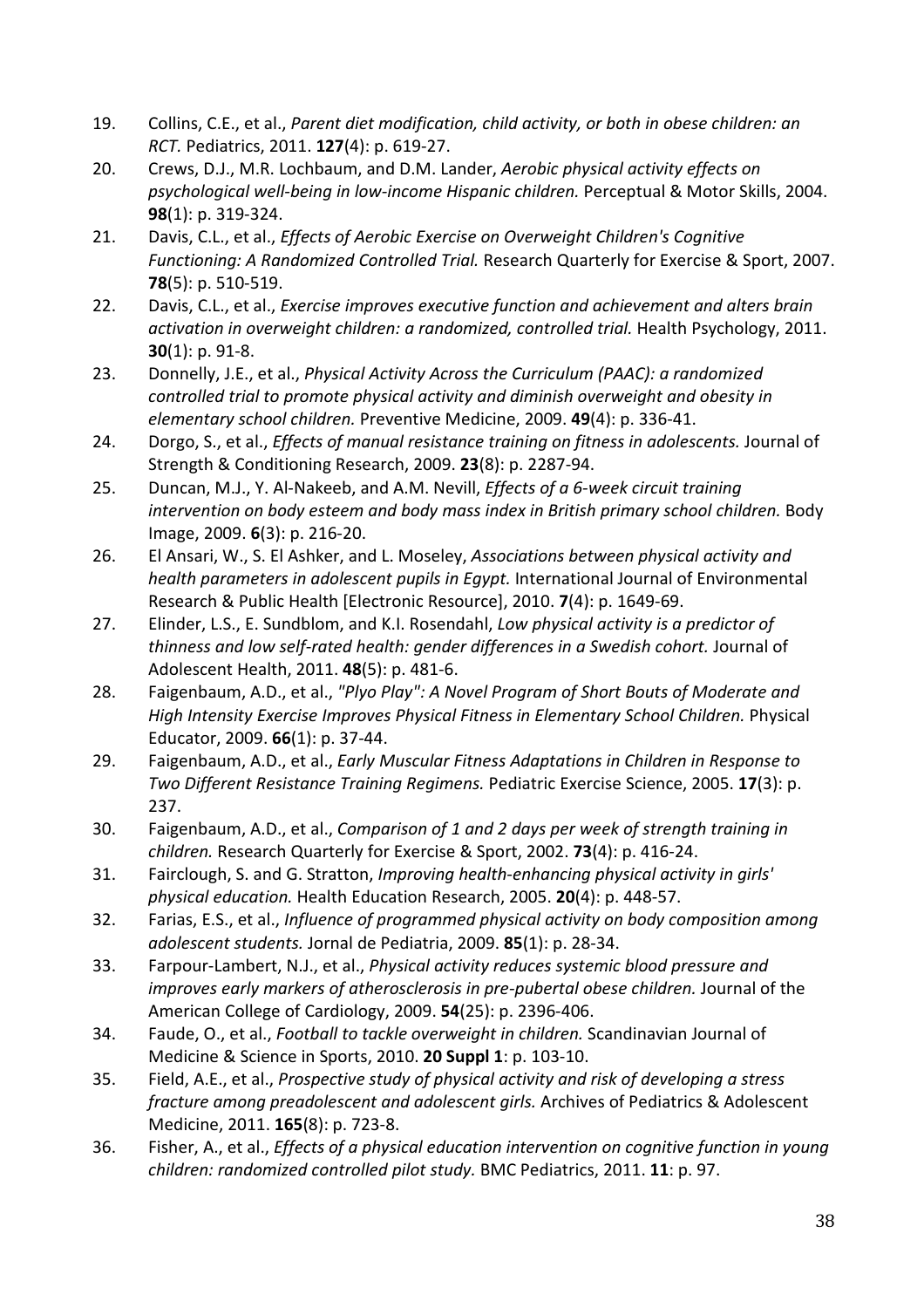- 37. Foschini, D., et al., *Treatment of Obese Adolescents: The Influence of Periodization Models and ACE Genotype.* Obesity, 2010. **18**: p. 766-772.
- 38. Foshay, J.D. and M. Patterson, *The Effects of Running Club Membership on Fourth Graders' Achievement of Connecticut State Standard for the Mile Run.* Physical Educator, 2010. **67**(4): p. 197-203.
- 39. Fulton, J.E., et al., *Physical activity, energy intake, sedentary behavior, and adiposity in youth.* American Journal of Preventive Medicine, 2009. **37**(1 Suppl): p. S40-9.
- 40. Gamelin, F.-X., et al., *Effect of high intensity intermittent training on heart rate variability in prepubescent children.* European Journal of Applied Physiology, 2009. **105**(5): p. 731-8.
- 41. George, K.P., P.E. Gates, and K. Tolfrey, *Impact of aerobic training upon left ventricular morphology and function in pre-pubescent children.* Ergonomics, 2005. **48**(11-14): p. 1378- 89.
- 42. Granacher, U., *Effects and mechanisms of strength training in children.* Int J Sports Med, 2011. **32**(5): p. 357-64. doi: 10.1055/s-0031-1271677. Epub 2011 Mar 4.
- 43. Grant, B.C. and K.D. Roberts, *Development of self-concept through a physical activity programme.* New Zealand Journal of Health & Physical Education & Recreation, 1982. **15**(1): p. 15-18.
- 44. Greene, D.A., P.N. Wiebe, and G.A. Naughton, *Influence of drop-landing exercises on bone geometry and biomechanical properties in prepubertal girls: a randomized controlled study.* Calcified Tissue International, 2009. **85**(2): p. 94-103.
- 45. Gunter, K., et al., *Impact Exercise Increases BMC During Growth: An 8-Year Longitudinal Study.* Journal of Bone & Mineral Research, 2008. **23**(7): p. 986-993.
- 46. Gunter, K., et al., *Jump starting skeletal health: a 4-year longitudinal study assessing the effects of jumping on skeletal development in pre and circum pubertal children.* Bone, 2008. **42**(4): p. 710-8.
- 47. Gutin, B., *Child Obesity Can Be Reduced With Vigorous Activity Rather Than Restriction of Energy Intake.* Obesity (19307381), 2008. **16**(10): p. 2193-2196.
- 48. Hallal, P.C., et al., *Cross-sectional and longitudinal associations between physical activity and blood pressure in adolescence: Birth cohort study.* Journal of Physical Activity & Health, 2011. **8**(4): p. 468-474.
- 49. Hallal, P.C., et al., *Bidirectional cross-sectional and prospective associations between physical activity and body composition in adolescence: Birth cohort study.* Journal of Sports Sciences, 2011. **30**(2): p. 183-190.
- 50. Hartmann, T., et al., *Effects of a School-Based Physical Activity Program on Physical and Psychosocial Quality of Life in Elementary School Children: A Cluster-Randomized Trial.* Pediatric Exercise Science, 2010. **22**(4): p. 511-522.
- 51. Heelan, K.A., et al., *Evaluation of a walking school bus for promoting physical activity in youth.* Journal of Physical Activity & Health, 2009. **6**(5): p. 560-7.
- 52. Henaghan, J., et al., *The Effect of Structured Exercise Classes and a Lifestyle Intervention on Cardiovascular Risk Factors in Primary Schoolchildren: An Exploratory Trial (The A-CLASS Project).* Pediatric Exercise Science, 2008. **20**(2): p. 169-180.
- 53. Herman-Tofler, L.R. and B.W. Tuckman, *The effects of aerobic training on children's creativity, self-perception, and aerobic power.* Child & Adolescent Psychiatric Clinics of North America, 1998. **7**(4): p. 773-90.
- 54. Hill, L.J.B., et al., *How does exercise benefit performance on cognitive tests in primaryschool pupils?* Developmental Medicine & Child Neurology, 2011. **53**(7): p. 630-5.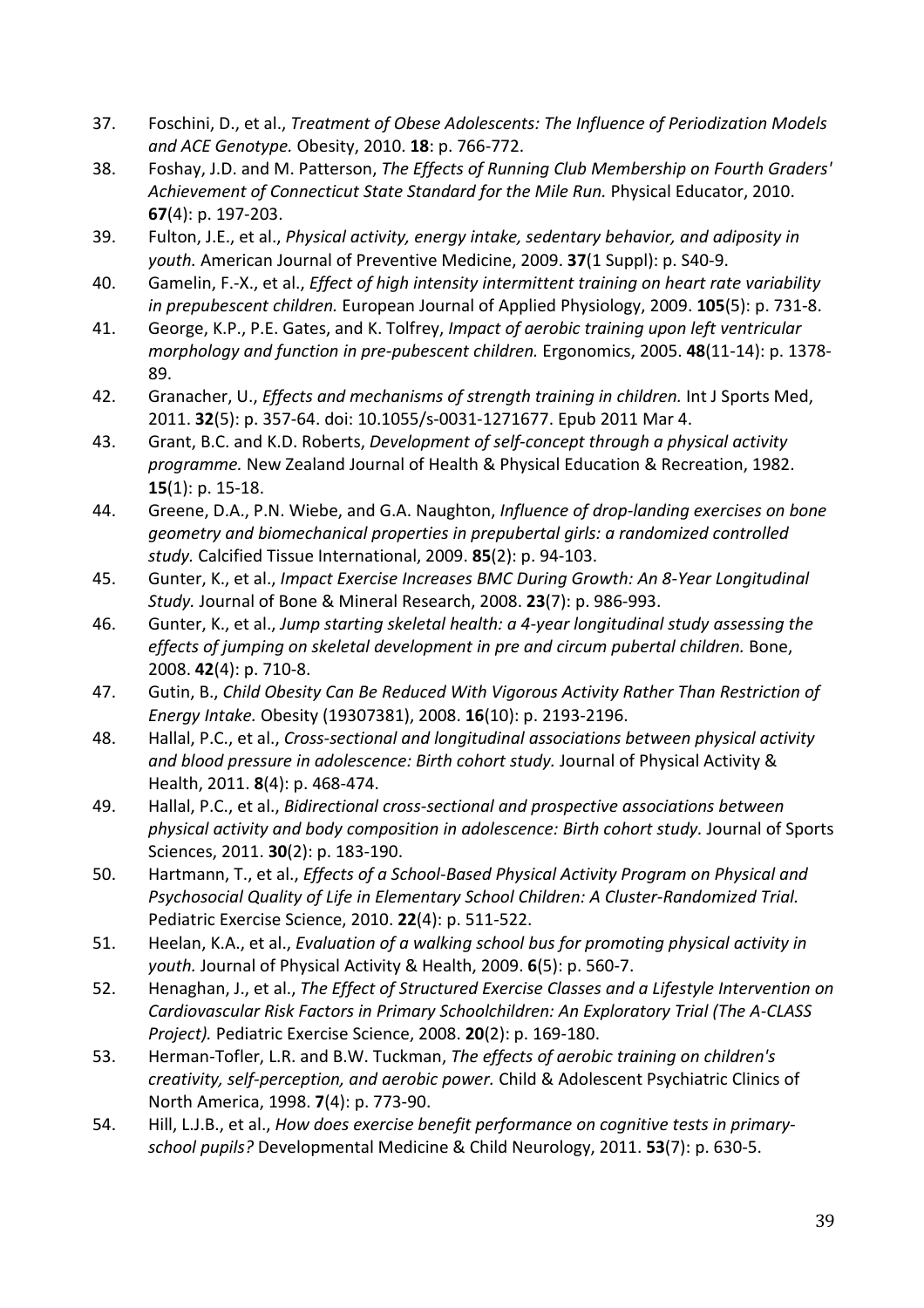- 55. Hyun-Bae, K.I.M., et al., *Taekwondo training and fitness in female adolescents.* Journal of Sports Sciences, 2011. **29**(2): p. 133-138.
- 56. Ildiko, V., et al., *Activity-related changes of body fat and motor performance in obese seven-year-old boys.* Journal of Physiological Anthropology, 2007. **26**(3): p. 333-7.
- 57. Ingle, L., M. Sleap, and K. Tolfrey, *The effect of a complex training and detraining programme on selected strength and power variables in early pubertal boys.* Journal of Sports Sciences, 2006. **24**(9): p. 987-97.
- 58. Jamner, M.S., et al., *A controlled evaluation of a school-based intervention to promote physical activity among sedentary adolescent females: project FAB.* Journal of Adolescent Health, 2004. **34**(4): p. 279-89.
- 59. Jones, T.E., et al., *Long-term exercise training in overweight adolescents improves plasma peptide YY and resistin.* Obesity, 2009. **17**(6): p. 1189-1195.
- 60. Kamijo, K., et al., *The effects of an afterschool physical activity program on working memory in preadolescent children.* Developmental Science, 2011. **14**(5): p. 1046-58.
- 61. Katz, D.L., et al., *Putting physical activity where it fits in the school day: preliminary results of the ABC (Activity Bursts in the Classroom) for fitness program.* Preventing Chronic Disease, 2010. **7**(4): p. A82.
- 62. Korhonen, T., et al., *Physical activity in adolescence as a predictor of alcohol and illicit drug use in early adulthood: a longitudinal population-based twin study.* Twin Research & Human Genetics: the Official Journal of the International Society for Twin Studies, 2009. **12**(3): p. 261-8.
- 63. Kotzamanidis, C., *Effect of plyometric training on running performance and vertical jumping in prepubertal boys.* Journal of Strength & Conditioning Research, 2006. **20**(2): p. 441-445.
- 64. Kouli, O., et al., *The effects of an aerobic program on health-related fitness and intrinsic motivation in elementary school pupils.* Studies in Physical Culture & Tourism, 2009. **16**(3): p. 301-306.
- 65. Kriemler, S., et al., *Effect of school based physical activity programme (KISS) on fitness and adiposity in primary schoolchildren: cluster randomised controlled trial.* BMJ, 2010. **340**: p. c785.
- 66. Lambiase, M.J., H.M. Barry, and J.N. Roemmich, *Effect of a Simulated Active Commute to School on Cardiovascular Stress Reactivity.* Medicine & Science in Sports & Exercise, 2010. **42**(8): p. 1609-1616.
- 67. Lillegard, W.A., et al., *Efficacy of strength training in prepubescent to early postpubescent males and females: effects of gender and maturity.* Pediatric Rehabilitation, 1997. **1**(3): p. 147-57.
- 68. Lindgren, E.-C., et al., *Impact of a six-month empowerment-based exercise intervention programme in non-physically active adolescent Swedish girls.* Health Education Journal, 2011. **70**(1): p. 9-20.
- 69. Lindwall, M. and E.-C. Lindgren, *The effects of a 6-month exercise intervention programme on physical self-perceptions and social physique anxiety in non-physically active adolescent Swedish girls.* Psychology of Sport and Exercise, 2005. **6**(6): p. 643-658.
- 70. Liu, A., et al., *Evaluation of a classroom-based physical activity promoting programme.* Obesity Reviews, 2008. **9 Suppl 1**: p. 130-4.
- 71. Lofgren, B., et al., *Influence of a 3-year exercise intervention program on fracture risk, bone mass, and bone size in prepubertal children.* Journal of Bone & Mineral Research, 2011. **26**(8): p. 1740-7.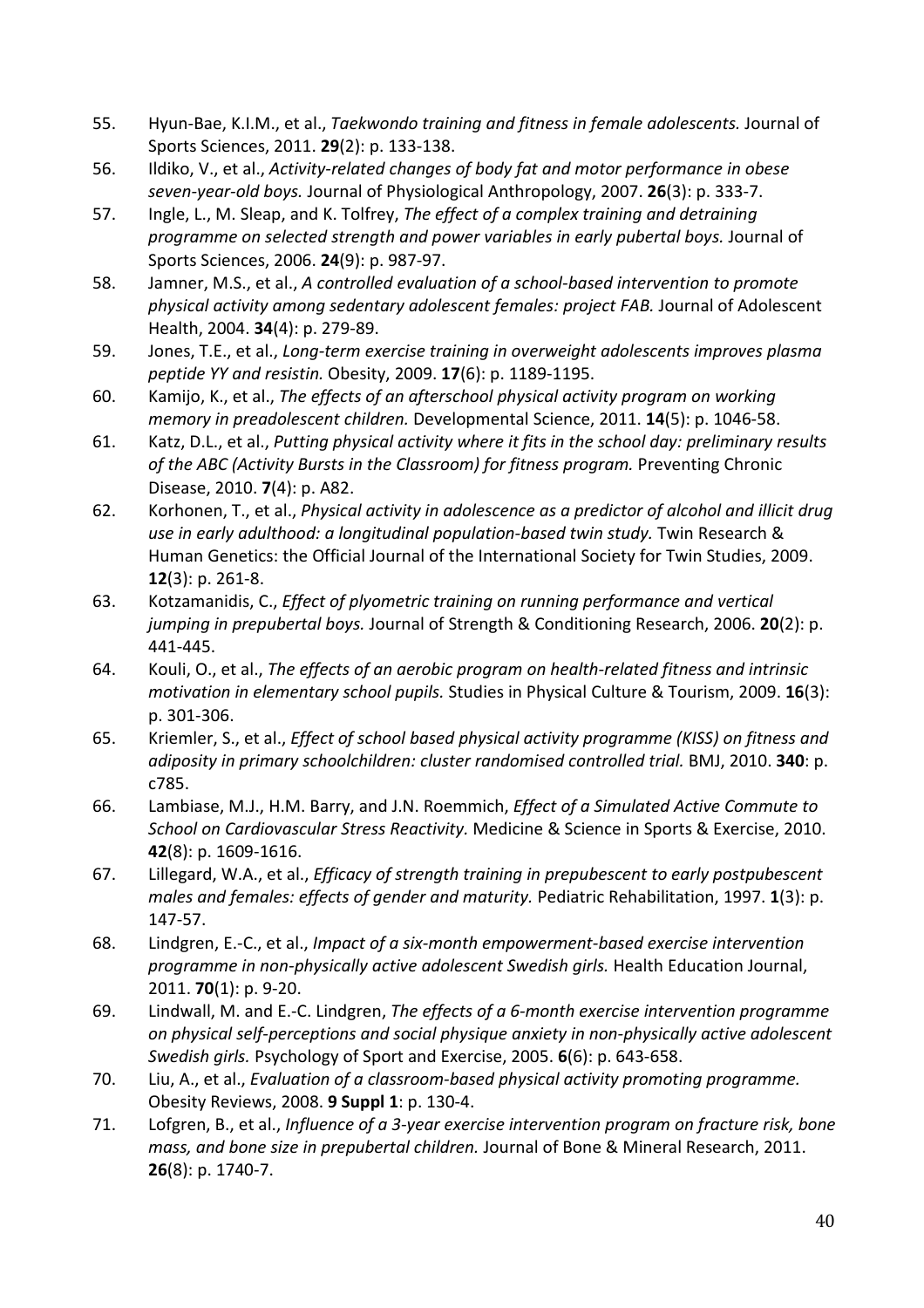- 72. Lubans, D. and K. Sylva, *Controlled Evaluation of a Physical Activity Intervention for Senior School Students: Effects of the Lifetime Activity Program.* Journal of Sport & Exercise Psychology, 2006. **28**(3): p. 252-268.
- 73. Lubans, D.R., E.J. Aguiar, and R. Callister, *The effects of free weights and elastic tubing resistance training on physical self-perception in adolescents.* Psychology of Sport & Exercise, 2010. **11**(6): p. 497-504.
- 74. Lubans, D.R., et al., *Randomized controlled trial of the Physical Activity Leaders (PALs) program for adolescent boys from disadvantaged secondary schools.* Preventive Medicine, 2011. **52**(3-4): p. 239-46.
- 75. Lubans, D.R., et al., *The Nutrition and Enjoyable Activity for Teen Girls (NEAT girls) randomized controlled trial for adolescent girls from disadvantaged secondary schools: rationale, study protocol, and baseline results.* BMC Public Health, 2010. **10**: p. 652.
- 76. Lubans, D.R., C. Sheaman, and R. Callister, *Exercise adherence and intervention effects of two school-based resistance training programs for adolescents.* Preventive Medicine, 2010. **50**(1-2): p. 56-62.
- 77. Macdonald, H.M., et al., *Does a novel school-based physical activity model benefit femoral neck bone strength in pre- and early pubertal children?* Osteoporosis International, 2008. **19**(10): p. 1445-56.
- 78. Macias-Cervantes, M.H., et al., *Effect of recreational physical activity on insulin levels in Mexican/Hispanic children.* European Journal of Pediatrics, 2009. **168**(10): p. 1195-202.
- 79. Maddison, R., et al., *Effects of active video games on body composition: a randomized controlled trial.* American Journal of Clinical Nutrition, 2011. **94**(1): p. 156-63.
- 80. Madsen, K.A., K. Hicks, and H. Thompson, *Physical Activity and Positive Youth Development: Impact of a School-Based Program.* Journal of School Health, 2011. **81**(8): p. 462-470.
- 81. Mahar, M.T., et al., *Effects of a classroom-based program on physical activity and on-task behavior.* Medicine & Science in Sports & Exercise, 2006. **38**(12): p. 2086-94.
- 82. Mandigout, S., et al., *Effect of two aerobic training regimens on the cardiorespiratory response of prepubertal boys and girls.* Acta Paediatrica, 2002. **91**(4): p. 403-8.
- 83. Martinez Vizcaino, V., et al., *Assessment of an after-school physical activity program to prevent obesity among 9- to 10-year-old children: a cluster randomized trial.* International Journal of Obesity, 2008. **32**(1): p. 12-22.
- 84. McKay, H.A., et al., *"Bounce at the Bell": a novel program of short bouts of exercise improves proximal femur bone mass in early pubertal children.* British Journal of Sports Medicine, 2005. **39**(8): p. 521-6.
- 85. McLeod, T.C.V., et al., *Balance improvements in female high school basketball players after a 6-week neuromuscular-training program.* Journal of Sport Rehabilitation, 2009. **18**(4): p. 465-81.
- 86. McMurray, R.G., et al., *Effects of improvement in aerobic power on resting insulin and glucose concentrations in children.* European Journal of Applied Physiology, 2000. **81**(1-2): p. 132-9.
- 87. McMurray, R.G., et al., *Tracking of physical activity and aerobic power from childhood through adolescence.* Medicine & Science in Sports & Exercise, 2003. **35**(11): p. 1914-22.
- 88. McMurray, R.G., et al., *Influence of physical activity on change in weight status as children become adolescents.* International Journal of Pediatric Obesity, 2008. **3**(2): p. 69-77.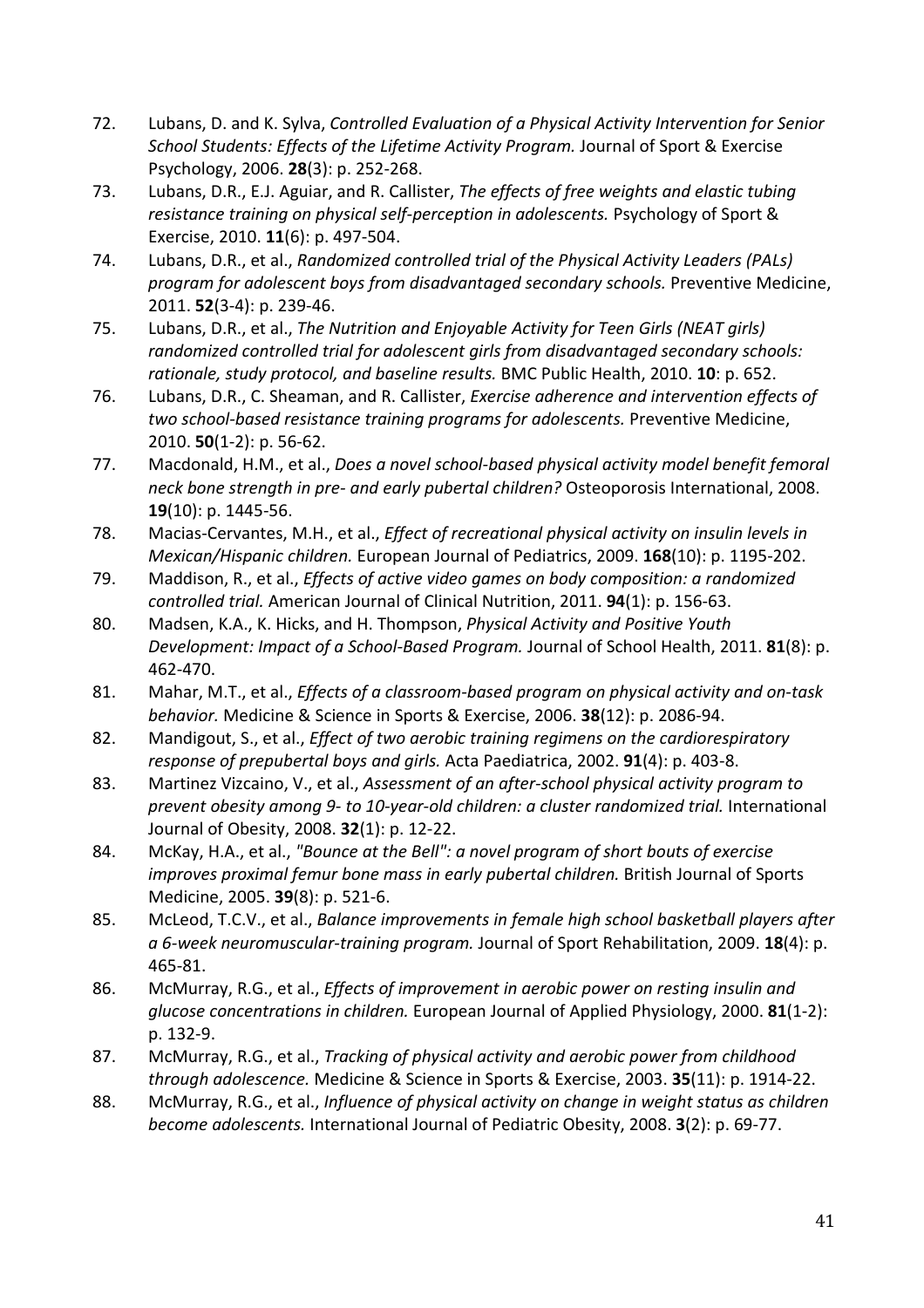- 89. Meyer, U., et al., *Effect of a general school-based physical activity intervention on bone mineral content and density: a cluster-randomized controlled trial.* Bone, 2011. **48**(4): p. 792-7.
- 90. Mota, J., et al., *Relationship of Physical Activity and Clustering of Biological Risk Factors: A One-Year Longitudinal Study.* Journal of Physical Activity & Health, 2005. **2**(4): p. 488.
- 91. Murphy, N.M., et al., *Physical activity for bone health in inactive teenage girls: is a supervised, teacher-led program or self-led program best?* Journal of Adolescent Health, 2006. **39**(4): p. 508-14.
- 92. Nagai, N., et al., *Moderate physical exercise increases cardiac autonomic nervous system activity in children with low heart rate variability.* Childs Nervous System, 2004. **20**(4): p. 209-14; discussion 215.
- 93. Obert, P., et al., *Cardiovascular responses to endurance training in children: effect of gender.* European Journal of Clinical Investigation, 2003. **33**(3): p. 199-208.
- 94. Okely, A.D., et al., *Multi-site randomized controlled trial of a child-centered physical activity program, a parent-centered dietary-modification program, or both in overweight children: the HIKCUPS study.* Journal of Pediatrics, 2010. **157**(3): p. 388-94.
- 95. Peralta, L.R., R.A. Jones, and A.D. Okely, *Promoting healthy lifestyles among adolescent boys: the Fitness Improvement and Lifestyle Awareness Program RCT.* Preventive Medicine, 2009. **48**(6): p. 537-42.
- 96. Pettee Gabriel, K.K., et al., *Girls on the Run: a quasi-experimental evaluation of a developmentally focused youth sport program.* Journal of Physical Activity & Health, 2011. **8 Suppl 2**: p. S285-94.
- 97. Petty, K.H., et al., *Exercise effects on depressive symptoms and self-worth in overweight children: a randomized controlled trial.* Journal of Pediatric Psychology, 2009. **34**(9): p. 929-39.
- 98. Pfeiffer, K.A., et al., *Physical fitness and performance. Cardiorespiratory fitness in girlschange from middle to high school.* Medicine & Science in Sports & Exercise, 2007. **39**(12): p. 2234-41.
- 99. Reed, J.A., et al., *Examining the impact of integrating physical activity on fluid intelligence and academic performance in an elementary school setting: a preliminary investigation.* Journal of Physical Activity & Health, 2010. **7**(3): p. 343-51.
- 100. Reed, K.E., et al., *Action Schools! BC: a school-based physical activity intervention designed to decrease cardiovascular disease risk factors in children.* Preventive Medicine, 2008. **46**(6): p. 525-31.
- 101. Rees, D.I. and J.J. Sabia, *Exercise and adolescent mental health: new evidence from longitudinal data.* The Journal of Mental Health Policy & Economics, 2010. **13**(1): p. 13-25.
- 102. Resaland, G.K., et al., *Effects of a 2-year school-based daily physical activity intervention on cardiorespiratory fitness: the Sogndal school-intervention study.* Scandinavian Journal of Medicine & Science in Sports, 2011. **21**(2): p. 302-9.
- 103. Riddoch, C.J., et al., *Prospective associations between objective measures of physical activity and fat mass in 12-14 year old children: the Avon Longitudinal Study of Parents and Children (ALSPAC).* BMJ, 2009. **339**: p. b4544.
- 104. Sagatun, A., et al., *The association between weekly hours of physical activity and mental health: a three-year follow-up study of 15-16-year-old students in the city of Oslo, Norway.* BMC Public Health, 2007. **7**: p. 155.
- 105. Salcedo Aguilar, F., et al., *Impact of an after-school physical activity program on obesity in children.* Journal of Pediatrics, 2010. **157**(1): p. 36-42.e3.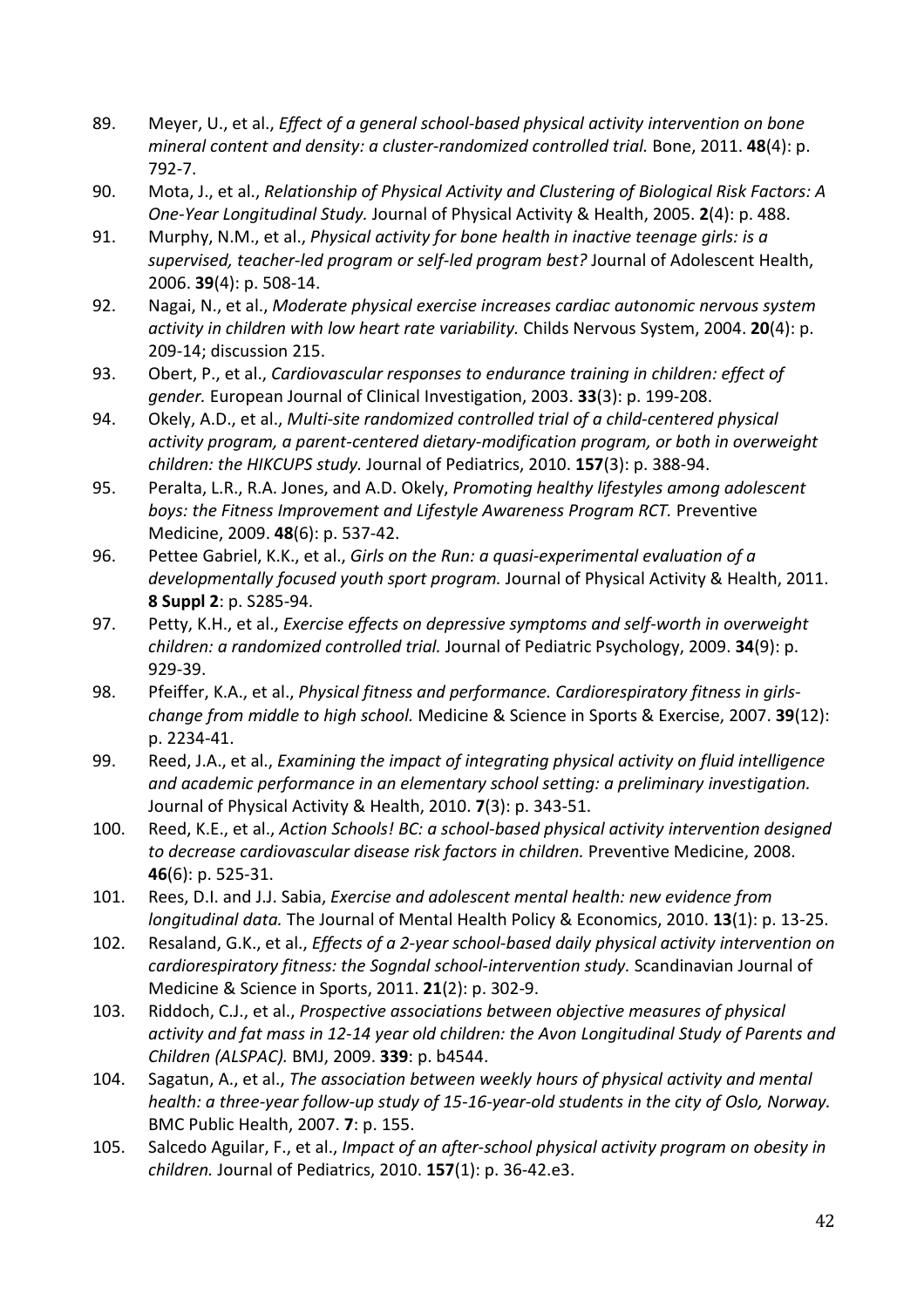- 106. Schneider, M., et al., *Impact of a school-based physical activity intervention on fitness and bone in adolescent females.* Journal of Physical Activity & Health, 2007. **4**(1): p. 17-29.
- 107. Schneider, M., G.F. Dunton, and D.M. Cooper, *Physical activity and physical self-concept among sedentary adolescent females: An intervention study.* Psychology of Sport & Exercise, 2008. **9**(1): p. 1-14.
- 108. Scott, K.A. and A.M. Myers, *Impact of Fitness Training on Native Adolescents' Self-Evaluations and Substance Use.* Canadian Journal of Public Health, 1988. **79**(6): p. 424-429.
- 109. Serbescu, C., et al., *Effect of a six-month training programme on the physical capacities of Romanian schoolchildren.* Acta Paediatrica, 2006. **95**(10): p. 1258-65.
- 110. Sgro, M., et al., *The effect of duration of resistance training interventions in children who are overweight or obese.* Journal of Strength & Conditioning Research, 2009. **23**(4): p. 1263-70.
- 111. Shephard, R.J. and H. Lavallee, *Changes of physical performance as indicators of the response to enhanced physical education. / Modifications de la performance physique en tant qu ' indices de la reponse a une education physique renforcee.* Journal of Sports Medicine & Physical Fitness, 1994. **34**(4): p. 323-335.
- 112. Singh, M., R. Singh, and E.T. Larmie, *Effect of a health-related physical fitness intervention program on the cardio-respiratory fitness of secondary school boys.* Asian Journal of Exercise & Sports Science, 2007. **4**(1): p. 37-45.
- 113. Sollerhed, A.C. and G. Ejlertsson, *Physical benefits of expanded physical education in primary school: findings from a 3-year intervention study in Sweden.* Scandinavian Journal of Medicine & Science in Sports, 2008. **18**(1): p. 102-7.
- 114. Stenevi-Lundgren, S., et al., *Effects of a daily school based physical activity intervention program on muscle development in prepubertal girls.* European Journal of Applied Physiology, 2009. **105**(4): p. 533-41.
- 115. Sun, M.-X., et al., *One-hour after-school exercise ameliorates central adiposity and lipids in overweight Chinese adolescents: a randomized controlled trial.* Chinese Medical Journal, 2011. **124**(3): p. 323-9.
- 116. Sund, A.M., B. Larsson, and L. Wichstrom, *Role of physical and sedentary activities in the development of depressive symptoms in early adolescence.* Social Psychiatry and Psychiatric Epidemiology, 2011. **46**(5): p. 431-441.
- 117. Thivel, D., et al., *Effect of a 6-month school-based physical activity program on body composition and physical fitness in lean and obese schoolchildren.* European Journal of Pediatrics, 2011. **170**(11): p. 1435-43.
- 118. Tkacz, J., et al., *Aerobic exercise program reduces anger expression among overweight children.* Pediatric Exercise Science, 2008. **20**(4): p. 390-401.
- 119. Tolfrey, K., A.M. Jones, and I.G. Campbell, *Lipid-lipoproteins in children: an exercise doseresponse study.* Medicine & Science in Sports & Exercise, 2004. **36**(3): p. 418-27.
- 120. Verhagen, E., et al., *A prospective cohort study on physical activity and sports-related injuries in 10-12-year-old children.* British Journal of Sports Medicine, 2009. **43**(13): p. 1031-5.
- 121. Vicente-Rodriguez, G., et al., *Muscular development and physical activity as major determinants of femoral bone mass acquisition during growth.* British Journal of Sports Medicine, 2005. **39**(9): p. 611-616.
- 122. Volgyi, E., et al., *Effect of long-term leisure time physical activity on lean mass and fat mass in girls during adolescence.* Journal of Applied Physiology, 2011. **110**(5): p. 1211-8.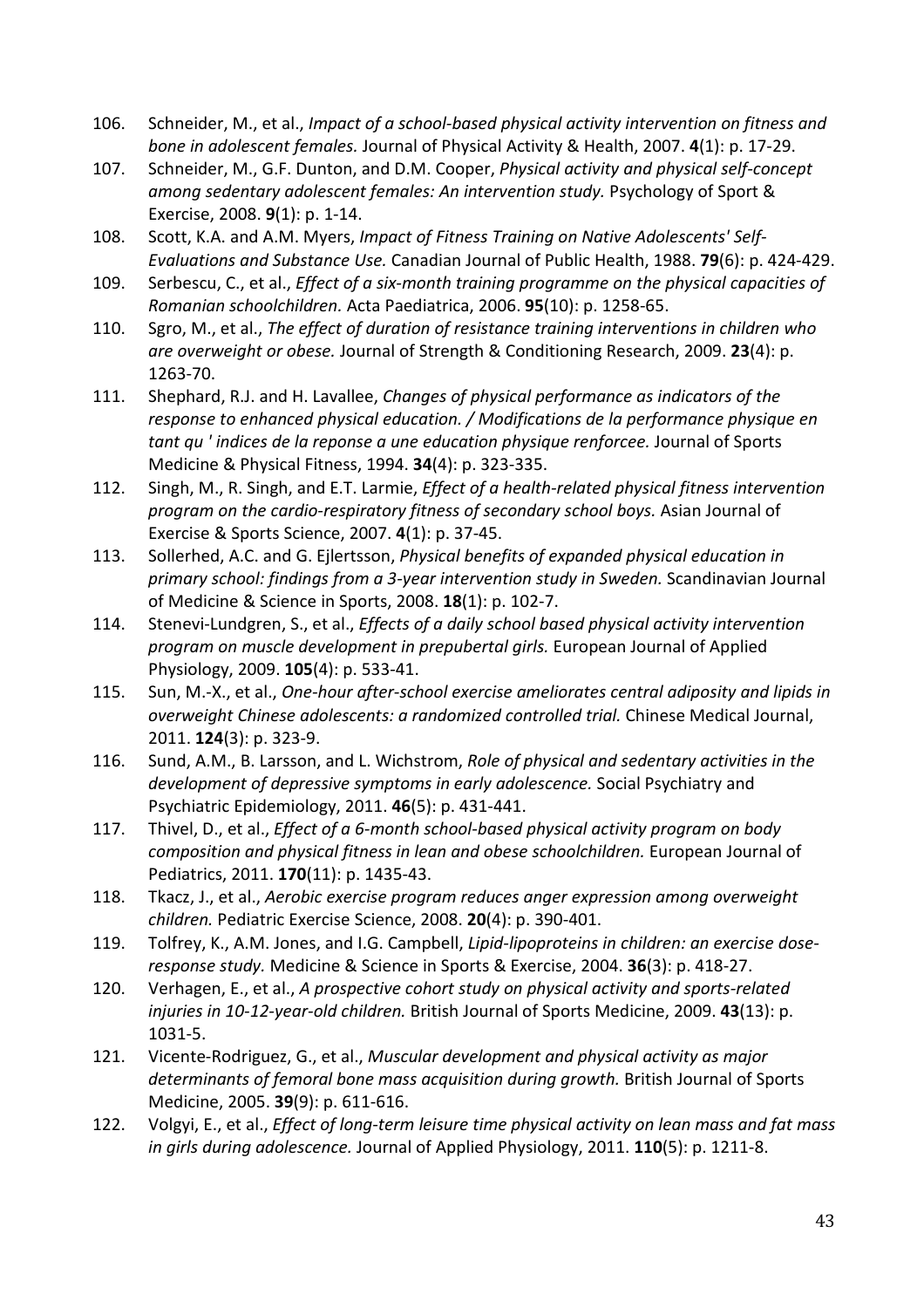- 123. Volgyi, E., et al., *Long-term leisure-time physical activity has a positive effect on bone mass gain in girls.* Journal of Bone & Mineral Research, 2011. **25**(5): p. 1034-41.
- 124. Walther, C., et al., *Effect of increased exercise in school children on physical fitness and endothelial progenitor cells: a prospective randomized trial.* Circulation, 2009. **120**(22): p. 2251-9.
- 125. Wiles, N.J., et al., *Physical activity and emotional problems amongst adolescents : a longitudinal study.* Social Psychiatry & Psychiatric Epidemiology, 2008. **43**(10): p. 765-72.
- 126. Zeelie, A., et al., *The impact of a 10-week physical activity intervention program on selective metabolic syndrome markers in black adolescents.* South African Journal for Research in Sport, Physical Education & Recreation, 2010. **32**(1): p. 147-162.
- 127. Zouch, M., et al., *Long-term soccer practice increases bone mineral content gain in prepubescent boys.* Joint, Bone, Spine: Revue du Rhumatisme, 2008. **75**(1): p. 41-9.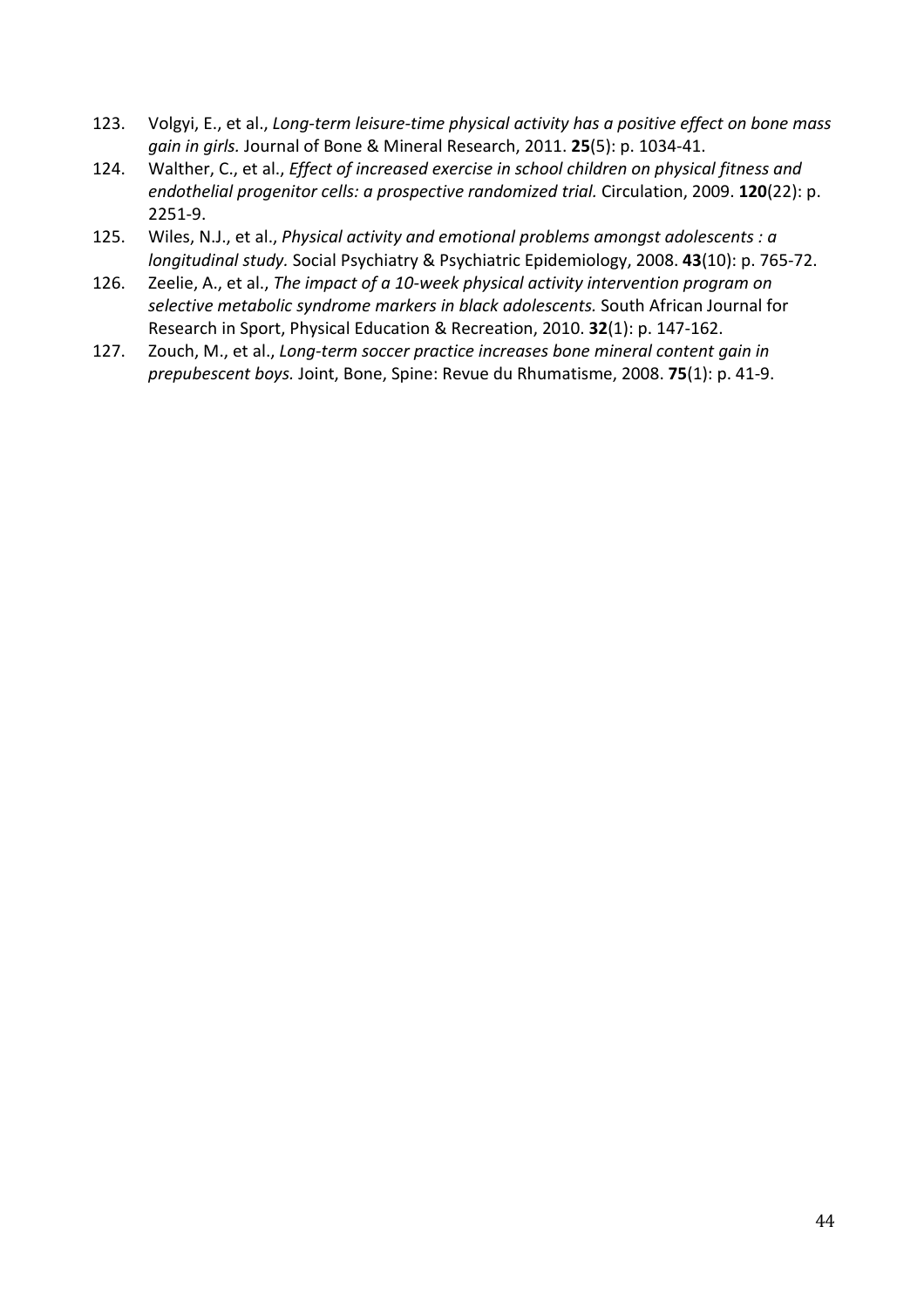# **APPENDIX E – Survey Material used for Online Review.**

[Presentation of the Draft Preamble to the Physical Activity Guidelines for Children]

Please indicate whether you agree or disagree with Draft Preamble.

- 1 Completely Disagree
- 2 Disagree
- 3 Neutral
- 4 Agree
- 5 Completely Agree

Are there any words in the Preamble that require a definition?

[Presentation of the Draft Physical Activity Guidelines for Children]

Please indicate whether you agree or disagree with Draft Physical Activity Guidelines.

- 1 Completely Disagree
- 2 Disagree
- 3 Neutral
- 4 Agree
- 5 Completely Agree

If you have any comments, you can write them here.

[Presentation of the Draft Preamble to the Physical Activity Guidelines for Young People]

Please indicate whether you agree or disagree with Draft Preamble.

- 1 Completely Disagree
- 2 Disagree
- 3 Neutral
- 4 Agree
- 5 Completely Agree

Are there any words in the Preamble that require a definition?

[Presentation of the Draft Physical Activity Guidelines for Young People]

Please indicate whether you agree or disagree with Draft Physical Activity Guidelines.

- 1 Completely Disagree
- 2 Disagree
- 3 Neutral
- 4 Agree
- 5 Completely Agree

If you have any comments, you can write them here.

Physical Activity Guidelines are an important component of public health.

- 1 Completely Disagree
- 2 Disagree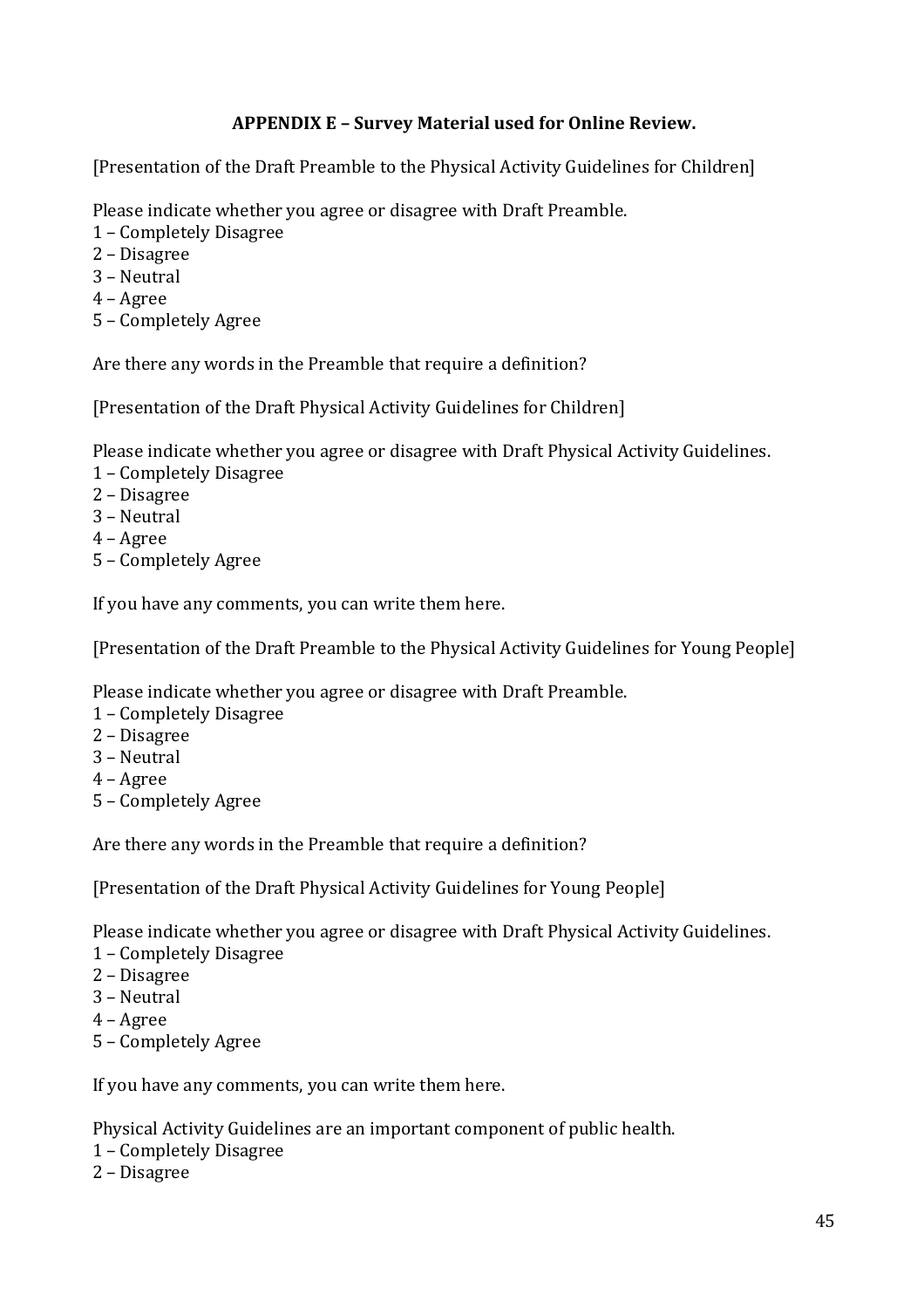3 – Neutral

4 – Agree

5 – Completely Agree

Should the Physical Activity and Sedentary Behaviour Guidelines be combined for dissemination? That is, appear in the same or separate documents? Same document Separate document

Do you have any other comments?

What is your gender? Male Female

What is your age range? Under 18 18-24 25-34 35-54 55-64  $65 +$ 

In which sector are you currently employed? Consulting Education/University Government Healthcare/Medical Non-profit Research/Science **Other** 

In which country do you currently reside?

If you currently reside in Australia, in which state/territory is your primary residence?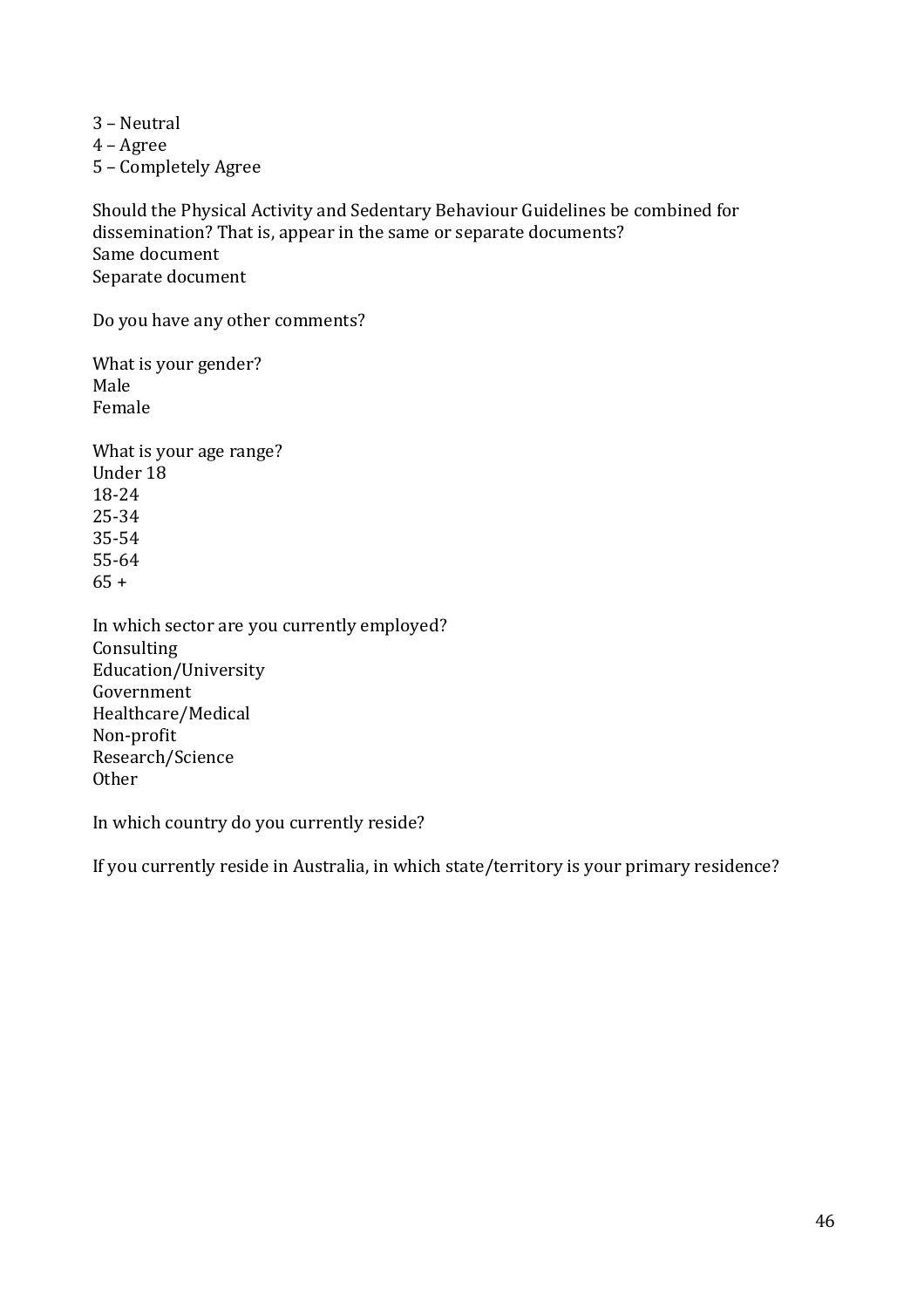# **APPENDIX F – Summary of Online Comments and Guideline Development Committee Responses.**

| <b>COMMENT</b>                                                                                                                                                                                                                                                    | <b>COMMITTEE RESPONSE</b>                                                                                                                                                                                                                                                                                                                                                                                                                                                                                               |  |
|-------------------------------------------------------------------------------------------------------------------------------------------------------------------------------------------------------------------------------------------------------------------|-------------------------------------------------------------------------------------------------------------------------------------------------------------------------------------------------------------------------------------------------------------------------------------------------------------------------------------------------------------------------------------------------------------------------------------------------------------------------------------------------------------------------|--|
| Provide examples of aerobic activities, moderate-intensity and vigorous-<br>intensity activities, resistance-based activities, and weight-bearing activities.                                                                                                     | The need for clarification was acknowledged. However, no changes were made<br>because the Preamble is a scientific statement aimed at an informed stakeholder<br>audience. Examples of these activities were recommended for public health<br>messaging.                                                                                                                                                                                                                                                                |  |
| Are the "greater amounts of physical activity" mentioned in sentence two<br>(paragraph 4) about greater amounts of resistance-based and weight-bearing<br>activity mentioned in sentence one (paragraph 4) or about greater amounts of<br>any activity generally? | The sentence "There is some evidence that benefits to cardiometabolic and<br>musculoskeletal health are associated with resistance-based and weight-bearing<br>activity on at least three days per week" was moved from the 1st sentence to the<br>second-to-last sentence of the fourth paragraph of the Preamble. This was done<br>in order to clarify that "greater amounts of physical activity" is a general<br>statement, and does not relate specifically to resistance-based and weight-<br>bearing activities. |  |
| Non-organised sports should be included as an example of physical activity in<br>the Preamble for Children, as in the Preamble for Young People.                                                                                                                  | 'and non-organised sports" was added immediately after "organised sports" to<br>reflect a more holistic understanding of the ways in which physical activity may<br>occur, and to maintain consistency between the age groups.                                                                                                                                                                                                                                                                                          |  |
| It may be beneficial to make reference to overall wellbeing in addition to mental<br>health (which can often be interpreted as mental illness only).                                                                                                              | 'wellbeing" was added to the health outcome of "mental health" so that it read<br>'mental health and wellbeing".                                                                                                                                                                                                                                                                                                                                                                                                        |  |
| Place active play and leisure before physical education - this may help to place<br>an importance on these activities.                                                                                                                                            | "Physical education" was moved to the latter part of the same sentence, and the<br>word "some" was removed from the sentence.                                                                                                                                                                                                                                                                                                                                                                                           |  |
| It makes more sense to have the vigorous physical activity statement before the<br>resistance training statement.                                                                                                                                                 | This has been swapped.                                                                                                                                                                                                                                                                                                                                                                                                                                                                                                  |  |
| The asterisk relating to conditions should also refer to disabilities - the lead-in<br>sentence says regardless of ability - but this may not always be true.                                                                                                     | The Committee acknowledged the comment, and decided not to change the<br>Preamble. However, the Committee believed that physical activity is appropriate<br>regardless of ability, pending medical advice as per the asterisk relating to<br>conditions.                                                                                                                                                                                                                                                                |  |
| The adult guidelines recommend strength-based activities on 2 days per week.<br>These guidelines (for children) recommend strength-based activities on 3 days<br>per week. If this is a difference between adults and children this should be made<br>clear.      | The Committee believed that this was clear because these guidelines are specific<br>to children and young people.                                                                                                                                                                                                                                                                                                                                                                                                       |  |
| Replace the semi-colon in the second statement (of the guidelines) with a<br>comma.                                                                                                                                                                               | Within bullet point number 2, the semicolon ";" was changed to a comma ",".                                                                                                                                                                                                                                                                                                                                                                                                                                             |  |
| The fourth guideline reads as a statement (and not a guideline).                                                                                                                                                                                                  | This has been changed to: To achieve additional health benefits children should<br>engage in more activity - up to several hours per day. This will allow<br>consistency between all four guidelines.                                                                                                                                                                                                                                                                                                                   |  |
| What does "up to several hours" mean? Is this 3 to 4, or 1 to 2 hours? Is this in<br>addition to the 60 minutes guideline?                                                                                                                                        | The Committee acknowledged the need for clarity. However, given that there is<br>a lack of evidence upon which to specify an upper limit, the more general "up to<br>several hours" was deemed sufficient.                                                                                                                                                                                                                                                                                                              |  |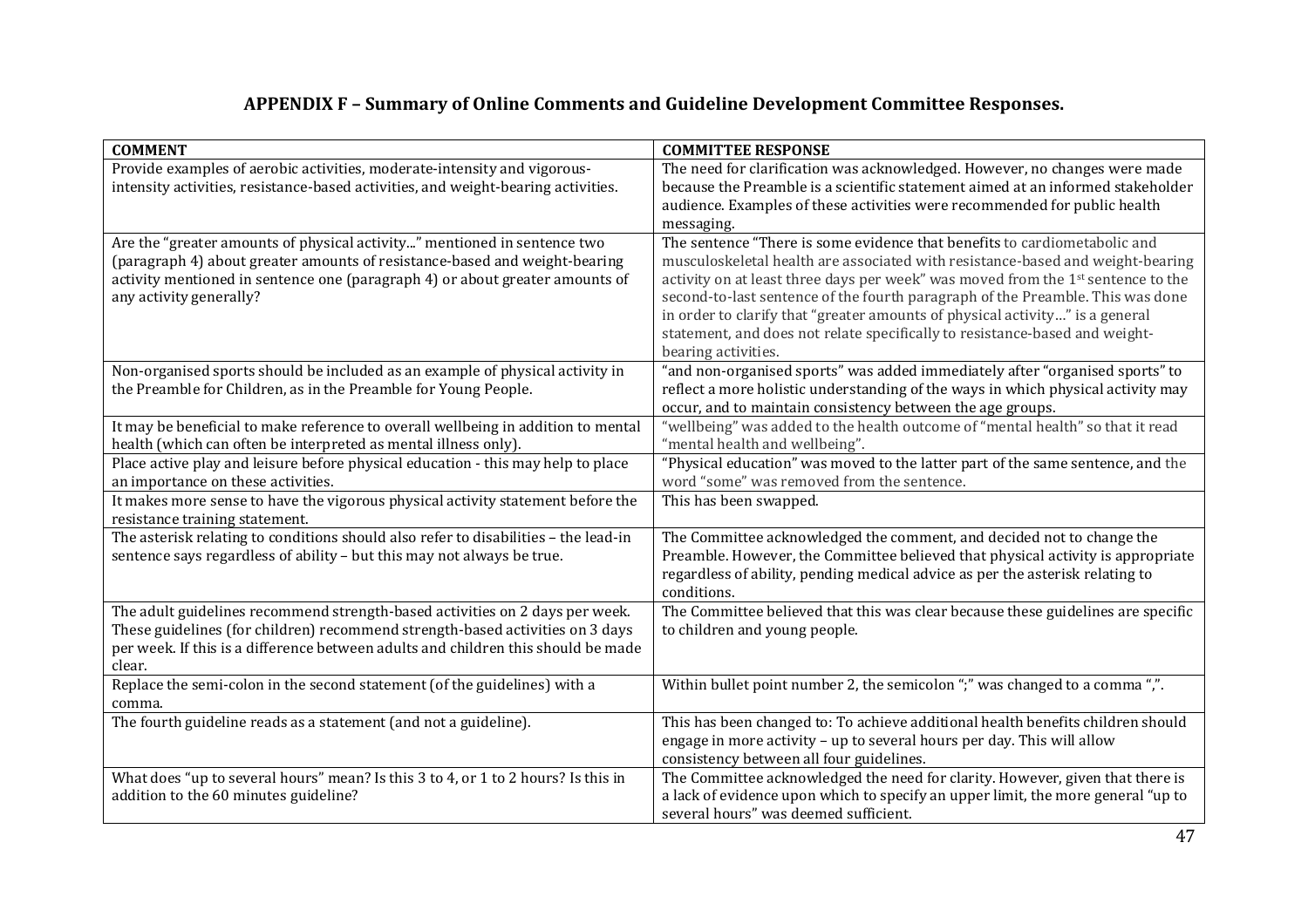| <b>COMMENT</b>                                                                   | <b>COMMITTEE RESPONSE</b>                                                         |
|----------------------------------------------------------------------------------|-----------------------------------------------------------------------------------|
| The sentence around activities of daily living is unclear.                       | The sentence "This is in addition to the physical activities accumulated during   |
|                                                                                  | routine activities of daily living (incidental activity)" was changed to the more |
|                                                                                  | understandable "This is in addition to the routine activities accumulated during  |
|                                                                                  | daily living (incidental physical activity)".                                     |
| There is a difference within the outcome of "adiposity" in the physical activity | The health outcome "adiposity" was changed to "body composition" to maintain      |
| guidelines, which is referred to as "body composition" in the sedentary          | consistency with the Sedentary Behaviour Guidelines.                              |
| behaviour guidelines.                                                            |                                                                                   |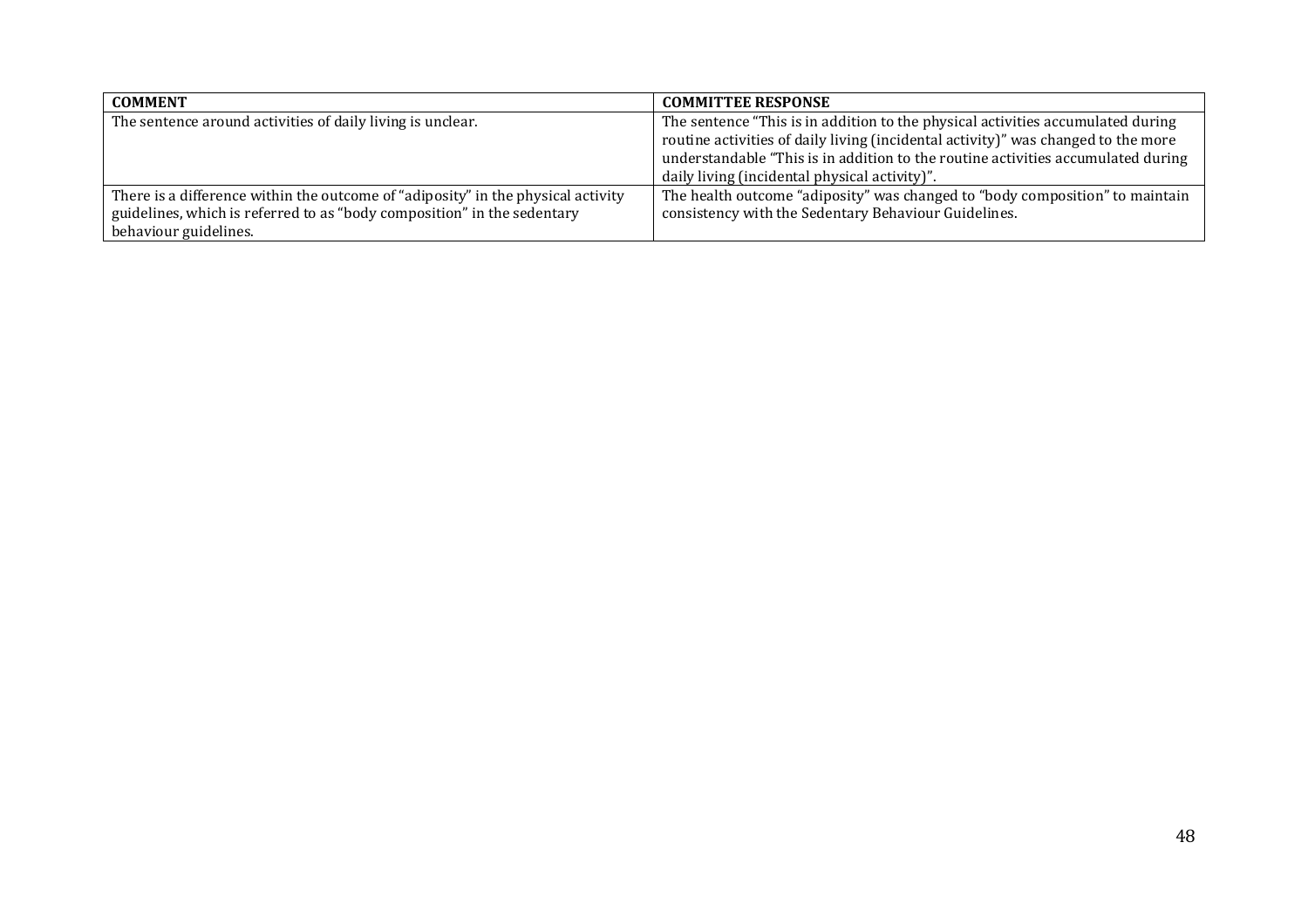# **References**

- 1. Steven, H.W., et al., *Potential benefits, limitations, and harms of clinical guidelines.* BMJ, 1999. **318**(7182): p. 527-530.
- 2. Klazinga, N.S., *Development and validation of an international appraisal instrument for assessing the quality of clinical practice guidelines: the AGREE project [AGREE].* Quality & safety in health care, 2003. **12**: p. 18-23.
- 3. Brouwers, M.C., et al., *Development of the AGREE II, part 1: performance, usefulness and areas for improvement.* Canadian Medical Association Journal, 2010. **182**(10): p. 1045- 1052.
- 4. Brouwers, M.C., et al., *Development of the AGREE II, part 2: assessment of validity of items and tools to support application.* Canadian Medical Association Journal, 2010. **182**(10): p. E472-E478.
- 5. Moher, D., et al., *A systematic review identified few methods and strategies describing when and how to update systematic reviews.* Journal of clinical epidemiology, 2007. **60**(11): p. 1095. e1-1095. e11.
- 6. Tremblay, M.S., et al., *Process description and evaluation of Canadian Physical Activity Guidelines development.* International Journal of Behavioral Nutrition and Physical Activity, 2010. **7**(1): p. 42.
- 7. Janssen, I. and A.G. LeBlanc, *Systematic review of the health benefits of physical activity and fitness in school-aged children and youth.* International Journal of Behavioral Nutrition and Physical Activity, 2010. **7**.
- 8. Guyatt, G.H., et al., *GRADE Guidelines 2. Framing the question and deciding on important outcomes.* Journal of Clinical Epidemiology, 2011. **64**: p. 395-400.
- 9. Tremblay, M.S., et al., *Canadian Physical Activity Guidelines for the Early Years (aged 0-4 years).* Applied Physiology, Nutrition, and Metabolism, 2012. **37**: p. 345-356.
- 10. Trost, S.G., *Discussion paper for the development of recommendations for children and youths' participation in health enhancing physical activity.* 2004, Australian Goverment Department of Health and Ageing: Canberra, Australia.
- 11. Lau, D.C., et al., *2006 Canadian clinical practice guidelines on the management and prevention of obesity in adults and children. .* Canadian Medical Association Journal, 2007. **176**: p. S1-13.
- 12. Chang, C., et al., *Effect of supervised exercise intervention on metabolic risk factors and physical fitness in Chinese obese children in early puberty.* Obesity Reviews, 2008. **9 Suppl 1**: p. 135-41.
- 13. Benson, A.C., M.E. Torode, and M.A. Fiatarone Singh, *The effect of high-intensity progressive resistance training on adiposity in children: a randomized controlled trial.* International Journal of Obesity, 2008. **32**(6): p. 1016-27.
- 14. El Ansari, W., S. El Ashker, and L. Moseley, *Associations between physical activity and health parameters in adolescent pupils in Egypt.* International Journal of Environmental Research & Public Health [Electronic Resource], 2010. **7**(4): p. 1649-69.
- 15. Sun, M.-X., et al., *One-hour after-school exercise ameliorates central adiposity and lipids in overweight Chinese adolescents: a randomized controlled trial.* Chinese Medical Journal, 2011. **124**(3): p. 323-9.
- 16. Lambiase, M.J., H.M. Barry, and J.N. Roemmich, *Effect of a Simulated Active Commute to School on Cardiovascular Stress Reactivity.* Medicine & Science in Sports & Exercise, 2010. **42**(8): p. 1609-1616.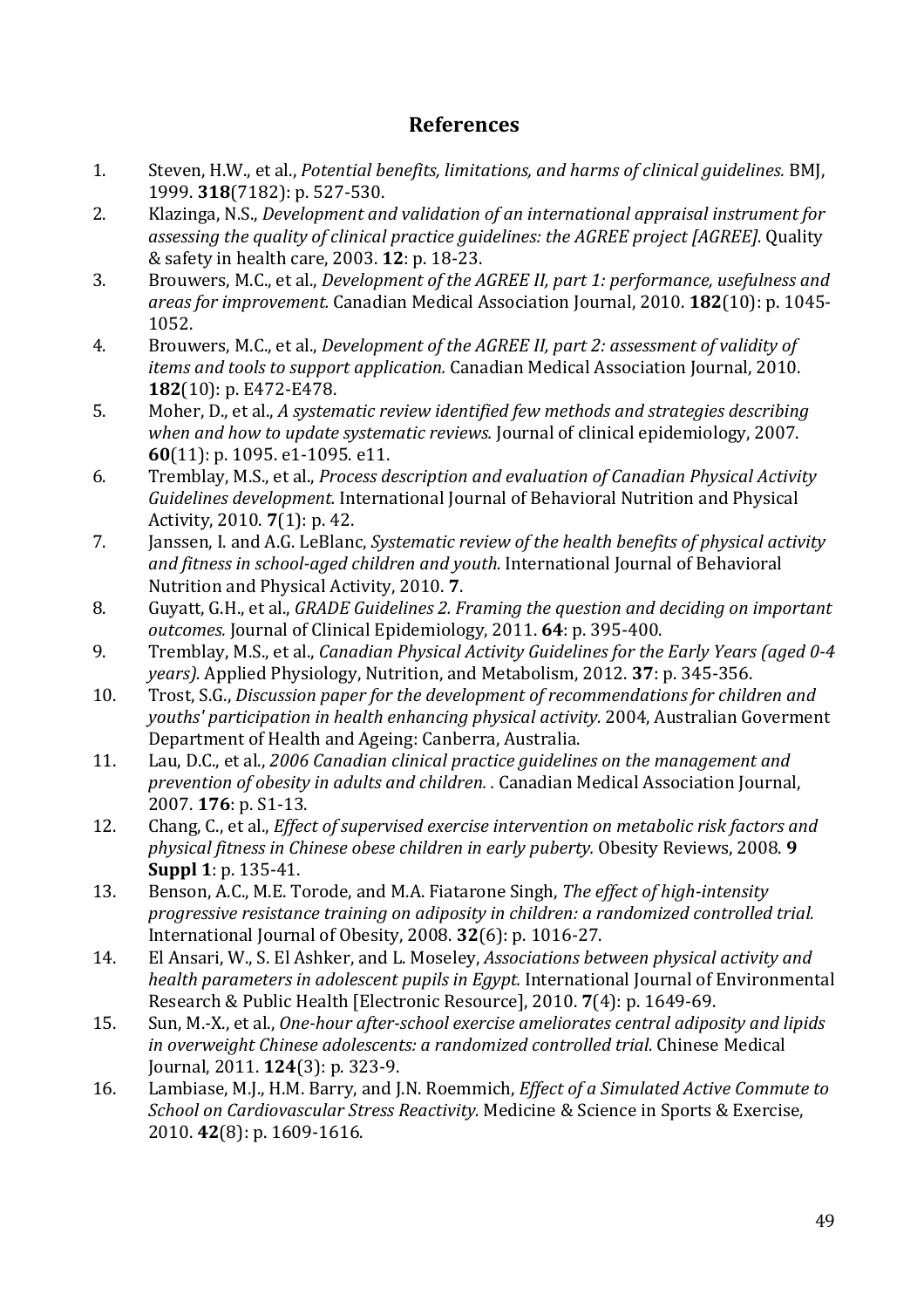- 17. Kriemler, S., et al., *Effect of school based physical activity programme (KISS) on fitness and adiposity in primary schoolchildren: cluster randomised controlled trial.* BMJ, 2010. **340**: p. c785.
- 18. George, K.P., P.E. Gates, and K. Tolfrey, *Impact of aerobic training upon left ventricular morphology and function in pre-pubescent children.* Ergonomics, 2005. **48**(11-14): p. 1378-89.
- 19. Henaghan, J., et al., *The Effect of Structured Exercise Classes and a Lifestyle Intervention on Cardiovascular Risk Factors in Primary Schoolchildren: An Exploratory Trial (The A-CLASS Project).* Pediatric Exercise Science, 2008. **20**(2): p. 169-180.
- 20. Collins, C.E., et al., *Parent diet modification, child activity, or both in obese children: An RCT.* Pediatrics, 2011. **127**: p. 619-628.
- 21. Tolfrey, K., A.M. Jones, and I.G. Campbell, *Lipid-lipoproteins in children: an exercise dose-response study.* Medicine & Science in Sports & Exercise, 2004. **36**(3): p. 418-27.
- 22. Martinez Vizcaino, V., et al., *Assessment of an after-school physical activity program to prevent obesity among 9- to 10-year-old children: a cluster randomized trial.* International Journal of Obesity, 2008. **32**(1): p. 12-22.
- 23. Walther, C., et al., *Effect of increased exercise in school children on physical fitness and endothelial progenitor cells: a prospective randomized trial.* Circulation, 2009. **120**(22): p. 2251-9.
- 24. Macias-Cervantes, M.H., et al., *Effect of recreational physical activity on insulin levels in Mexican/Hispanic children.* European Journal of Pediatrics, 2009. **168**(10): p. 1195- 202.
- 25. Okely, A.D., et al., *Multi-site randomized controlled trial of a child-centered physical activity program, a parent-centered dietary-modification program, or both in overweight children: the HIKCUPS study.* Journal of Pediatrics, 2010. **157**(3): p. 388-94.
- 26. Salcedo Aguilar, F., et al., *Impact of an after-school physical activity program on obesity in children.* Journal of Pediatrics, 2010. **157**(1): p. 36-42.e3.
- 27. Jones, T.E., et al., *Long-term exercise training in overweight adolescents improves plasma peptide YY and resistin.* Obesity, 2009. **17**(6): p. 1189-1195.
- 28. Ben Ounis, O., et al., *Exercise improves the ApoB/ApoA-I ratio, a marker of the metabolic syndrome in obese children.* Acta Paediatrica, 2010. **99**(11): p. 1679-85.
- 29. Buchan, D.S., et al., *Physical activity interventions: effects of duration and intensity.* Scandinavian Journal of Medicine & Science in Sports, 2011. **21**(6): p. e341-e350.
- 30. Buchan, D.S., et al., *The effects of time and intensity of exercise on novel and established markers of CVD in adolescent youth.* American Journal of Human Biology, 2011. **23**(4): p. 517-26.
- 31. Zeelie, A., et al., *The impact of a 10-week physical activity intervention program on selective metabolic syndrome markers in black adolescents.* South African Journal for Research in Sport, Physical Education & Recreation, 2010. **32**(1): p. 147-162.
- 32. Obert, P., et al., *Cardiovascular responses to endurance training in children: effect of gender.* European Journal of Clinical Investigation, 2003. **33**(3): p. 199-208.
- 33. Balas-Nakash, M., et al., *The effect of exercise on cardiovascular risk markers in Mexican school-aged children: comparison between two structured group routines.* Salud Publica de Mexico, 2010. **52**(5): p. 398-405.
- 34. Hallal, P.C., et al., *Cross-sectional and longitudinal associations between physical activity and blood pressure in adolescence: Birth cohort study.* Journal of Physical Activity & Health, 2011. **8**(4): p. 468-474.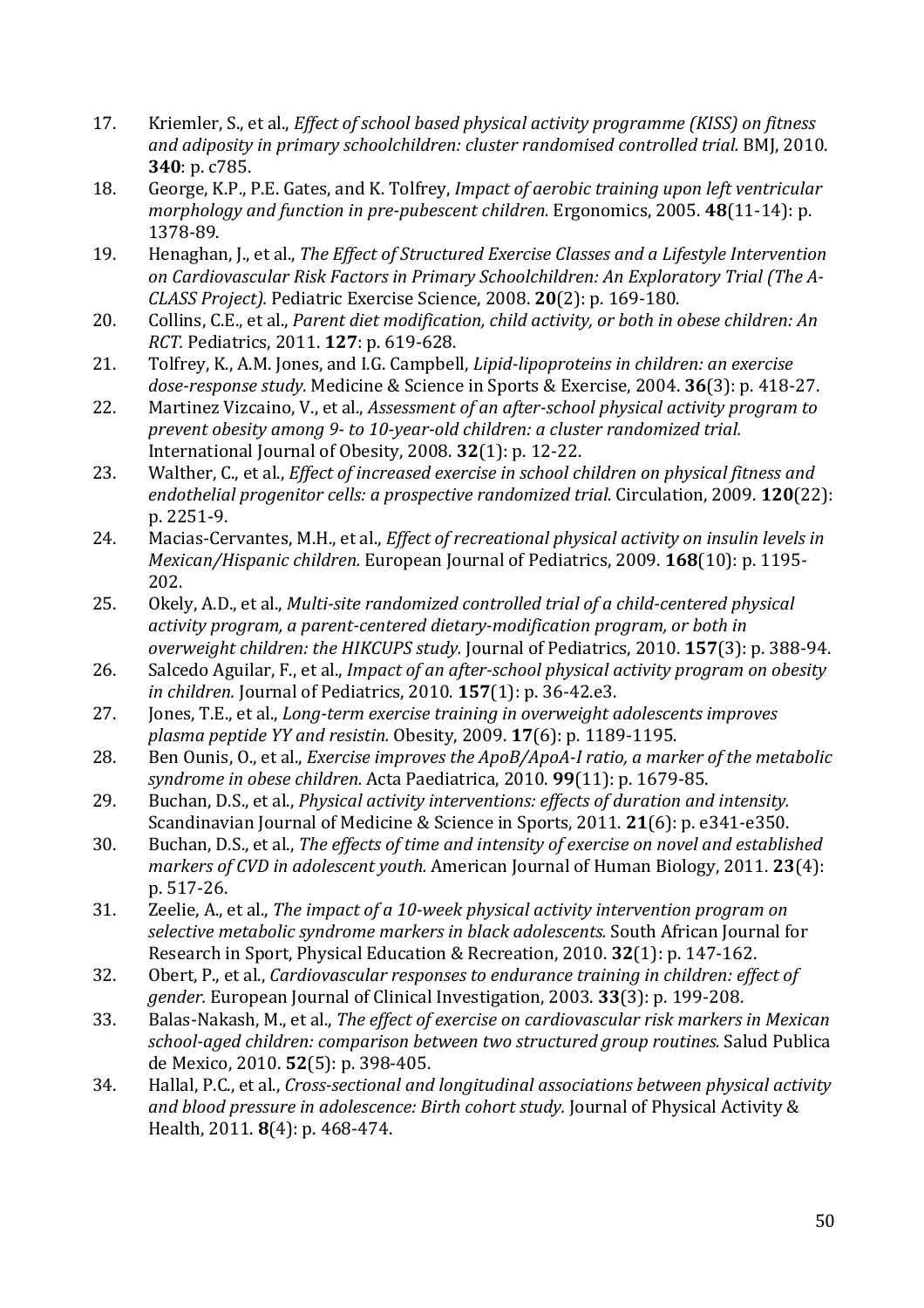- 35. Ingle, L., M. Sleap, and K. Tolfrey, *The effect of a complex training and detraining programme on selected strength and power variables in early pubertal boys.* Journal of Sports Sciences, 2006. **24**(9): p. 987-97.
- 36. Lubans, D.R., C. Sheaman, and R. Callister, *Exercise adherence and intervention effects of two school-based resistance training programs for adolescents.* Preventive Medicine, 2010. **50**(1-2): p. 56-62.
- 37. Maddison, R., et al., *Effects of active video games on body composition: a randomized controlled trial.* American Journal of Clinical Nutrition, 2011. **94**(1): p. 156-63.
- 38. Heelan, K.A., et al., *Evaluation of a walking school bus for promoting physical activity in youth.* Journal of Physical Activity & Health, 2009. **6**(5): p. 560-7.
- 39. Collins, C.E., et al., *Parent diet modification, child activity, or both in obese children: an RCT.* Pediatrics, 2011. **127**(4): p. 619-27.
- 40. Baquet, G., et al., *Effects of a short-term interval training program on physical fitness in prepubertal children.* Journal of Strength & Conditioning Research, 2004. **18**(4): p. 708-13.
- 41. Petty, K.H., et al., *Exercise effects on depressive symptoms and self-worth in overweight children: a randomized controlled trial.* Journal of Pediatric Psychology, 2009. **34**(9): p. 929-39.
- 42. Tkacz, J., et al., *Aerobic exercise program reduces anger expression among overweight children.* Pediatric Exercise Science, 2008. **20**(4): p. 390-401.
- 43. Duncan, M.J., Y. Al-Nakeeb, and A.M. Nevill, *Effects of a 6-week circuit training intervention on body esteem and body mass index in British primary school children.* Body Image, 2009. **6**(3): p. 216-20.
- 44. Thivel, D., et al., *Effect of a 6-month school-based physical activity program on body composition and physical fitness in lean and obese schoolchildren.* European Journal of Pediatrics, 2011. **170**(11): p. 1435-43.
- 45. Donnelly, J.E., et al., *Physical Activity Across the Curriculum (PAAC): a randomized controlled trial to promote physical activity and diminish overweight and obesity in elementary school children.* Preventive Medicine, 2009. **49**(4): p. 336-41.
- 46. Faude, O., et al., *Football to tackle overweight in children.* Scandinavian Journal of Medicine & Science in Sports, 2010. **20 Suppl 1**: p. 103-10.
- 47. Reed, K.E., et al., *Action Schools! BC: a school-based physical activity intervention designed to decrease cardiovascular disease risk factors in children.* Preventive Medicine, 2008. **46**(6): p. 525-31.
- 48. Barbeau, P., et al., *Ten months of exercise improves general and visceral adiposity, bone, and fitness in black girls.* Obesity, 2007. **15**(8): p. 2077-85.
- 49. Greene, D.A., P.N. Wiebe, and G.A. Naughton, *Influence of drop-landing exercises on bone geometry and biomechanical properties in prepubertal girls: a randomized controlled study.* Calcified Tissue International, 2009. **85**(2): p. 94-103.
- 50. Davis, C.L., et al., *Effects of Aerobic Exercise on Overweight Children's Cognitive Functioning: A Randomized Controlled Trial.* Research Quarterly for Exercise & Sport, 2007. **78**(5): p. 510-519.
- 51. Lubans, D.R., et al., *Randomized controlled trial of the Physical Activity Leaders (PALs) program for adolescent boys from disadvantaged secondary schools.* Preventive Medicine, 2011. **52**(3-4): p. 239-46.
- 52. Lubans, D.R., E.J. Aguiar, and R. Callister, *The effects of free weights and elastic tubing resistance training on physical self-perception in adolescents.* Psychology of Sport & Exercise, 2010. **11**(6): p. 497-504.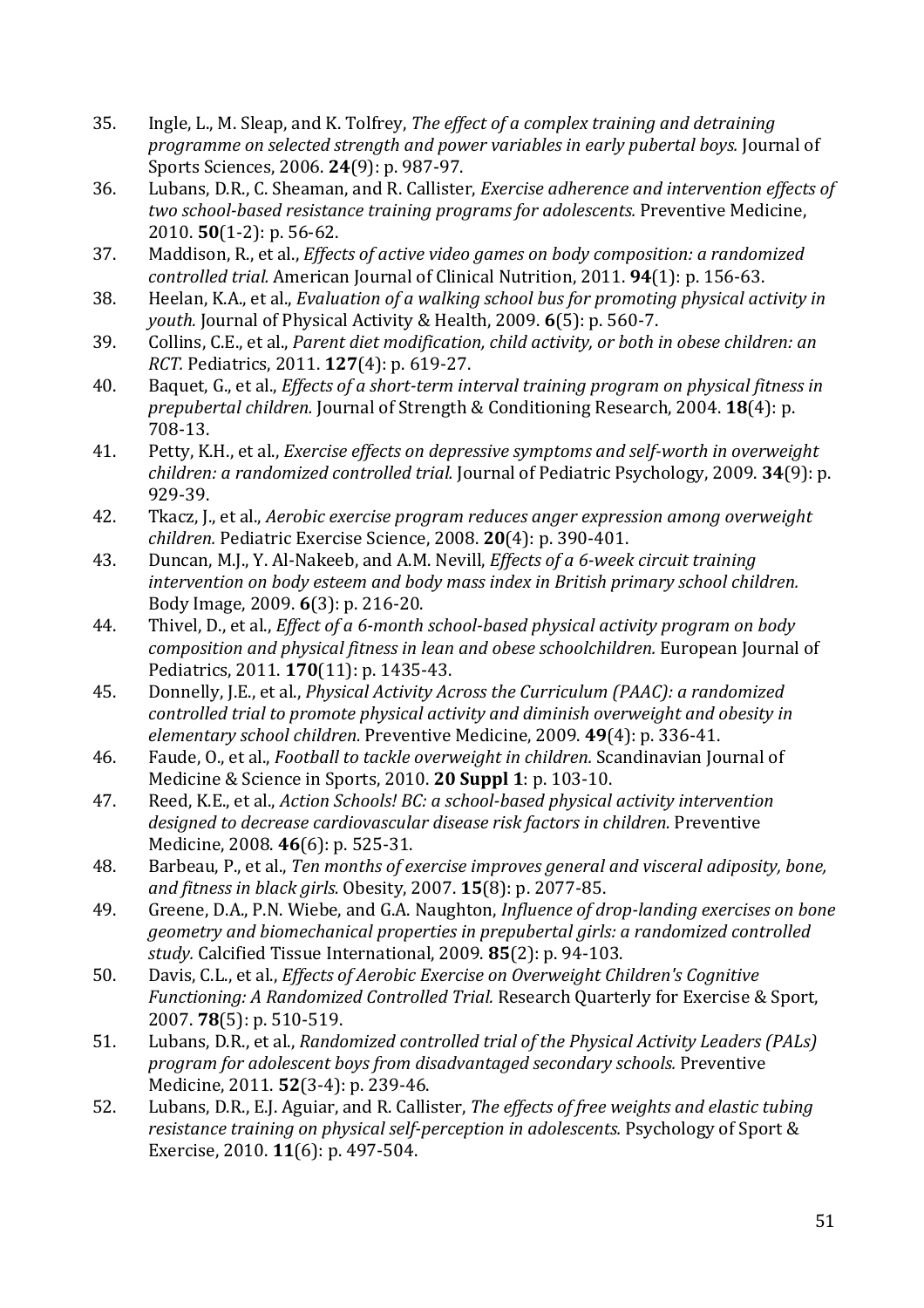- 53. Singh, M., R. Singh, and E.T. Larmie, *Effect of a health-related physical fitness intervention program on the cardio-respiratory fitness of secondary school boys.* Asian Journal of Exercise & Sports Science, 2007. **4**(1): p. 37-45.
- 54. Hyun-Bae, K.I.M., et al., *Taekwondo training and fitness in female adolescents.* Journal of Sports Sciences, 2011. **29**(2): p. 133-138.
- 55. Fairclough, S. and G. Stratton, *Improving health-enhancing physical activity in girls' physical education.* Health Education Research, 2005. **20**(4): p. 448-57.
- 56. Peralta, L.R., R.A. Jones, and A.D. Okely, *Promoting healthy lifestyles among adolescent boys: the Fitness Improvement and Lifestyle Awareness Program RCT.* Preventive Medicine, 2009. **48**(6): p. 537-42.
- 57. Berntsen, S., et al., *Obese children playing towards an active lifestyle.* International Journal of Pediatric Obesity, 2010. **5**(1): p. 64-71.
- 58. Dorgo, S., et al., *Effects of manual resistance training on fitness in adolescents.* Journal of Strength & Conditioning Research, 2009. **23**(8): p. 2287-94.
- 59. Lillegard, W.A., et al., *Efficacy of strength training in prepubescent to early postpubescent males and females: effects of gender and maturity.* Pediatric Rehabilitation, 1997. **1**(3): p. 147-57.
- 60. Shephard, R.J. and H. Lavallee, *Changes of physical performance as indicators of the response to enhanced physical education. / Modifications de la performance physique en tant qu ' indices de la reponse a une education physique renforcee.* Journal of Sports Medicine & Physical Fitness, 1994. **34**(4): p. 323-335.
- 61. Sollerhed, A.C. and G. Ejlertsson, *Physical benefits of expanded physical education in primary school: findings from a 3-year intervention study in Sweden.* Scandinavian Journal of Medicine & Science in Sports, 2008. **18**(1): p. 102-7.
- 62. Serbescu, C., et al., *Effect of a six-month training programme on the physical capacities of Romanian schoolchildren.* Acta Paediatrica, 2006. **95**(10): p. 1258-65.
- 63. Liu, A., et al., *Evaluation of a classroom-based physical activity promoting programme.* Obesity Reviews, 2008. **9 Suppl 1**: p. 130-4.
- 64. Alwis, G., et al., *A 2-year school-based exercise programme in pre-pubertal boys induces skeletal benefits in lumbar spine.* Acta Paediatrica, 2008. **97**(11): p. 1564-71.
- 65. Alwis, G., et al., *A one-year exercise intervention program in pre-pubertal girls does not influence hip structure.* BMC Musculoskeletal Disorders, 2008. **9**: p. 9.
- 66. Resaland, G.K., et al., *Effects of a 2-year school-based daily physical activity intervention on cardiorespiratory fitness: the Sogndal school-intervention study.* Scandinavian Journal of Medicine & Science in Sports, 2011. **21**(2): p. 302-9.
- 67. Stenevi-Lundgren, S., et al., *Effects of a daily school based physical activity intervention program on muscle development in prepubertal girls.* European Journal of Applied Physiology, 2009. **105**(4): p. 533-41.
- 68. Hill, L.J.B., et al., *How does exercise benefit performance on cognitive tests in primaryschool pupils?* Developmental Medicine & Child Neurology, 2011. **53**(7): p. 630-5.
- 69. Farias, E.S., et al., *Influence of programmed physical activity on body composition among adolescent students.* Jornal de Pediatria, 2009. **85**(1): p. 28-34.
- 70. Schneider, M., et al., *Impact of a school-based physical activity intervention on fitness and bone in adolescent females.* Journal of Physical Activity & Health, 2007. **4**(1): p. 17- 29.
- 71. Jamner, M.S., et al., *A controlled evaluation of a school-based intervention to promote physical activity among sedentary adolescent females: project FAB.* Journal of Adolescent Health, 2004. **34**(4): p. 279-89.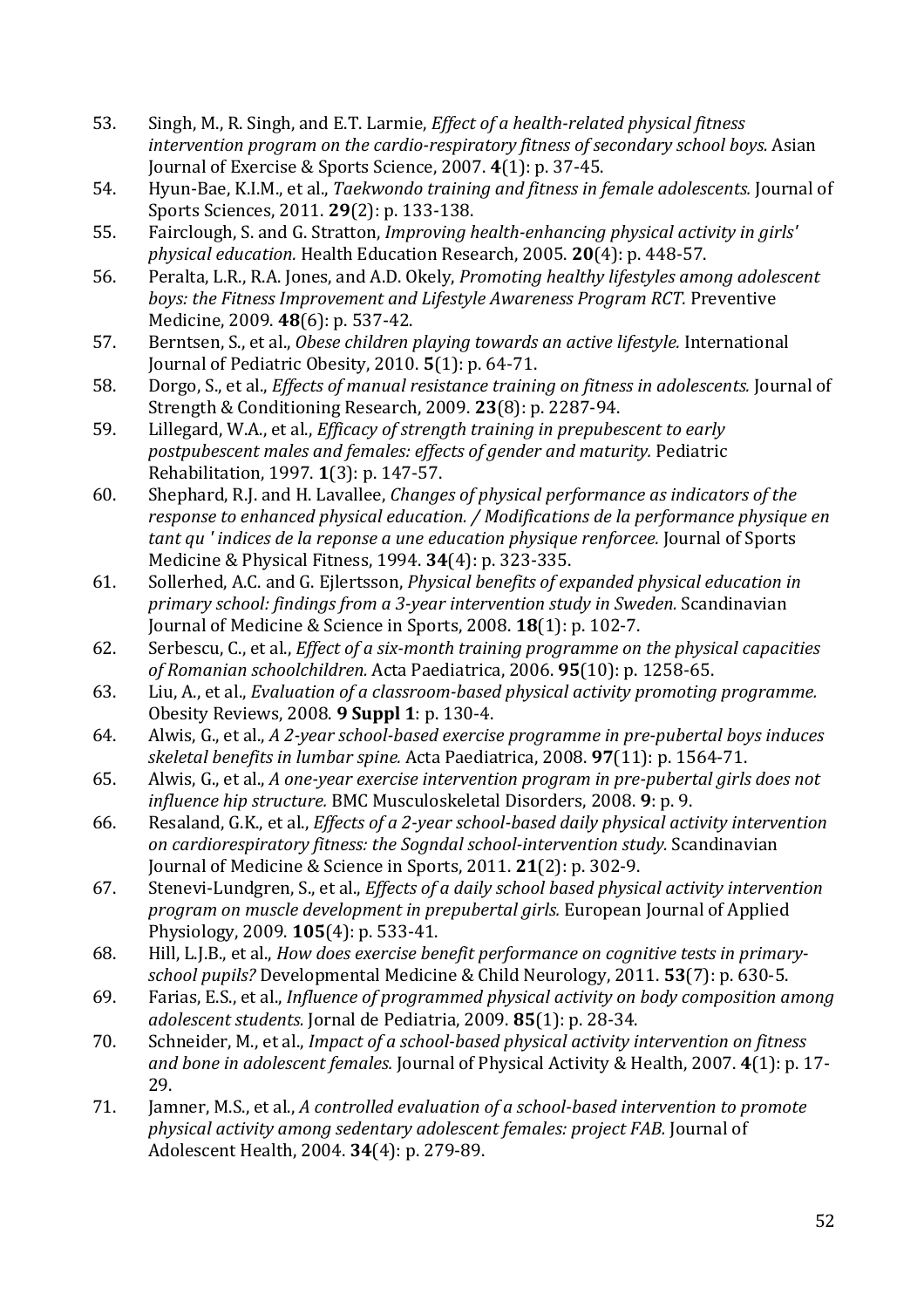- 72. Hallal, P.C., et al., *Bidirectional cross-sectional and prospective associations between physical activity and body composition in adolescence: Birth cohort study.* Journal of Sports Sciences, 2011. **30**(2): p. 183-190.
- 73. Mota, J., et al., *Relationship of Physical Activity and Clustering of Biological Risk Factors: A One-Year Longitudinal Study.* Journal of Physical Activity & Health, 2005. **2**(4): p. 488.
- 74. Fulton, J.E., et al., *Physical activity, energy intake, sedentary behavior, and adiposity in youth.* American Journal of Preventive Medicine, 2009. **37**(1 Suppl): p. S40-9.
- 75. Riddoch, C.J., et al., *Prospective associations between objective measures of physical activity and fat mass in 12-14 year old children: the Avon Longitudinal Study of Parents and Children (ALSPAC).* BMJ, 2009. **339**: p. b4544.
- 76. Elinder, L.S., E. Sundblom, and K.I. Rosendahl, *Low physical activity is a predictor of thinness and low self-rated health: gender differences in a Swedish cohort.* Journal of Adolescent Health, 2011. **48**(5): p. 481-6.
- 77. Pfeiffer, K.A., et al., *Physical fitness and performance. Cardiorespiratory fitness in girlschange from middle to high school.* Medicine & Science in Sports & Exercise, 2007. **39**(12): p. 2234-41.
- 78. Volgyi, E., et al., *Effect of long-term leisure time physical activity on lean mass and fat mass in girls during adolescence.* Journal of Applied Physiology, 2011. **110**(5): p. 1211- 8.
- 79. Ildiko, V., et al., *Activity-related changes of body fat and motor performance in obese seven-year-old boys.* Journal of Physiological Anthropology, 2007. **26**(3): p. 333-7.
- 80. Lofgren, B., et al., *Influence of a 3-year exercise intervention program on fracture risk, bone mass, and bone size in prepubertal children.* Journal of Bone & Mineral Research, 2011. **26**(8): p. 1740-7.
- 81. Meyer, U., et al., *Effect of a general school-based physical activity intervention on bone mineral content and density: a cluster-randomized controlled trial.* Bone, 2011. **48**(4): p. 792-7.
- 82. Macdonald, H.M., et al., *Does a novel school-based physical activity model benefit femoral neck bone strength in pre- and early pubertal children?* Osteoporosis International, 2008. **19**(10): p. 1445-56.
- 83. Murphy, N.M., et al., *Physical activity for bone health in inactive teenage girls: is a supervised, teacher-led program or self-led program best?* Journal of Adolescent Health, 2006. **39**(4): p. 508-14.
- 84. Alwis, G., et al., *A 2-year school-based exercise programme in pre-pubertal boys induces skeletal benefits in lumbar spine.* Acta Paediatrica, 2008. **97**(11): p. 1564-1571.
- 85. Vicente-Rodriguez, G., et al., *Muscular development and physical activity as major determinants of femoral bone mass acquisition during growth.* British Journal of Sports Medicine, 2005. **39**(9): p. 611-616.
- 86. Gunter, K., et al., *Impact Exercise Increases BMC During Growth: An 8-Year Longitudinal Study.* Journal of Bone & Mineral Research, 2008. **23**(7): p. 986-993.
- 87. Zouch, M., et al., *Long-term soccer practice increases bone mineral content gain in prepubescent boys.* Joint, Bone, Spine: Revue du Rhumatisme, 2008. **75**(1): p. 41-9.
- 88. McKay, H.A., et al., *"Bounce at the Bell": a novel program of short bouts of exercise improves proximal femur bone mass in early pubertal children.* British Journal of Sports Medicine, 2005. **39**(8): p. 521-6.
- 89. Granacher, U., *Effects and mechanisms of strength training in children.* Int J Sports Med, 2011. **32**(5): p. 357-64. doi: 10.1055/s-0031-1271677. Epub 2011 Mar 4.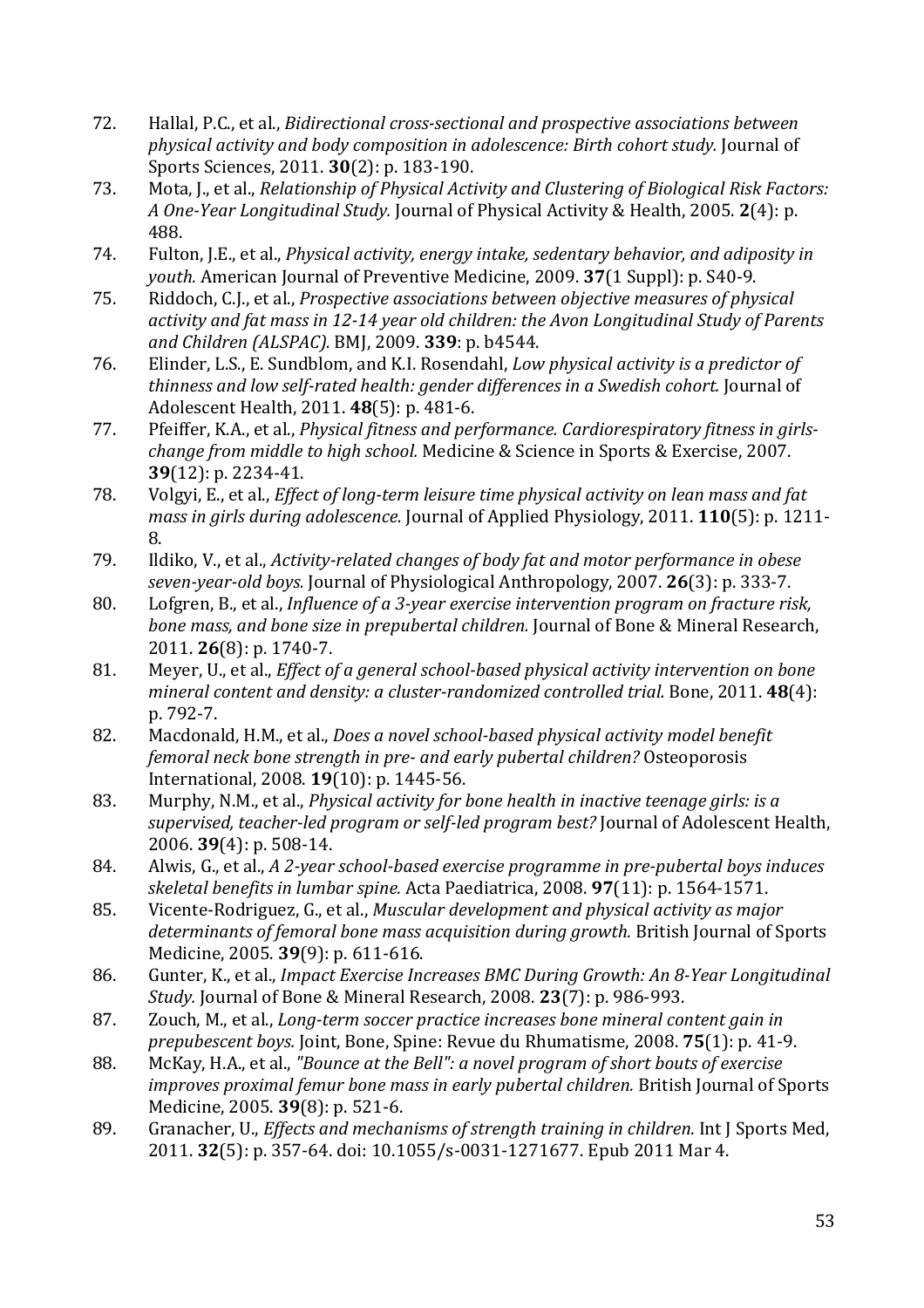- 90. Aburto, N.J., et al., *Effect of a school-based intervention on physical activity: clusterrandomized trial.* Medicine & Science in Sports & Exercise, 2011. **43**(10): p. 1898-906.
- 91. Katz, D.L., et al., *Putting physical activity where it fits in the school day: preliminary results of the ABC (Activity Bursts in the Classroom) for fitness program.* Preventing Chronic Disease, 2010. **7**(4): p. A82.
- 92. Faigenbaum, A.D., et al., *Early Muscular Fitness Adaptations in Children in Response to Two Different Resistance Training Regimens.* Pediatric Exercise Science, 2005. **17**(3): p. 237.
- 93. Faigenbaum, A.D., et al., *"Plyo Play": A Novel Program of Short Bouts of Moderate and High Intensity Exercise Improves Physical Fitness in Elementary School Children.* Physical Educator, 2009. **66**(1): p. 37-44.
- 94. Kotzamanidis, C., *Effect of plyometric training on running performance and vertical jumping in prepubertal boys.* Journal of Strength & Conditioning Research, 2006. **20**(2): p. 441-445.
- 95. Kouli, O., et al., *The effects of an aerobic program on health-related fitness and intrinsic motivation in elementary school pupils.* Studies in Physical Culture & Tourism, 2009. **16**(3): p. 301-306.
- 96. Faigenbaum, A.D., et al., *Comparison of 1 and 2 days per week of strength training in children.* Research Quarterly for Exercise & Sport, 2002. **73**(4): p. 416-24.
- 97. Bonhauser, M., et al., *Improving physical fitness and emotional well-being in adolescents of low socioeconomic status in Chile: results of a school-based controlled trial.* Health Promotion International, 2005. **20**(2): p. 113-22.
- 98. Crews, D.J., M.R. Lochbaum, and D.M. Lander, *Aerobic physical activity effects on psychological well-being in low-income Hispanic children.* Perceptual & Motor Skills, 2004. **98**(1): p. 319-324.
- 99. Hartmann, T., et al., *Effects of a School-Based Physical Activity Program on Physical and Psychosocial Quality of Life in Elementary School Children: A Cluster-Randomized Trial.* Pediatric Exercise Science, 2010. **22**(4): p. 511-522.
- 100. Lindwall, M. and E.-C. Lindgren, *The effects of a 6-month exercise intervention programme on physical self-perceptions and social physique anxiety in non-physically active adolescent Swedish girls.* Psychology of Sport and Exercise, 2005. **6**(6): p. 643- 658.
- 101. Lubans, D. and K. Sylva, *Controlled Evaluation of a Physical Activity Intervention for Senior School Students: Effects of the Lifetime Activity Program.* Journal of Sport & Exercise Psychology, 2006. **28**(3): p. 252-268.
- 102. Scott, K.A. and A.M. Myers, *Impact of Fitness Training on Native Adolescents' Self-Evaluations and Substance Use.* Canadian Journal of Public Health, 1988. **79**(6): p. 424- 429.
- 103. Pettee Gabriel, K.K., et al., *Girls on the Run: a quasi-experimental evaluation of a developmentally focused youth sport program.* Journal of Physical Activity & Health, 2011. **8 Suppl 2**: p. S285-94.
- 104. Sagatun, A., et al., *The association between weekly hours of physical activity and mental health: a three-year follow-up study of 15-16-year-old students in the city of Oslo, Norway.* BMC Public Health, 2007. **7**: p. 155.
- 105. Sund, A.M., B. Larsson, and L. Wichstrom, *Role of physical and sedentary activities in the development of depressive symptoms in early adolescence.* Social Psychiatry and Psychiatric Epidemiology, 2011. **46**(5): p. 431-441.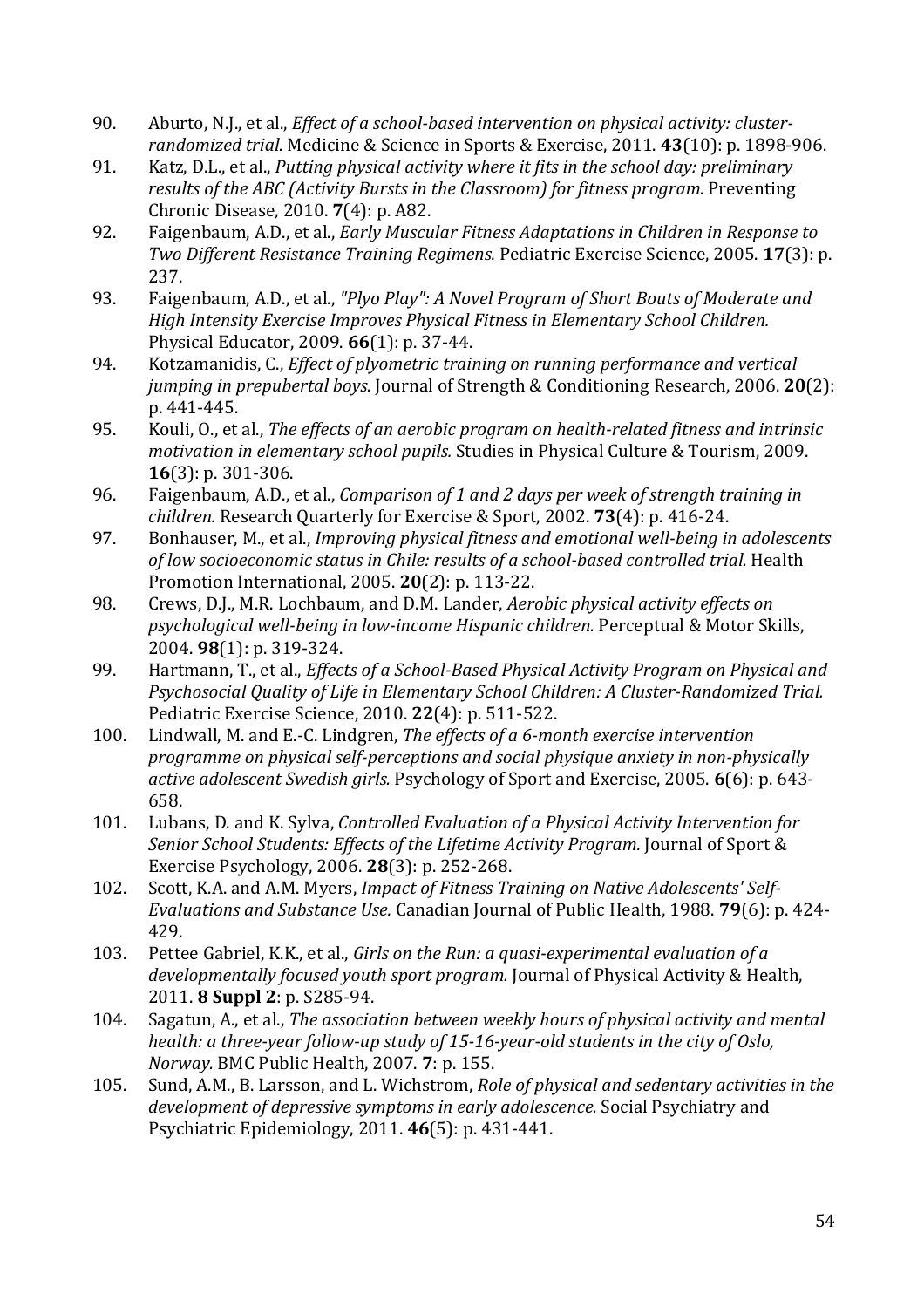- 106. Wiles, N.J., et al., *Physical activity and emotional problems amongst adolescents : a longitudinal study.* Social Psychiatry & Psychiatric Epidemiology, 2008. **43**(10): p. 765- 72.
- 107. Rees, D.I. and J.J. Sabia, *Exercise and adolescent mental health: new evidence from longitudinal data.* The Journal of Mental Health Policy & Economics, 2010. **13**(1): p. 13-25.
- 108. Field, A.E., et al., *Prospective study of physical activity and risk of developing a stress fracture among preadolescent and adolescent girls.* Archives of Pediatrics & Adolescent Medicine, 2011. **165**(8): p. 723-8.
- 109. Clark, E.M., A.R. Ness, and J.H. Tobias, *Vigorous physical activity increases fracture risk in children irrespective of bone mass: a prospective study of the independent risk factors for fractures in healthy children.* Journal of Bone & Mineral Research, 2008. **23**(7): p. 1012-22.
- 110. Verhagen, E., et al., *A prospective cohort study on physical activity and sports-related injuries in 10-12-year-old children.* British Journal of Sports Medicine, 2009. **43**(13): p. 1031-5.
- 111. Korhonen, T., et al., *Physical activity in adolescence as a predictor of alcohol and illicit drug use in early adulthood: a longitudinal population-based twin study.* Twin Research & Human Genetics: the Official Journal of the International Society for Twin Studies, 2009. **12**(3): p. 261-8.
- 112. Davis, C.L., et al., *Exercise improves executive function and achievement and alters brain activation in overweight children: a randomized, controlled trial.* Health Psychology, 2011. **30**(1): p. 91-8.
- 113. Coe, D.P., et al., *Effect of physical education and activity levels on academic achievement in children.* Medicine & Science in Sports & Exercise, 2006. **38**(8): p. 1515-9.
- 114. Fisher, A., et al., *Effects of a physical education intervention on cognitive function in young children: randomized controlled pilot study.* BMC Pediatrics, 2011. **11**: p. 97.
- 115. Kamijo, K., et al., *The effects of an afterschool physical activity program on working memory in preadolescent children.* Developmental Science, 2011. **14**(5): p. 1046-58.
- 116. Reed, J.A., et al., *Examining the impact of integrating physical activity on fluid intelligence and academic performance in an elementary school setting: a preliminary investigation.* Journal of Physical Activity & Health, 2010. **7**(3): p. 343-51.
- 117. Mahar, M.T., et al., *Effects of a classroom-based program on physical activity and on-task behavior.* Medicine & Science in Sports & Exercise, 2006. **38**(12): p. 2086-94.
- 118. Foshay, J.D. and M. Patterson, *The Effects of Running Club Membership on Fourth Graders' Achievement of Connecticut State Standard for the Mile Run.* Physical Educator, 2010. **67**(4): p. 197-203.
- 119. Baquet, G., et al., *Continuous vs. interval aerobic training in 8- to 11-year-old children.* Journal of Strength & Conditioning Research, 2010. **24**(5): p. 1381-8.
- 120. Lindgren, E.-C., et al., *Impact of a six-month empowerment-based exercise intervention programme in non-physically active adolescent Swedish girls.* Health Education Journal, 2011. **70**(1): p. 9-20.
- 121. Baquet, G., et al., *Effects of high intensity intermittent training on peak VO(2) in prepubertal children.* International Journal of Sports Medicine, 2002. **23**(6): p. 439-44.
- 122. Mandigout, S., et al., *Effect of two aerobic training regimens on the cardiorespiratory response of prepubertal boys and girls.* Acta Paediatrica, 2002. **91**(4): p. 403-8.
- 123. Gamelin, F.-X., et al., *Effect of high intensity intermittent training on heart rate variability in prepubescent children.* European Journal of Applied Physiology, 2009. **105**(5): p. 731-8.